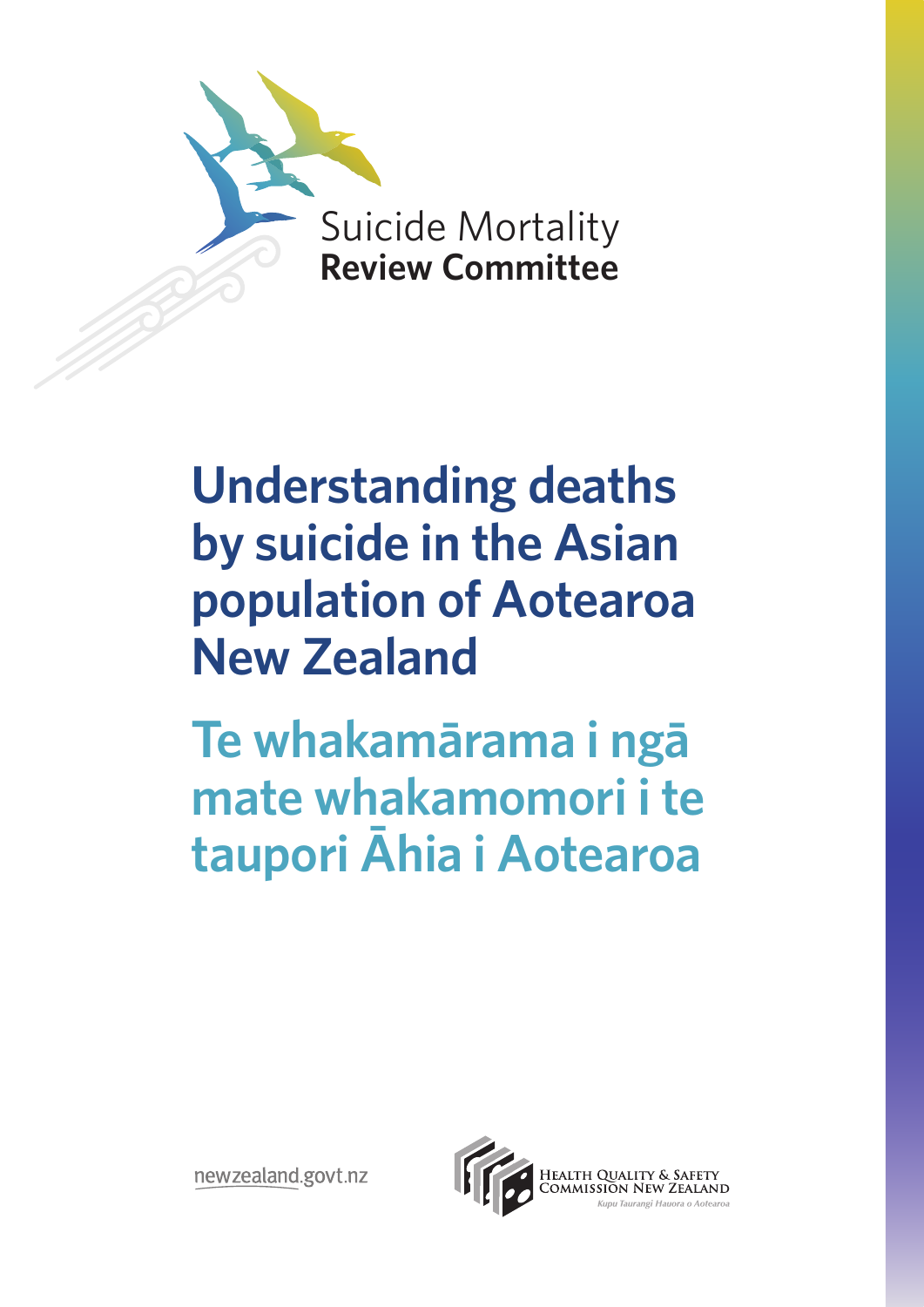# Kei roto i te pōuri te māramatanga e whiti ana. The potential for enlightenment can be found glimmering in the dark.

[Ringatū prayer]

Citation: Suicide Mortality Review Committee. 2019. *Understanding death by suicide in the Asian population of Aotearoa New Zealand.* Wellington: Health Quality & Safety Commission.

> © Health Quality & Safety Commission 2019 PO Box 25496, Wellington 6146, New Zealand.

> > ISBN 978-1-98-859903-8 (online)



This work is licensed under the Creative Commons Attribution 4.0 International License. To view a copy of this license, visit <http://creativecommons.org/licenses/by-nc-sa/4.0/>

This document is available online at <www.hqsc.govt.nz/our-programmes/mrc/sumrc/publications-and-resources>.

Enquiries to: [info@hqsc.govt.nz](mailto:info@hqsc.govt.nz)

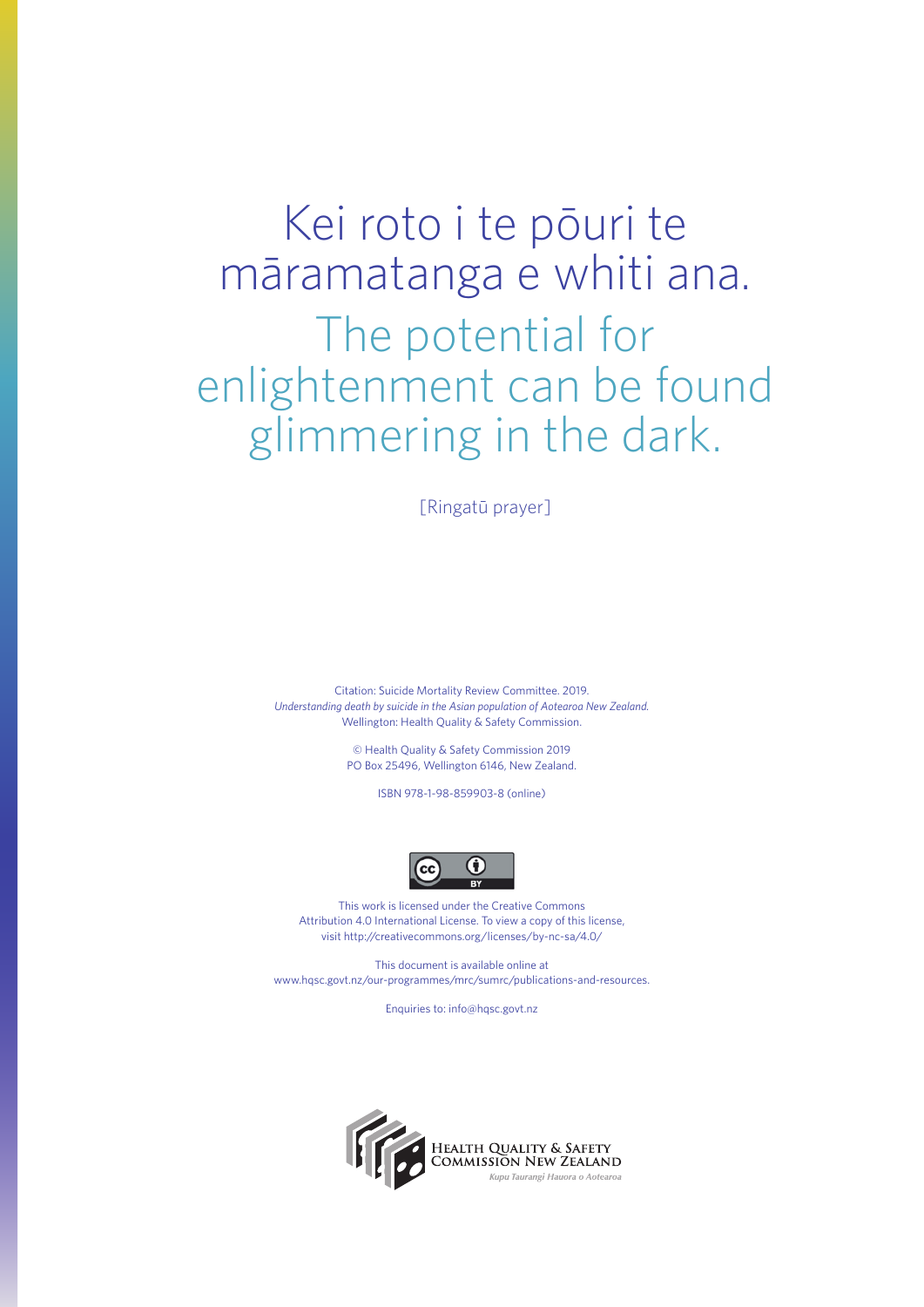## **Acknowledgements** | **He mihi**

The Suicide Mortality Review Committee (the SuMRC) would like to acknowledge:

- whānau, family and friends bereaved by suicide
- the experiences shared in this work by staff of Victim Support, Age Concern, Asian Wellbeing Services staff in the Asian Family Services, Sahaayta, East Health Trust, the Grief Centre, Police and Te Pou
- the advice and stories provided by Asian Family Services
- the advice and support of members of the Asian Suicide Prevention Advisory Group, Dr Elsie Ho, Dr Gary Cheung, Patrick Au, Kelly Feng and Ivan Yeo
- Dr Shyamala Nada-Raja (senior research fellow, Department of Preventive and Social Medicine, University of Otago) for advice
- the work of the SuMRC secretariat Dr Carlene McLean (writer of this report), Dr Clive Aspin, and the support of the mortality review committee group secretariat.

Finally, and most importantly, the Committee acknowledges with respect that the information and intelligence given in this report represent the lives of individuals who died by suicide.

## **Suicide Mortality Review Committee** | **Komiti Arotake Mate Whakamomori**

Prof Rob Kydd (Chair) *Professor of psychiatry at the University of Auckland*

Dr Sarah Fortune (Deputy chair) *Consultant clinical psychologist and academic, University of Otago*

Taimi Allan *Chief executive, Changing Minds Trust*

Tania Papali'i, Ngāpuhi/Ngāi Tai ki Tāmaki *Programme lead resilience, Northland District Health Board*

David Cairns *Suicide prevention coordinator, Pegasus Health*

Dr Maria Baker, Ngāpuhi me Te Rarawa iwi *Chief executive, Te Rau Ora* 

Denise Kingi-'Ulu'ave *Clinical psychologist, Le Va* 

Prof Roger Mulder *Professor of psychology, Department of Psychological Medicine, University of Otago, Christchurch; Consult Liaison Service at Christchurch Hospital*

## **Document purpose** | **Kaupapa o te pukapuka**

This report by the Suicide Mortality Review Committee focuses on the impact of suicide on the Asian population of Aotearoa New Zealand.

In reviewing death by suicide affecting Asian people, we aim to reinforce previous work and highlight areas requiring action in policy development.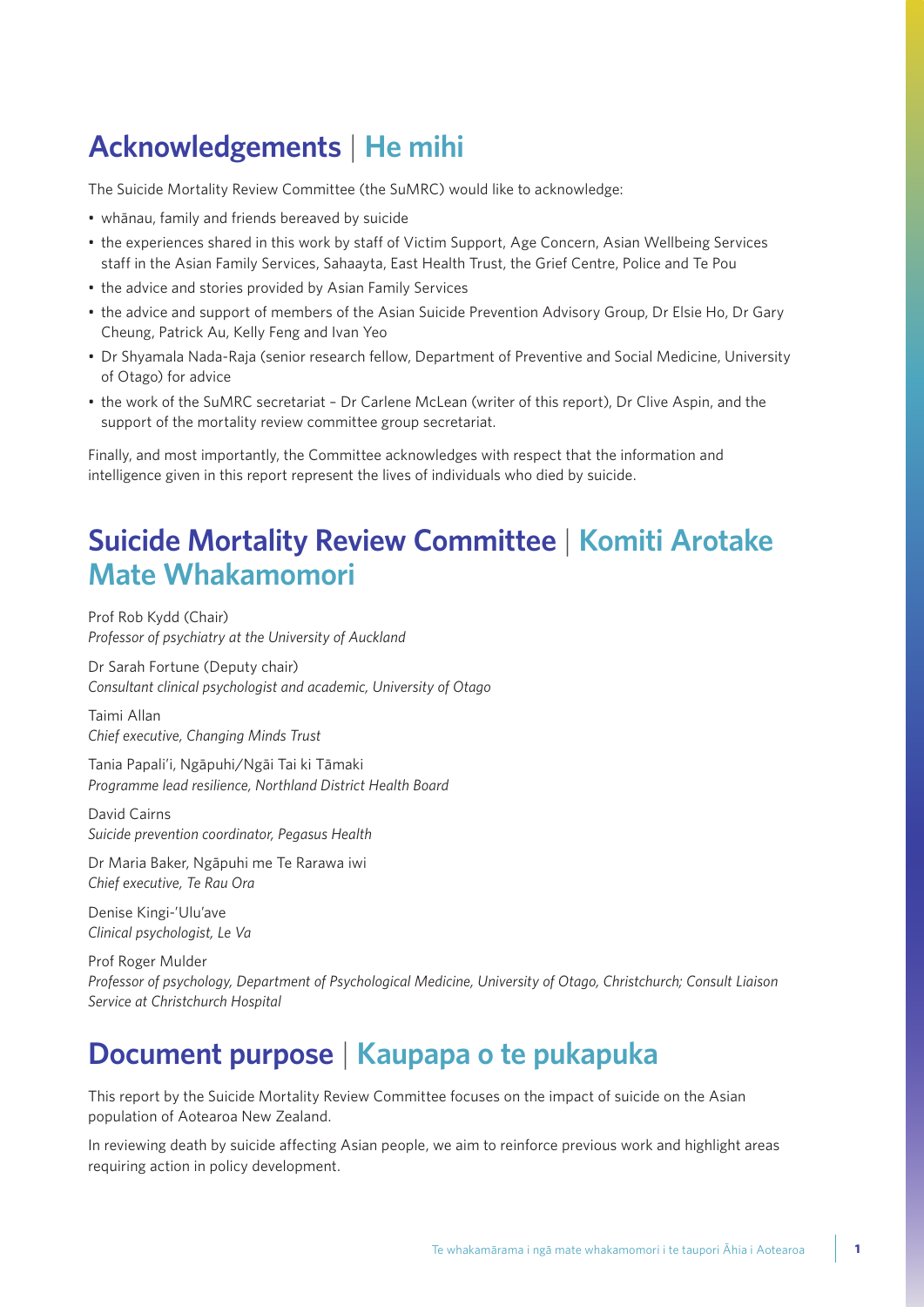

### Reading this report on suicide

If any of the issues in this report are personal for you and you want to talk to someone, please contact any of the agencies and services below.

If you need immediate help, please call:

- Need to Talk? 1737 call or text (mental health, depression, and anxiety counselling)
- Lifeline: 0800 543 354
- Suicide Crisis Helpline: 0508 828 865 | 0508 TAUTOKO; 12 noon to 12 midnight (those in distress, or those who are concerned about the wellbeing of someone else).

Other services available that offer support, information and help:

- Le Va: www.leva.co.nz
- LifeKeepers: www.lifekeepers.nz
- Waka Hourua: www.wakahourua.co.nz
- Aunty Dee: www.auntydee.co.nz free online tool for anyone who needs some help working through a problem or problems; a systematic approach to decision-making based on structured problem-solving
- Depression Helpline: www.depression.org.nz | 0800 111 757, text 4202, 8am–12 midnight
- Suicide Prevention Information New Zealand | www.spinz.org.nz
- What's Up: www.depression.org.nz | 5–18-year-olds | 0800 942 8787 | 1–11pm
- The Low Down: www.thelowdown.co.nz | team@thelowdown.co.nz | text 5626 | 12 noon–12 midnight
- OUTLine NZ: 0800 688 5463 for support related to sexual orientation or gender identity
- Mental Health Foundation: www.mentalhealth.org.nz | [list of resources \(including videos\)](https://www.mentalhealth.org.nz/get-help/a-z/resource/52/suicide-bereavement) | [download the](https://www.mentalhealth.org.nz/assets/Suicide/Bereavement-Handbook-Online-Sept.pdf)  [bereavement handbook](https://www.mentalhealth.org.nz/assets/Suicide/Bereavement-Handbook-Online-Sept.pdf) with updated support information
- Kidsline: (up to 14 years) 0800 543 754 (0800 kidsline) | 4–6pm weekdays
- Youthline: 0800 376 633 | free text 234 | talk@youthline.co.nz
- Samaritans: 0800 726 666
- Healthline: 0800 611 116
- Supporting Families (can provide support for whānau, bereaved by suicide) | http://supportingfamilies.org.nz
- [Skylight](https://www.skylight.org.nz/get-support/support-groups/support-groups) (also gives contacts for people who hold local suicide bereavement support groups) | https://skylight.org.nz

You can also talk to your GP, local health professional, whānau or someone you trust.

### Guide for reporting on suicide

The Suicide Mortality Review Committee provides useful guides for journalists and the media when on reporting suicide. We recommend reviewing this guidance before reporting data and discussion included in this report: www.hqsc.govt.nz/our-programmes/mrc/sumrc/publications-and-resources/publication/3612.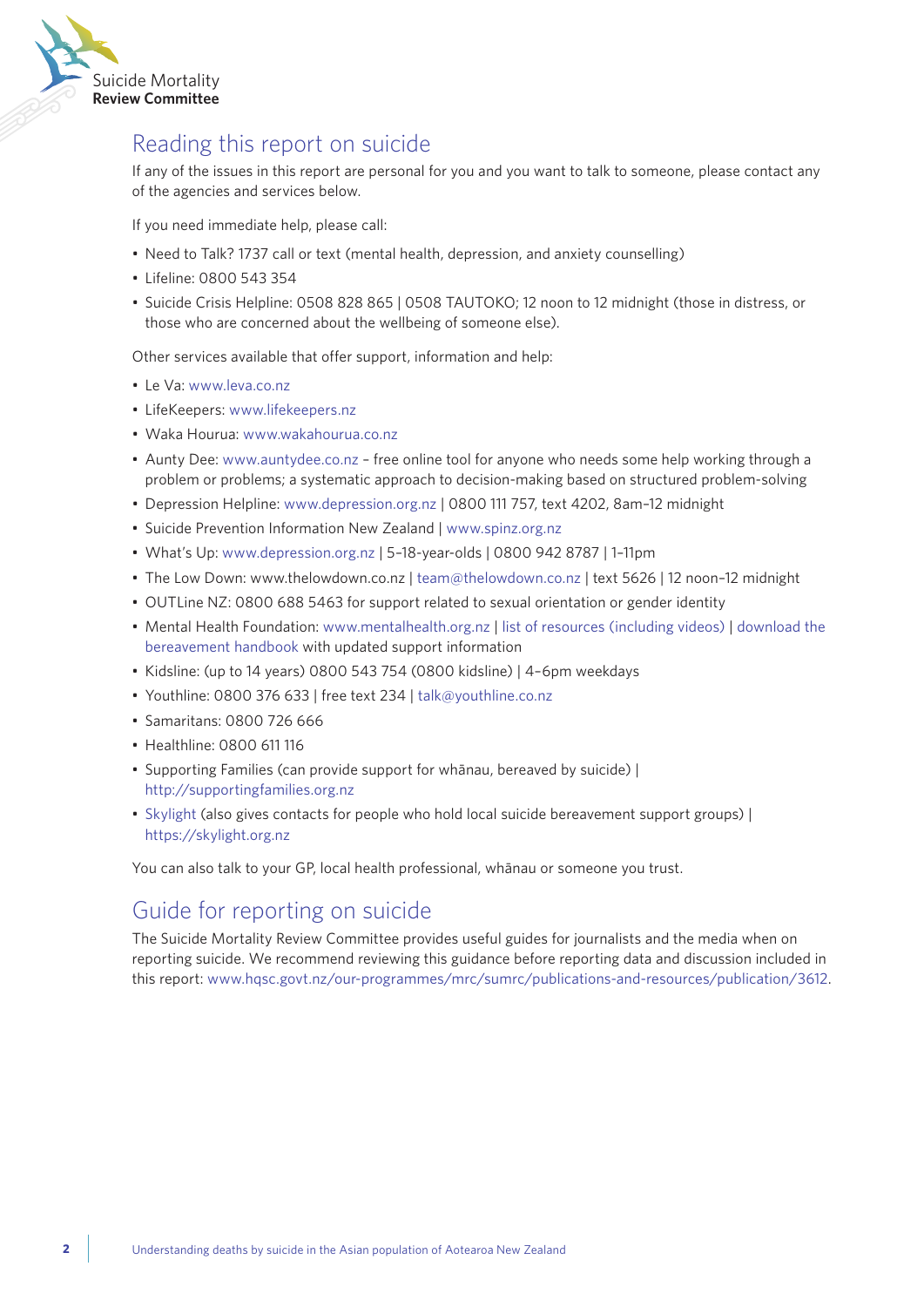## **Contents** | **Ngā ihirangi**

| Acknowledgements   He mihi                                                                   | 1  |
|----------------------------------------------------------------------------------------------|----|
| Suicide Mortality Review Committee   Komiti Arotake Mate Whakamomori                         | 1  |
| Document purpose   Kaupapa o te pukapuka                                                     | 1  |
| Language used to talk about suicide   Te reo e whakamahia ana ki te kōrero mō te whakamomori | 5  |
| Chair's introduction   Te kupu whakataki a te manukura                                       | 6  |
| Executive summary   Whakarapopototanga matua                                                 | 7  |
| Defining 'Asian'   Te whakamārama i te 'Āhia'                                                | 8  |
| Background   He whakamārama                                                                  | 10 |
| The extent of suicide   Te whānuitanga o te mate whakamomori                                 | 12 |
| Data from around the world                                                                   | 12 |
| Data in Aotearoa New Zealand                                                                 | 12 |
| Factors contributing to suicide   Ngā āhuatanga tautoko i te whakamomori                     | 14 |
| Disadvantages of an individualistic approach to death by suicide and resilience              | 14 |
| Discrimination and racism                                                                    | 14 |
| Implicit and unconscious racism                                                              | 15 |
| Explicit and conscious racism                                                                | 15 |
| Stigma and shame around mental illness                                                       | 15 |
| Poverty and deprivation                                                                      | 17 |
| Pressures on young people                                                                    | 17 |
| Older people and isolation                                                                   | 18 |
| Health system                                                                                | 19 |
| A Eurocentric system                                                                         | 19 |
| <b>Access barriers</b>                                                                       | 20 |
| Workforce capability and competency                                                          | 20 |
| A hopeful future   He anamata whai tūmanako                                                  | 22 |
| <b>Protective factors</b>                                                                    | 22 |
| Promising practice                                                                           | 22 |
| Opportunities for change                                                                     | 25 |
| Future questions   Ngā pātai ā muri ake                                                      | 28 |
| Appendix: Data   Āpitihanga: Ngā raraunga                                                    | 29 |
| End notes   Tuhipoka                                                                         | 33 |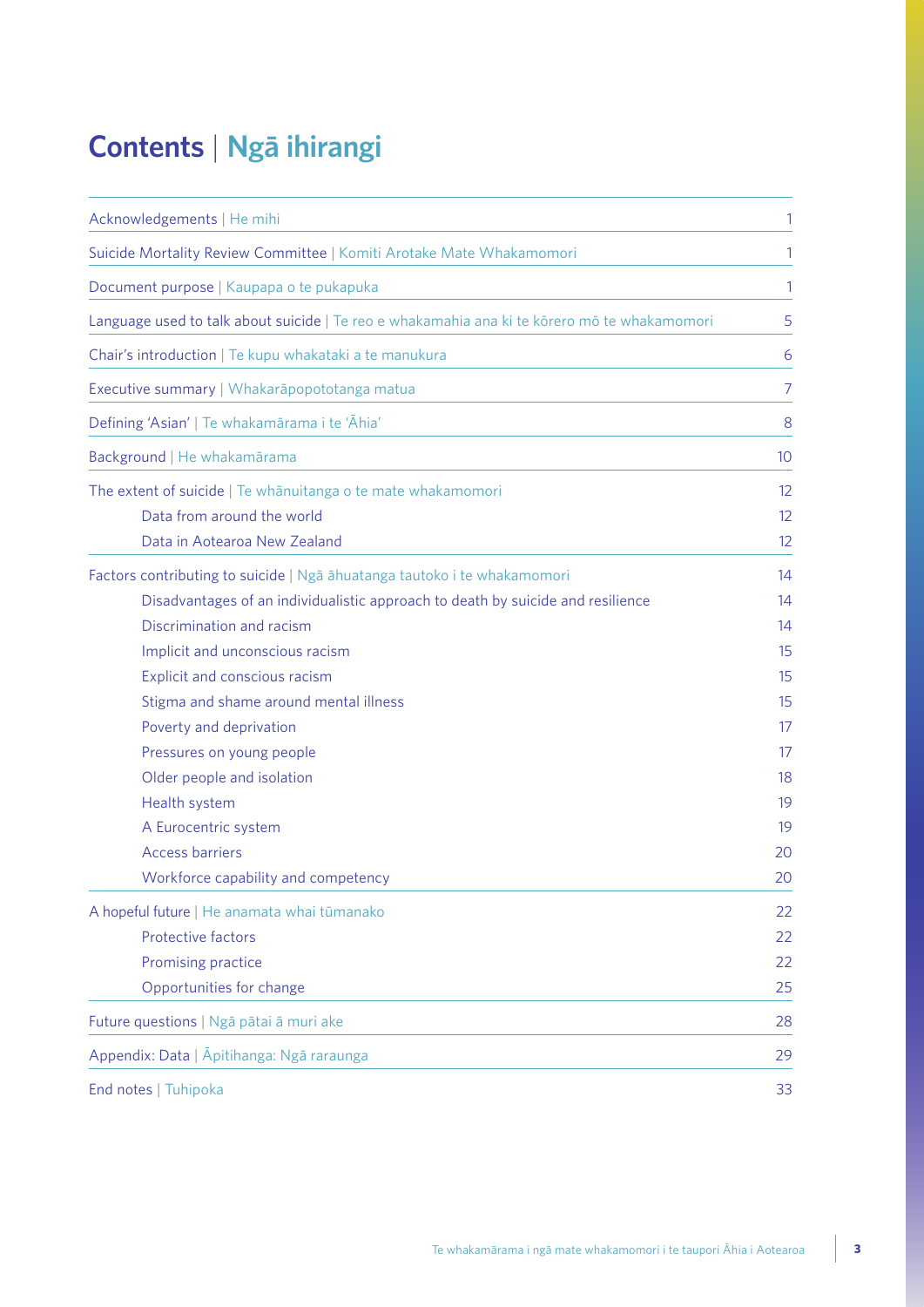

| Figures   Ngā tatau                                                                                         |    |
|-------------------------------------------------------------------------------------------------------------|----|
| Figure 1: Coronial provisional suicide rate and number in Aotearoa New Zealand,<br>2007/08-2018/19          | 29 |
| Figure 2: Number and rate of confirmed suicides in Aotearoa New Zealand, 1985-2016                          | 30 |
| Figure 3: Rate of provisional suicides in Aotearoa New Zealand, by ethnicity,<br>2007/08-2018/19            | 30 |
| Figure 4: Rate of provisional suicides in the Asian population in Aotearoa New Zealand,<br>2007/08-2018/19  | 30 |
| Figure 5: Proportion of confirmed suicides in each age group, by ethnicity (Asian vs non-Asian),<br>2006-17 | 31 |
| Tables   Ngā tūtohi                                                                                         |    |
| Table 1: Preferred and undesirable language for talking about suicide                                       | 5  |
| Table 2: Glossary of terms used in this report                                                              | 5  |
| Table 3: Stats NZ ethnic group profile list within the 'Asian' category                                     | 32 |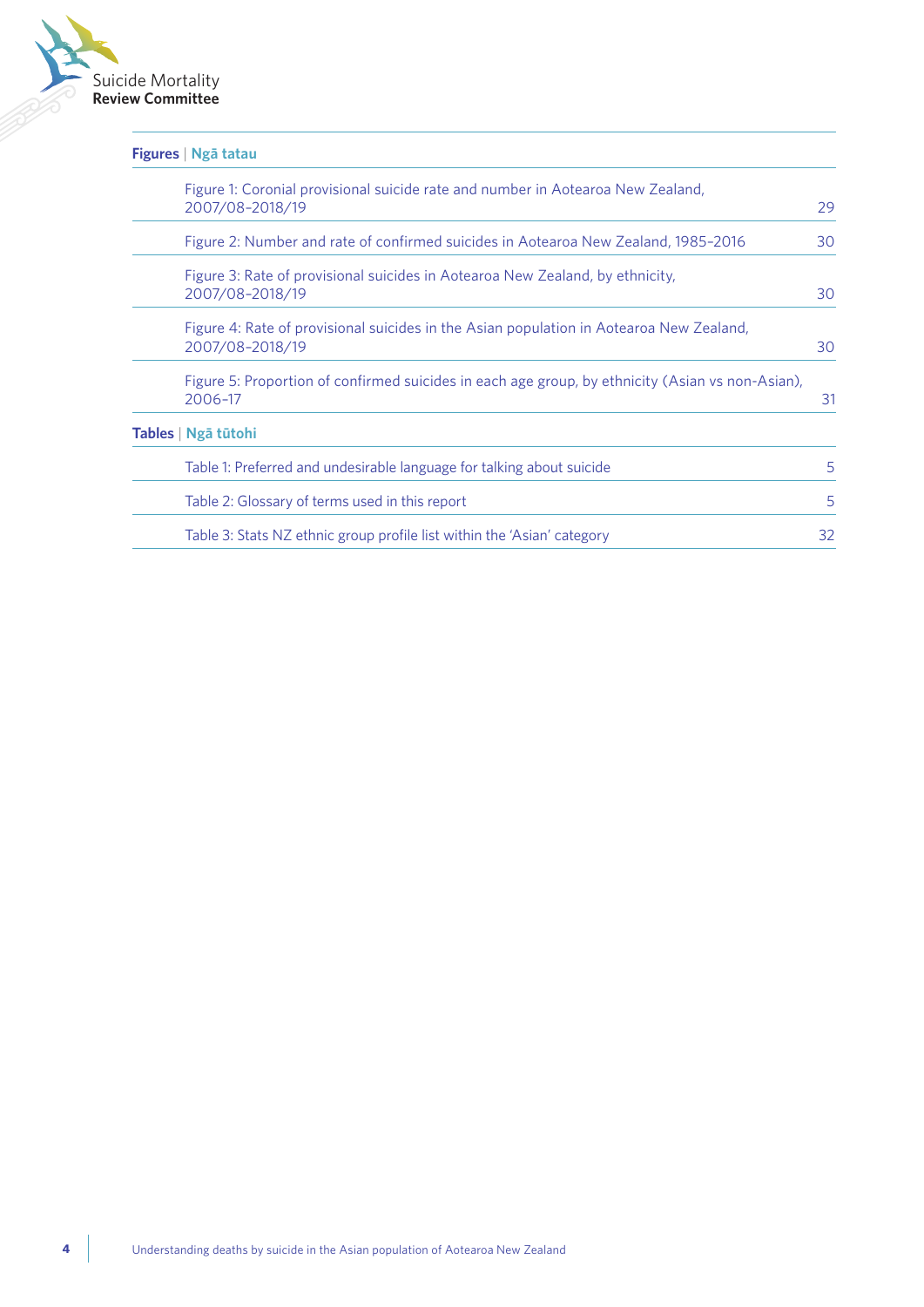### **Language used to talk about suicide** | **Te reo e whakamahia ana ki te kōrero mō te whakamomori**

It is important to understand the language used to talk about suicide. Having a shared understanding helps us make better decisions together and reduces the potential for misunderstanding each other. Please consider the terms below when discussing suicide, whether you are collecting and analysing data or discussing prevention or interventions.<sup>1</sup>

| Preferred term(s)                                                            | Undesirable term(s)                                     | Reason for avoiding undesirable term(s)                                                                                                                                                                                                                                   |
|------------------------------------------------------------------------------|---------------------------------------------------------|---------------------------------------------------------------------------------------------------------------------------------------------------------------------------------------------------------------------------------------------------------------------------|
| Died by suicide                                                              | Committed suicide                                       | Suggests suicide is a criminal act.                                                                                                                                                                                                                                       |
| Suicide                                                                      | Completed suicide,<br>successful suicide                | Suggests someone has achieved a desired outcome.                                                                                                                                                                                                                          |
| Suicide attempt;<br>suicidal self-directed<br>violence; non-fatal<br>attempt | Failed attempt;<br>non-fatal suicide                    | 'Failed attempt' gives a negative impression of the person's<br>action, implying an unsuccessful effort aimed at achieving<br>death.<br>'Non-fatal suicide' presents a contradiction: 'suicide' indicates<br>a death, while 'non-fatal' indicates that no death occurred. |
| Suicidal thoughts<br>and suicidal<br>behaviour                               | Suicidality                                             | Refers simultaneously to suicidal thoughts and suicidal<br>behaviour, yet these phenomena are vastly different in<br>occurrence, associated factors, consequences and<br>interventions so should be addressed separately.                                                 |
| Non- or suicidal self-<br>directed violence                                  | Suicide gesture,<br>manipulative act,<br>suicide threat | Gives a value judgement with negative impression of the<br>person's intent; usually used to describe an episode of non-<br>fatal, self-directed violence.                                                                                                                 |
| People living with<br>thoughts of suicide                                    | Suicidal                                                | Contributes to stigma of suicide; preferred term focuses on<br>the person rather than the potential actions.                                                                                                                                                              |

Table 1: Preferred and undesirable language for talking about suicide

Table 2: Glossary of terms used in this report

| <b>Term</b>          | <b>Meaning</b>                                                                                                                                                                                                                        |
|----------------------|---------------------------------------------------------------------------------------------------------------------------------------------------------------------------------------------------------------------------------------|
| Acculturation        | Assimilation to a different culture, typically the dominant one                                                                                                                                                                       |
| Deliberate self-harm | A deliberate act of self-inflicted injury without the intent to die; however, some<br>people who self-harm are at increased risk of suicide.                                                                                          |
| Lived experience     | A lived experience of mental distress and recovery.                                                                                                                                                                                   |
| Suicidal behaviour   | The range of behaviours related to suicide and self-harm, including acute self-<br>harming behaviours not aimed at causing death and suicide attempts; some also<br>include deliberate risk-taking behaviours as suicidal behaviours. |
| Suicide              | A person's deliberate and conscious act to end their life.                                                                                                                                                                            |
| Suicide attempt      | A range of actions where a person makes an attempt at suicide but does not die.                                                                                                                                                       |
| Suicide cluster      | Multiple deaths in a community linked by geographical and/or social connections. If<br>suicides have no obvious social connections, evidence of connection by area and<br>time is required to define them as a cluster.               |
| Suicidal contagion   | Spreading of suicidal thinking, statements and behaviours through a community;<br>where suicidal contagion occurs, a suicide cluster can also occur                                                                                   |
| Suicide ideation     | When a person has thoughts about ending their life.                                                                                                                                                                                   |
| Suicide rate         | A measure of how often a suicide occurs relative to the number of people in the<br>population. Rates are more meaningful than numbers when comparing suicide data<br>over time and between different populations.                     |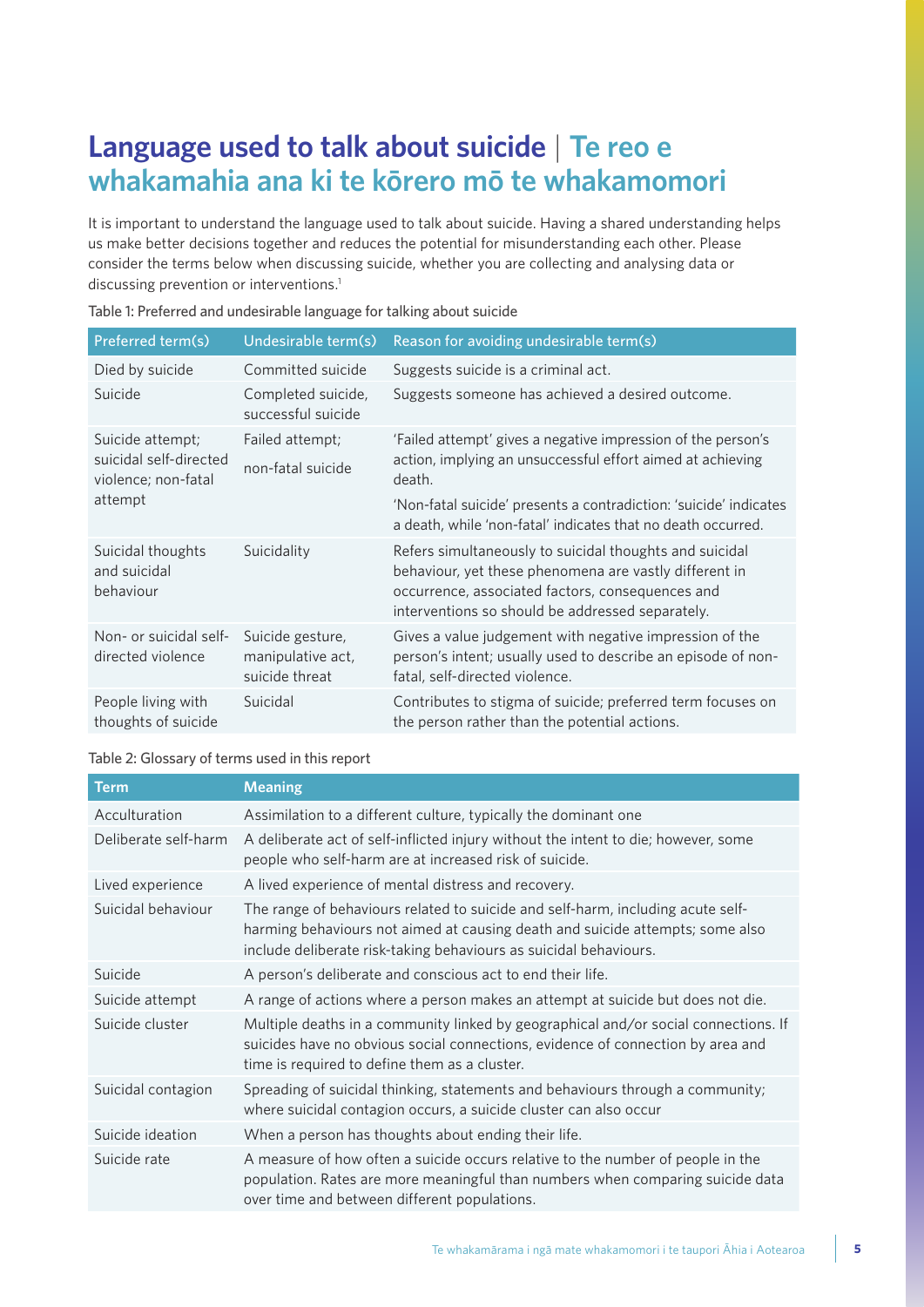

## **Chair's introduction** | **Te kupu whakataki a te manukura**

Each week in Aotearoa New Zealand, around 14 people die by suicide. Each day a much bigger number will deliberately harm themselves and even more will contemplate suicide.

Suicide is a complex issue; addressing death by suicide in Aotearoa New Zealand is complicated. Signs that it may occur can begin to appear in an individual, or community, many years before it happens. And its impact extends way beyond the individual with a devastating ripple effect.

But much of it is preventable.

For the remarkably diverse group of Asian people living in Aotearoa New Zealand, suicide and mental distress are compounded by issues related to their ethnicity and length of residence in this country. Both have profound effects on feelings of belonging and connectedness, which in turn affect mental health.

Mental distress and suicide affecting Asian people in this country have been a relatively hidden issue. The Government has appropriately focused its concern with inequity mainly on its Te Tiriti o Waitangi partner, tangata whenua Māori and, to some extent, on our Pacific neighbours. However, health and social policy should not ignore Asian mental health.

Like Māori and Pacific peoples, Asian people draw strength from family and whānau whakapapa, and their connectedness to their culture, beliefs and language. We should acknowledge these strengths and support Asian communities to build on them.

Tackling racism in all its forms, along with social disadvantage, isolation and exclusion, will have a large impact on suicide rates.

Building a health and social system that is compassionate, connected and equitable will mean that communities are resourced, no one is left alone, and help is there when and where it is needed. Ultimately, when we create a safe environment for children, help will not be needed in the first place.

It is our collective responsibility, across all social, justice and health agencies, to act now on what we know and fill the gaps in what we don't know. We cannot wait any longer.

There is hope. We are beginning to listen to whānau, to those with lived experience and to communities. We need to learn from those who are working effectively for individuals and communities, and against suicide. A knowledge of what is working for Māori, Pacific and Asian communities is out there. We just need to hear it – and act on it.

#### **Professor Rob Kydd**

*Chair, Suicide Mortality Review Committee*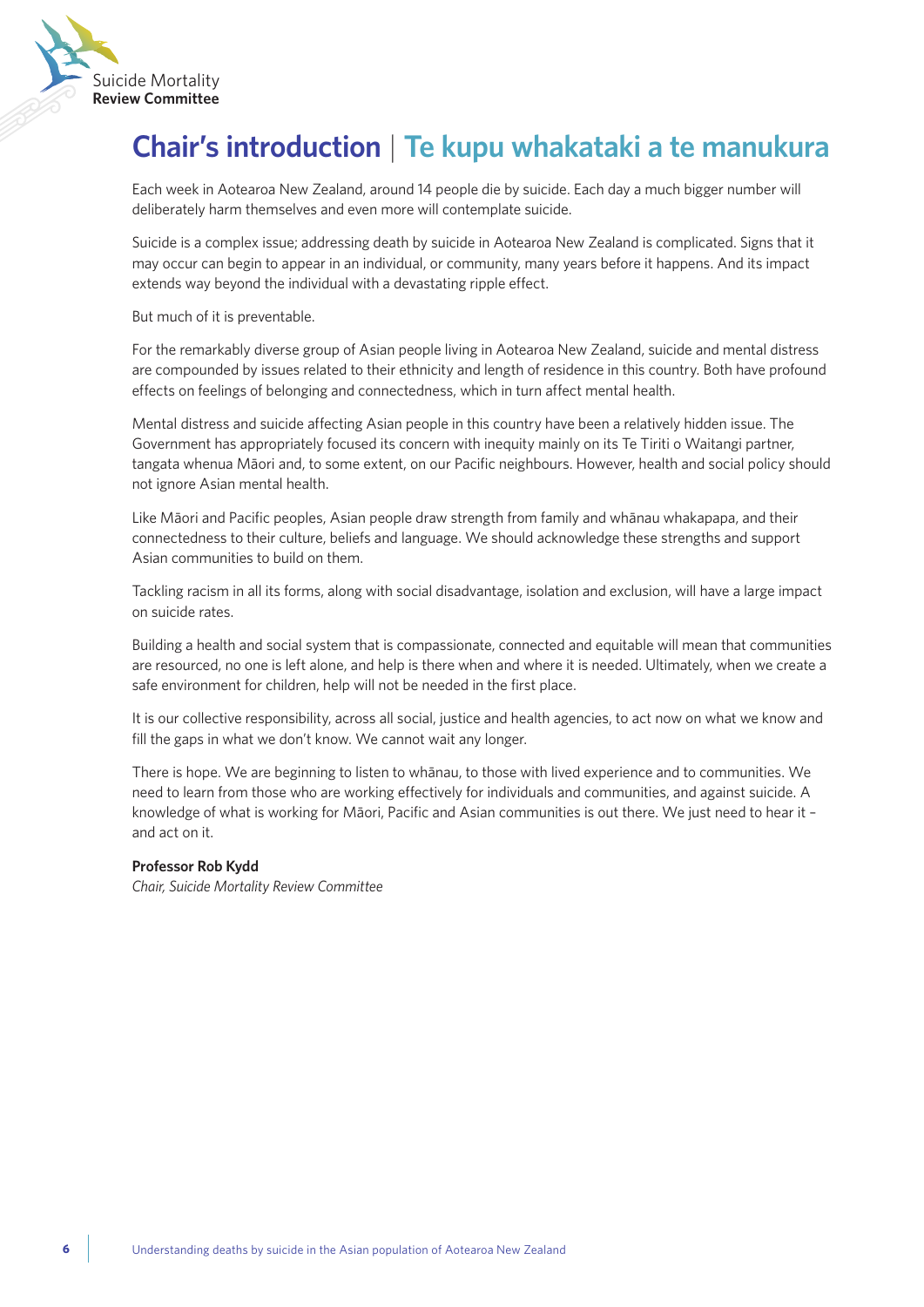## **Executive summary** | **Whakarāpopototanga matua**

The number of suicides in the Asian population in Aotearoa New Zealand is low relative to the number across indigenous and other ethnic groups, and the total population. However, this report highlights suicide within this group because the increasing number of Asian people in Aotearoa New Zealand combined with challenges of their integration and settlement in this country, has implications for social services and the mental health system. Key understandings framing this report are that:

- the rate of Asian suicide fluctuates but has been slowly rising, from 5.93 per 100,000 in 2007/08 to a high of 8.69 in 2017/18; in 2018/19 the rate was 7.63
- the Asian population in Aotearoa New Zealand is the third largest behind European and Māori, and is projected to increase to 22 percent by 2038, surpassing Māori and Pacific population groups
- even one suicide in any ethnic or population group is one too many
- action taken now to understand the factors contributing to suicide among Asian people and address the common and unique needs of this diverse and growing population group will prevent them from becoming a more significant group in our suicide statistics, prevent unnecessary distress for Asian communities and reduce the growing demand on health services.

To varying degrees, research and policy efforts have aimed to address the inequities and impact of colonisation for Māori, and inequity and immigration and settlement issues for Pacific peoples in Aotearoa New Zealand. However, while the Government has a responsibility to focus on the tangata whenua of Aotearoa New Zealand and the will to understand and support our Pacific neighbours, policies for Asian and refugee communities are under-developed.

In contrast, those bereaved and those with lived experience, frontline workers, analysts and academics have conducted sound research over the past few decades in Aotearoa New Zealand around Asian health issues and suicide. In 2006, the Ministry of Health reported that, 'policy settings needed to address broader structural issues relating to the social determinants of health for Asian people, including racial and institutional discrimination in the housing and labour markets, and in health care'.<sup>3</sup>

It is unethical that more has not been done with this collective wisdom and rich source of local knowledge that policy and practice change makers can access easily.

This report seeks to bring the issues around suicide for our Asian population to the forefront of conversations by government policy makers, practice change leaders and the communities that are both affected and can help. This work is especially important given the growth of the Asian population and the pressing needs of refugee communities.

This report provides significant insights into the:

- impact of racism on mental health, accessing support and receiving high-quality services
- effect of shame and stigma on asking for help
- need for culturally appropriate services with increasingly culturally and linguistically diverse groups challenging our mental health system
- need to raise community awareness around mental health Asian communities are still unaware of our general health and mental health system and of how to recognise mental distress.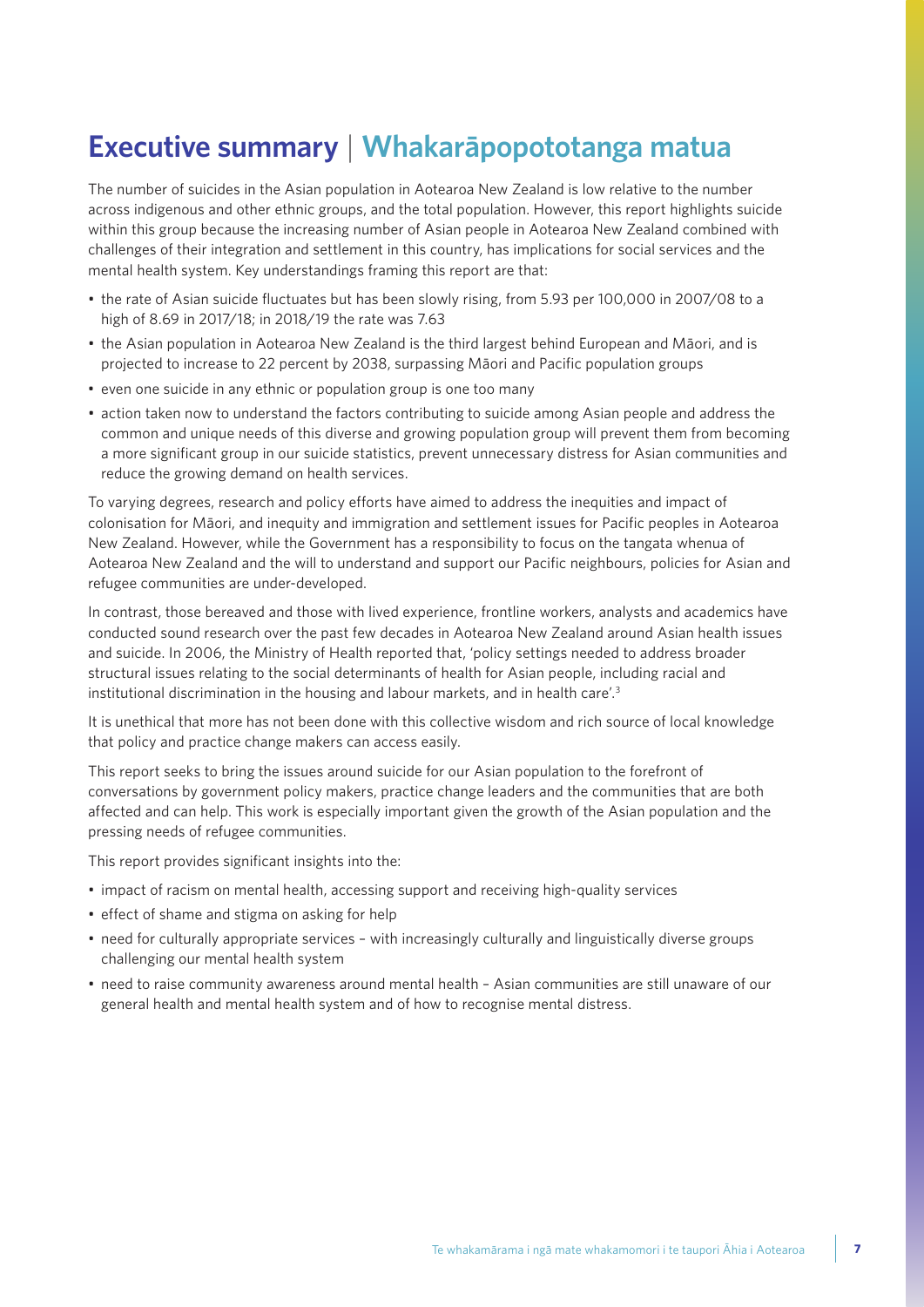

## **Defining 'Asian'** | **Te whakamārama i te 'Āhia'**

Of the nearly 5 million people who live in Aotearoa New Zealand, more than a quarter were born in other countries. Many new residents in the 21st century have migrated from Asia. Between 2001 and 2013, the Asian population of Aotearoa New Zealand grew from 6 percent to 12 percent.<sup>4</sup> In 2018 Asian people were an estimated 15 percent of the population, compared with Māori at 16 percent.<sup>5</sup> The Asian population in Aotearoa New Zealand is projected to increase to 22 percent by 2038, surpassing both Māori and Pacific population groups.6

The Auckland region is home to the highest proportion of people born overseas. In 2013 almost 66 percent of the population of Aotearoa New Zealand who identified with at least one Asian ethnic group lived in Auckland.<sup>7</sup> Auckland District Health Board (DHB) provides health services for the largest Asian population in Aotearoa New Zealand: an estimated 27 percent of its consumers identify as Chinese, Indian or Other Asian. Asian groups are also a substantial part of the population that other DHBs in the Auckland region serve: 18 percent of Waitematā DHB's and 19 percent of Counties Manukau DHB's population.

Asian migration and settlement have been an integral part of forming the society of Aotearoa New Zealand. Organised Chinese migration into Aotearoa New Zealand began in 1866, with the arrival of Chinese miners to the goldfields in Otago, and people from India, Pakistan and Bangladesh started arriving here in the late 19th century as British subjects.<sup>8</sup> In 1899 the Immigration Restriction Act limited the diversity of immigrants by requiring anyone not 'of British birth and parentage' to fill out their immigration application in a European language. Since the 1990s, however, Asian groups have consistently contributed the greatest net migration to Aotearoa New Zealand with an average of over 15,000 people per year from 1996 to 2002. This trend has made Asian people the fastest-growing population in Aotearoa New Zealand, after Pacific peoples.

The Ministry of Health has previously reported that Asian people generally have health that is comparable with the total population of Aotearoa New Zealand, but some differences are evident. For example: Chinese and Indian people who have lived here for less than five years are more likely to be living in the most deprived quintile of small areas, and less likely to own a home; Asian people on average are more likely to have higher educational qualifications, lower incomes and lower employment rates than the Aotearoa New Zealand population in general; and recent or first-generation migrants have better health status than those born here, or who have lived here for a long period.<sup>9</sup>

Taking a strategic approach to addressing suicide by Asian people is complicated by the need to understand the cultural context in which suicide occurs – and that context will vary for the many different ethnicities drawn together under the collective umbrella of 'Asian'. Those identifying as Asian share some common beliefs and experiences, but come from diverse ethnic, religious and political backgrounds; their cultural values and beliefs vary depending on their particular subculture and the individual's own degree of acculturation to Western values.10 Asian, Māori and Pacific communities share a common collective approach to family and social structures, but each community also has unique factors that contribute to deaths by suicide, none of which will be captured in an analysis of factors contributing to suicide events based on a mainstream, invariably Eurocentric perspective.

Through its work on the Living Standards Framework to assess the impact of government policies on intergenerational wellbeing, the Treasury has looked at the perspective of Asian people living in Aotearoa New Zealand.<sup>11</sup> It found the Asian population is experiencing issues that can reduce wellbeing, including issues related to mental health, access to health services, immigration, employment and experiences of discrimination.

First-generation Asian migrants tend to be healthier both directly because of immigration health screening and indirectly because they are screened for education, wealth and occupation.<sup>12</sup> Yet, as time goes on after they have migrated to Aotearoa New Zealand, their positive health status generally deteriorates towards the national average. Refugees, on the other hand, generally have poorer physical and mental health than the average but it improves over time. Analysing different groups within the broad Asian population also shows differences in health status. For example, Indian migrants have the highest rate of self-reported diabetes of all ethnic groups, and Chinese have a relatively high risk of stroke.<sup>13</sup> The patterns of suicide among new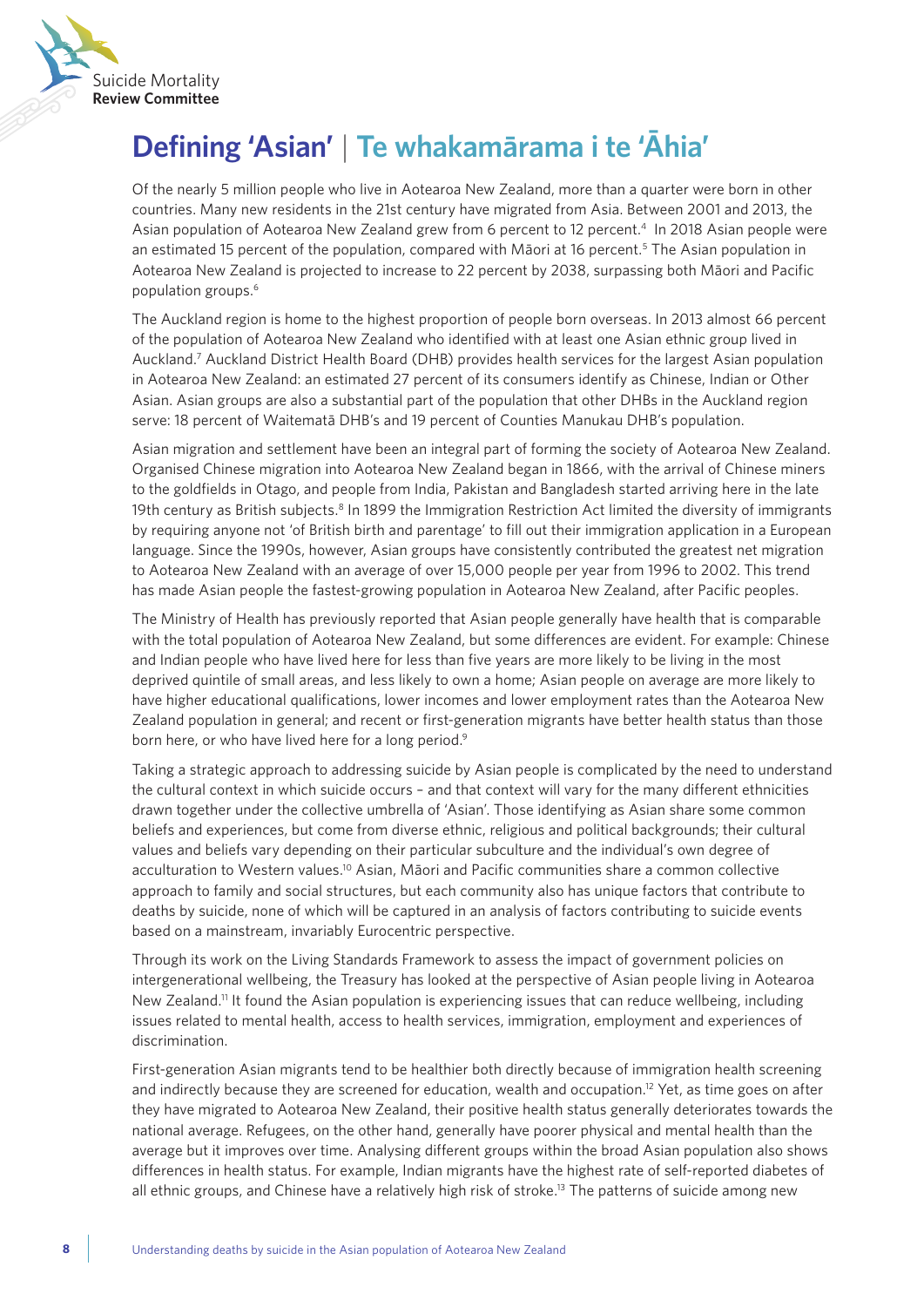migrants tend to be similar to those in their country of origin, but as their length of residence grows and as new generations are born and acculturate here, the suicide patterns tend towards those of the general population. Given these suicide patterns may differ from patterns in the general population, especially among new migrants, unique approaches and policies that target this group are necessary.<sup>14, 15</sup>

*I was born and grew up in Lower Hutt, so I describe myself as a Hutt boy. I say that ironically because people don't really think of me as a Hutt Boy because I don't match their expectations of what a Hutt boy looks like. My ancestry in Aotearoa goes back five generations.*

*When I was small, I felt like I was like any other kid at school, but other kids quite regularly pointed out that I was Chinese, you know making slanty-eyed gestures and calling me Ching Chong and putting on fake accents. Unfortunately, this is what kids do. Unfortunately, as I later discovered, this is what adults do, too.*

*At school, the only non-white kids were me and my brother, a Samoan family and a Māori family. The reality is if you weren't white and middle class in the 1970s and 1980s, you were thought of as foreigners, even Māori, and that's what they thought of us.* 

*We didn't speak Cantonese at home; as recently as in my parent's generation, people were beaten for speaking Chinese. But it was something that was never really talked about; we just put our heads down, get on with life and take it on the chin.*<sup>16</sup>

.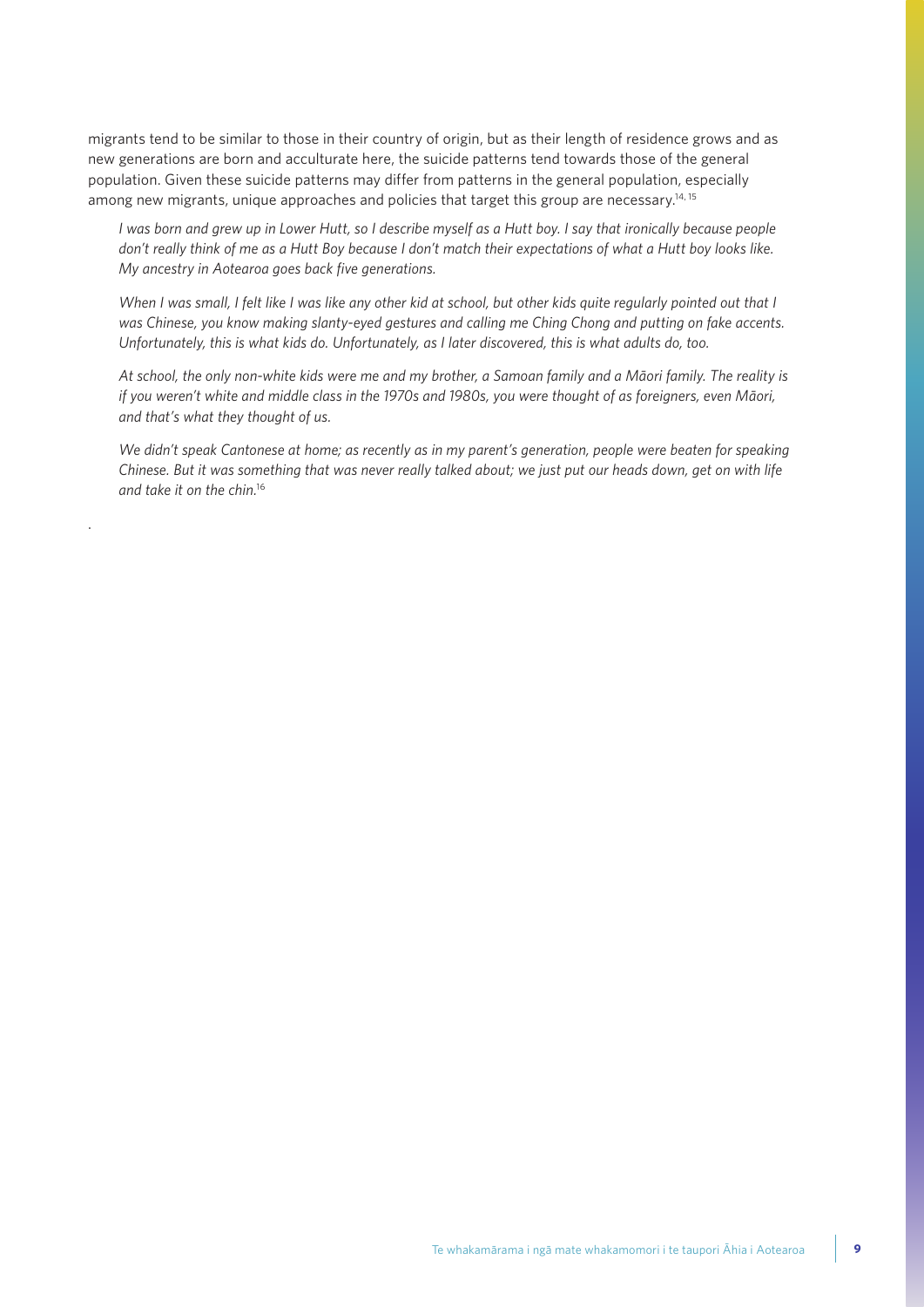

### **Background** | **He whakamārama**

The reasons behind a death by suicide are complex and involve many layers. Although it may sometimes appear to be triggered by a single distressing event, as the media often simplistically describe it, in reality suicide is influenced by many risk factors, which often contribute over a lifetime, and by significant events in a person's life. These can include their social interactions (separation or lack of connection), physical (drug and alcohol, chronic pain, adverse childhood experiences), and cultural, economic and environmental factors,<sup>17</sup> including the ongoing impact of colonisation.<sup>18</sup> We see most of these factors appearing in the lives of those who have died by suicide in Aotearoa New Zealand across all ethnicities.

While greater access to high-quality mental health services is needed to address suicide,<sup>19</sup> suicide is not always, or simply, a mental health issue; not everyone who experiences depression has thoughts of suicide, and not everyone who dies by suicide has a mental illness.<sup>20</sup> To achieve the system change that is required to impact on suicide and self-harm rates, we need to understand and address the impact of the broader social determinants of mental health, such as education, employment, housing, social connectedness, discrimination and poverty. This work includes improving cross-government collaboration and achieving collective ownership.<sup>21</sup>

Although suicide has a wide and devastating impact, it is a relatively uncommon event at a current rate of 13 individuals per 100,000 people, and death by suicide in the Asian population in Aotearoa New Zealand is relatively low. However, the Suicide Mortality Review Committee (the SuMRC) believes these deaths are avoidable and create unnecessary suffering for those bereaved by suicide, peers, friends, colleagues and society on emotional, spiritual and material levels.

Suicide in Aotearoa New Zealand affects some ethnic groups more than others. The biggest inequity is evident in Māori suicide rates; the SuMRC is currently looking into the factors behind suicide among Māori young people (rangatahi) and women and girls (wāhine and kōtiro). This report focuses on the impact of suicide on the Asian population of Aotearoa New Zealand.

Asian people have been making Aotearoa New Zealand their home for over 150 years. The population designated 'Asian' has grown significantly in recent years. Despite this growth, the lack of suicide prevention strategies for Asian people living in Aotearoa New Zealand is a concern.

While many causes, risks and protective factors impacting on the Asian population are relevant to other ethnic groups, addressing the unique nature of death by suicide in each group requires separate analysis. Some features of suicide more specific to Asian individuals and communities include:<sup>22</sup>

- families and communities attaching stigma to suicide, based on their cultural views
- lack of linguistically and culturally appropriate services
- the potential role of collectivism, while it can also be protective, as a barrier to engaging with agencies and clinicians. When an Asian person needs help, another tends to speak on their behalf because of the collective nature of the family. This behaviour is not always compatible with the Western medical approach, which treats the patient as an individual and protects their right to confidentiality; the result is often that Asian patients will not speak up for themselves or openly disagree with the family member speaking for them.

This report does not review self-harm; but notes that suicide and self-harm have a complex relationship. Some of those who self-harm do not have suicidal thoughts at the time of harming.<sup>23</sup> However, this is a complex issue because people who self-harm have a higher risk of further self-harm and later suicide.<sup>24</sup>

A single death by suicide will impact on many people. Although it is not possible to know exactly how many, the impact may be more pervasive than previously thought and associated with significant adverse outcomes. One study estimated that over 100 people are exposed to a single suicide, with 20 percent reporting that it caused a major life disruption.<sup>25</sup>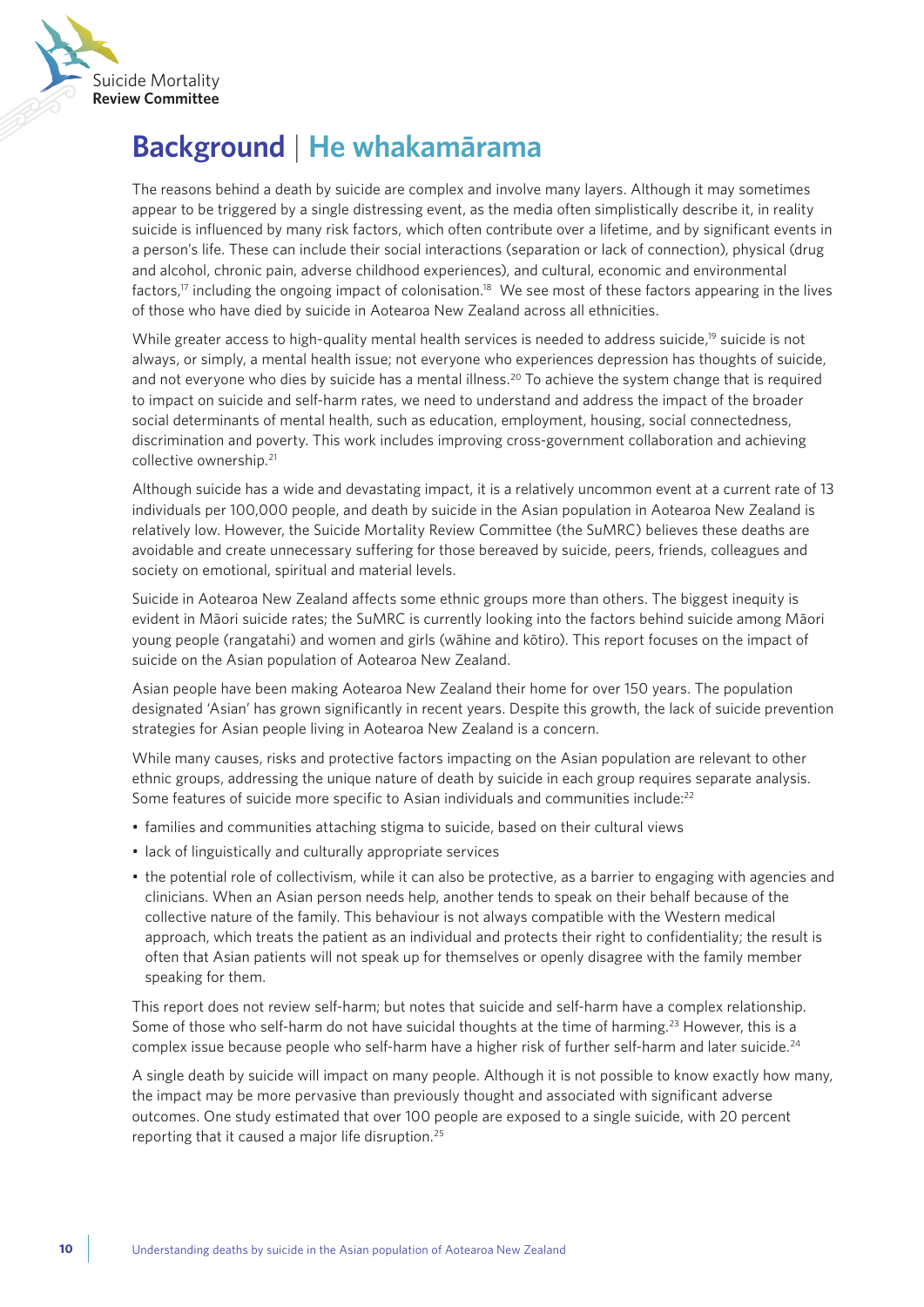In reviewing death by suicide affecting Asian people, this report aims to reinforce previous work and highlight areas requiring action in policy development. It raises some significant issues relating to suicide among the Asian population and also touches on a key factor contributing to suicide – racism. This report seeks to 'shine a light' in this area because:

- the population rate of Asian suicide has been resistant to a decrease and, with the projected growth in the Asian population, the rate may rise<sup>26</sup>
- a proactive approach is required now to address the needs of this diverse and growing population group, before it becomes a group that is represented more significantly in the suicide statistics.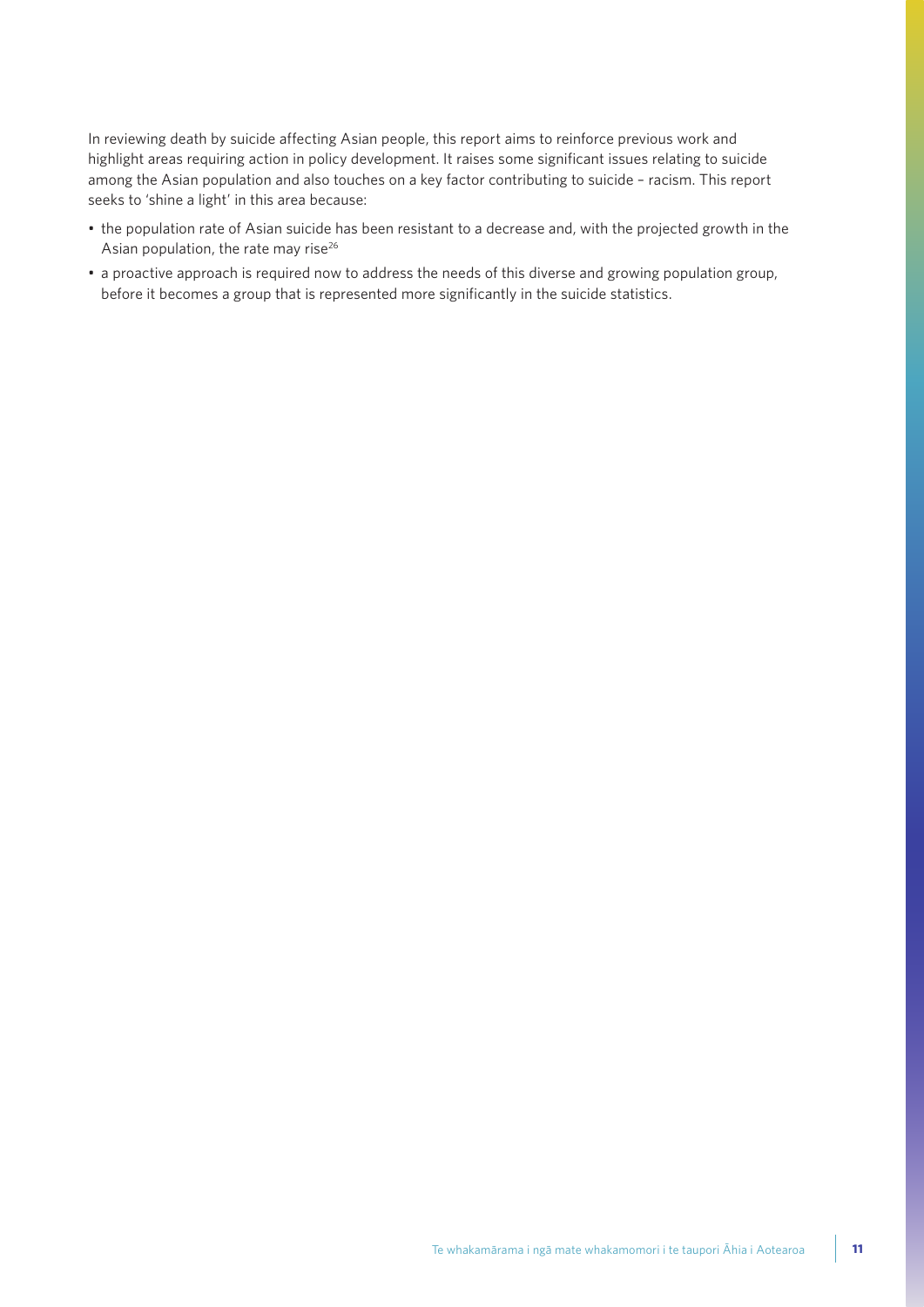

## **The extent of suicide** | **Te whānuitanga o te mate whakamomori**

*Nā te hiahia kia titiro, ā, ka kite ai tātou te mutunga You must understand the beginning if you wish to see the end*

#### Data from around the world

Suicide is increasingly publicised as a global problem socially, economically and politically. In 2016 approximately 800,000 deaths around the world were by suicide.<sup>27</sup> Yet, despite its increasing media profile as a growing issue, the total global mortality rate from suicide actually decreased by almost a third from 16.6 deaths per 100,000 in 1990 to 11.2 deaths per 100,000 in 2016.28

China and India, the two most populated countries in the world, accounted for 44 percent of the world's deaths from suicide in 2016. India's contribution to global suicide deaths in 2016 increased in 1990 from 25 percent to 37 percent for women and from 19 percent to 24 percent for men,<sup>29</sup> and was the leading cause of death for those aged 15–39 years. A large drop in the suicide rate in China has contributed to the global reduction in suicide. The benefits of China's significant economic growth, higher employment and higher levels of education may have contributed to the overall decrease across the population. However, the rate of suicide among older adults in China increased,<sup>30</sup> which may be linked to the stress of these rapid changes as urbanisation brings with it a more individualistic society in which people experience lower levels of social integration.

Males globally have higher mortality rates from suicide than females.<sup>31</sup> However, female suicide rates have been higher in Asian countries (5.7–9.5 per 100,000) than in English-speaking countries (4.0–5.6 per 100,000).32 Worldwide, young females have lower rates of suicide than males but higher rates of suicide ideation and attempts, although this ratio is much lower for countries across the group of Asian countries that extends from southern India to China.<sup>33</sup> A common explanation for the higher ratio of male suicides is that males have multiple risk factors, for example, having both mood and alcohol abuse disorders, and using more lethal suicide methods.

Although the reported global suicide rate has fallen, data indicates a worldwide trend of increasing mental distress, anxiety and depression. In total, an estimated 264 million people in the world were living with anxiety disorders in 2015, a 15 percent increase since 2005.<sup>34</sup> However, despite the high burden of mortality of suicide and morbidity of mental illness, relatively little evidence is available on the link between suicide and depression across Southeast Asia.<sup>35</sup>

### Data in Aotearoa New Zealand

Aotearoa New Zealand's suicide rate is often compared with rates in other countries. However, in comparing suicide data, it is important to remember that rates are affected by how countries produces their statistics. Countries differ in the standards and processes they use to decide whether a death is suicide; and coronial services differ in the level of proof they require to classify a death as suicide. Other differences lie in: the approach to identifying a person's intention of killing themselves; who is responsible for completing the death certificate; whether a forensic investigation is carried out; the provisions for confidentiality over the cause of death; the level of independence of coronial review processes; and cultural practices and beliefs around suicide.

In Aotearoa New Zealand, the total rate of suicide over the past decade has been considered 'relatively stable'.36 However, recently the rate has increased each year between 2014 and 2019.37 Suicide is the eighth-highest cause of death in Aotearoa New Zealand (1.6 percent of all deaths in 2015), which is higher than motor vehicle accidents (1.1 percent) and below influenza/ pneumonia (2.4 percent).38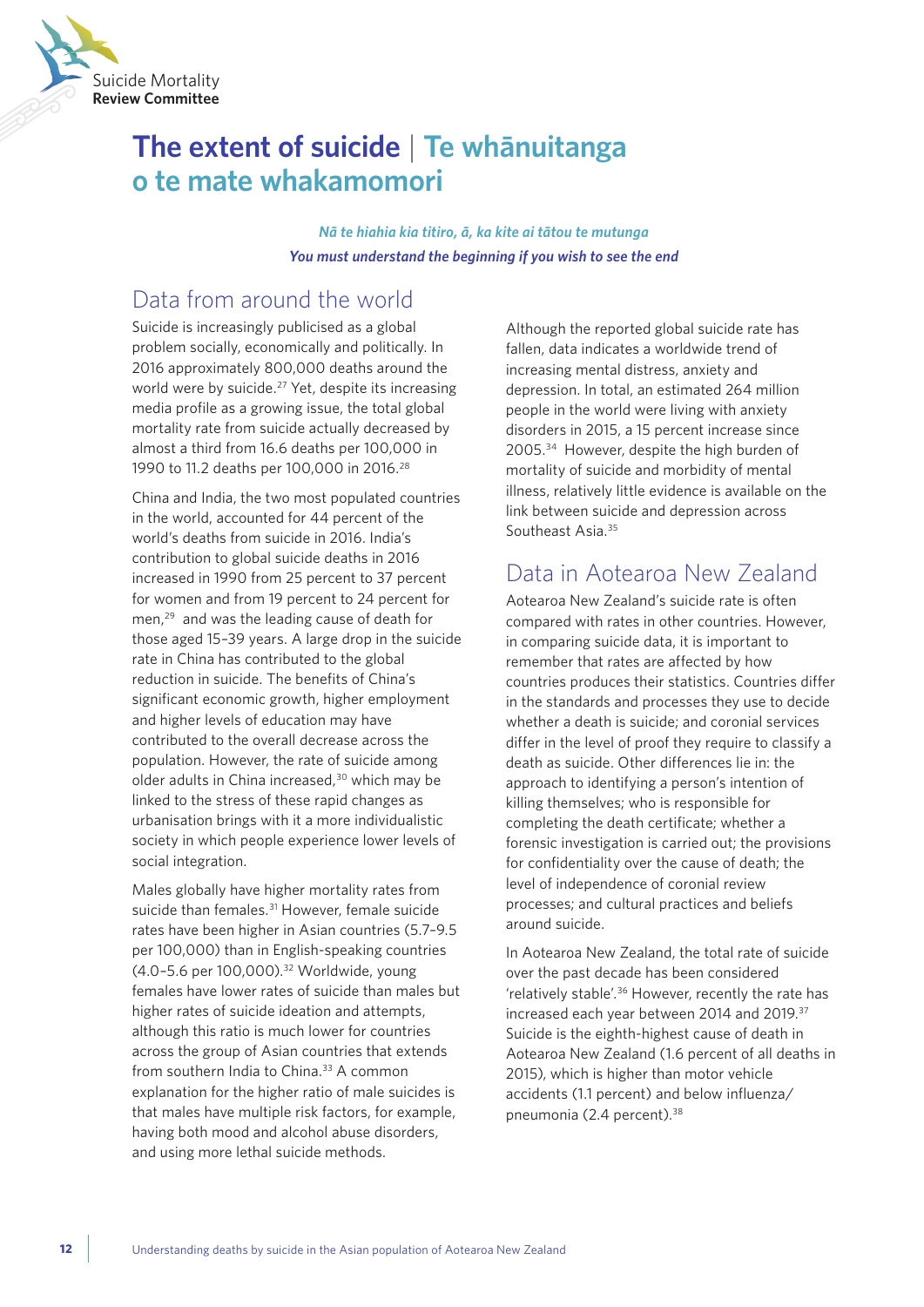The Chief Coroner's annual report on suspected suicides in Aotearoa New Zealand in the 2018/19 year recorded the number of deaths as 685 and a rate of 13.93 per 100,000.<sup>39</sup> This was an increase in number and rate on the previous year (2017/18) of 13.67, and on the five years earlier.<sup>40</sup> The Aotearoa New Zealand-reported suicide rate is similar to those in other countries – in 2016, the rate was 11.9 per 100,000 in Australia and 13.9 for USA, 9.3 in Ireland in 2015, 10.4 in England and 13.4 in Scotland.<sup>41, 42, 43</sup>

Overall, suicide rates in Aotearoa New Zealand have been higher for males and Māori; lower for people aged 65 years and over, and slightly higher for people aged 13–24 years, compared with those aged 25–64 years; slightly higher for people living in rural areas; and increasing with increasing deprivation (although the extent of that difference depends on ethnicity).

Provisional coronial data showed Asian suicide deaths rose from 5.9 to 8.7 per 100,000 between July 2017 and June 2018, and dropped slightly to 7.63 in 2018/19. Between 2016 and 2017 provisional suspected self-inflicted deaths increased by 50 percent.44 Of the self-inflicted deaths within the 'Asian' group, the ethnicities were 33 percent Indian, 28 percent Chinese, 15 percent Southeast Asian and 24 percent Other Asian. In 2018/19, 50 percent of the Asian group who died by suicide were employed, 25 percent were unemployed and 25 percent were students at the time of their death.45

In Aotearoa New Zealand, suicide rates for the Asian ethnic group have been low compared with other main ethnic groups, but higher than for Pacific peoples.46 Chinese and Other Asian youth have had lower suicide rates than the total population, but Indian youth and Other Asian females have had similar rates to the total population. Chinese and Other Asian youth had significantly lower intentional injury hospitalisations than the total population; however, Indian female youth had a higher rate than the total population.<sup>47</sup> For Asian youth and middleaged adults (those younger than 65 years), suicide rates were less than 7.0 per 100,000; rates were highest among those living in the most deprived areas, as with other ethnic groups.48

For the overall population in Aotearoa New Zealand, the male to female ratio of suicides is around 3:1. For Asian populations in particular, the average ratio has been around 2:1.

The age distribution of confirmed suicides in the Asian population was similar to the population average. Since the mid-1990s, suicide in middleaged and older (45+ years) adults in Aotearoa New Zealand has been increasing.49 As the population ages, suicides in this age group will become increasingly important, especially for those ethnicities with older populations – European and Asian. Declining physical health has already been shown to contribute to suicide among older Asian people in Aotearoa New Zealand.<sup>50</sup> Among the Asian population, the factors contributing to suicide appear to differ between youth, the middle-aged and the elderly, so different approaches are needed to address the needs of each age group.

The Asian population in Aotearoa New Zealand is relatively young: the median age is 30.6 years and a high proportion (31 percent) is aged between 15 and 29 years.<sup>51</sup> Of all groups affected by suicide, youth in Aotearoa New Zealand receive the most media attention because youth suicide rates here have been the highest among countries in the Organisation for Economic Co-operation and Development (OECD).52 Rates for suicide by all those aged 15–24 years peaked in 1995 at 29 deaths per 100,000. Since 2012 (with 24 deaths per 100,000), the overall rate has been declining.

Asian Family Services have been working to improve the mental health and wellbeing of Asian families since 2016, and have been providing psychological interventions and psychoeducation and therapy workshops for Asian individuals and families. The organisation also provides a national support helpline.<sup>53</sup> Of the callers, 7 percent were international students. Apart from gambling, the main issues people were calling about were mental health issues (51 percent), interpersonal relationships (15 percent) and family violence (11 percent); gambling calls also related to mental health issues and interpersonal relationships. Observations have indicated that consumers of Asian Family Services, as well as Asian consumers of the services of district health boards (DHBs) and primary health organisations (PHOs), are following the trend of increasing distress and suicide in the Asian population in Aotearoa New Zealand. This mirrors increases in the rates of distress and suicide observed among Asian people and other ethnic groups in the United States of America.<sup>54</sup>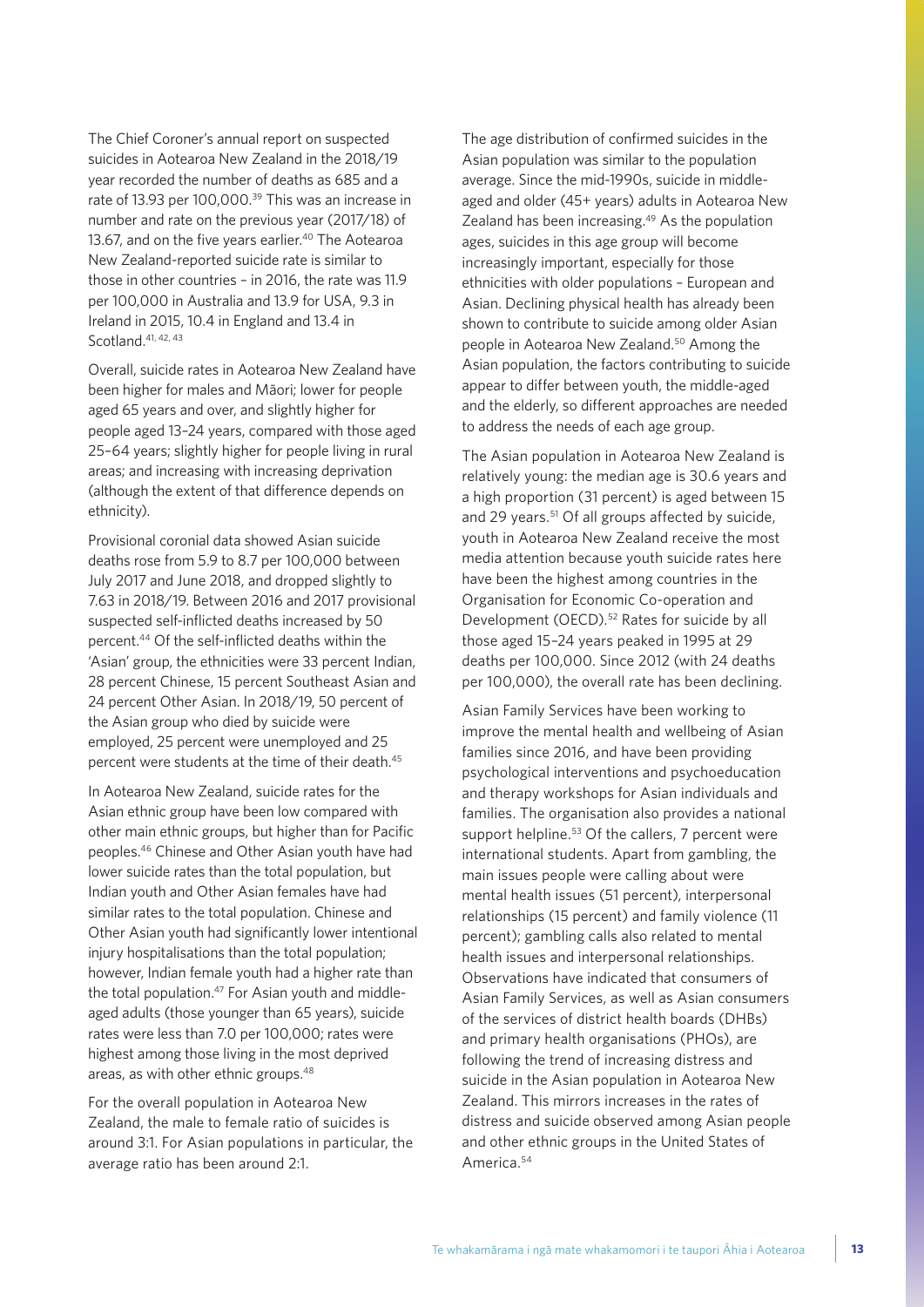

### **Factors contributing to suicide** | **Ngā āhuatanga tautoko i te whakamomori**

#### Disadvantages of an individualistic approach to death by suicide and resilience

An individualistic view focuses on the personal behaviours and risk factors that contribute to or protect against suicide. While such factors are one area to consider, this approach draws attention away from the need to address systemic inequities through changing public policy.<sup>55</sup> Broader factors outside an individual's control that contribute to suicide include, for example, the economic environment, precarious employment, trauma and abuse, racism, poverty and social exclusion.<sup>56</sup> Ethnic minorities face the compounding issue of experiences of racism and deprivation; some experience a combination of gender, gender identity and ethnicity impacts – an experience we need to understand better in order to address it effectively.

This section provides an analysis of both systemmediated risk and protective factors over the various life domains. Taking this more holistic approach to understanding suicidal thoughts and behaviours<sup>57</sup> will help to develop more impactful and sustainable policy change.

### Discrimination and racism

Around the world and in Aotearoa New Zealand, researchers have long recognised that racism and colourism – discrimination based on race and skin colour – are a determinant of health and promote inequalities in health, mental health and social outcomes.58,59 ,60, 61, 62, 63

The impact of racism in Aotearoa New Zealand is shared across many ethnicities. Māori experience the greatest inequity in health outcomes in Aotearoa New Zealand, in part because of their loss of autonomy and sovereignty, and alienation from land, language and resources, due to colonisation.<sup>64, 65, 66, 67</sup>

The White New Zealand League, established in 1926, was opposed to both Chinese and Indian immigration because its members saw these immigrants as a threat to the racial integrity and economic prosperity of European New Zealanders. Its supporters included grower associations of

market gardeners, labour organisations and the Royal New Zealand Returned and Services Association, and open racial tensions persisted until the late 1950s.<sup>68, 69</sup>

Many more Asian people report being affected by racism than all other groups. A 2018 study of national survey data found the Asian ethnic group experiences the most racism (15 percent), followed by Māori and Pacific peoples (both 10 percent), and Europeans (4 percent).<sup>70</sup> For Asian participants, those born overseas were twice as likely to experience racism compared with those born in Aotearoa New Zealand.

Ethnic discrimination, which students from indigenous and minority groups report more often than other groups, is associated with a range of adverse health and wellbeing outcomes for young people.71, 72, 73 In Aotearoa New Zealand, these outcomes include reduced access to health care, poorer experiences as patients and adverse impacts on physical and mental wellbeing.<sup>74,75</sup> These kinds of negative impacts result from entrenched social structures and policy frameworks that support racism.<sup>76, 77, 78</sup> For example, Asian people on average consume less fruit and vegetables and engage in less physical activity than the general population.<sup>79</sup> However, when they access primary care, their general practitioner (GP) is less likely to give them a 'green prescription' for free physical activity and nutrition support, compared with Europeans.<sup>80</sup>

Media in Aotearoa New Zealand portray the diverse group of international students from Asia as a single homogeneous identity, with stereotypical social and economic characteristics. This representation makes the students' interaction with the host population difficult by making them appear separate from other New Zealanders. It also leads to both open racism and unconscious bias, which gain support from the power imbalances that arise from having the dominant, Eurocentric culture. 81, 82

Ethnic bias occurs at personal, interpersonal and institutional levels. Sometimes that bias is overt and conscious; at other times it is implicit, unconscious and automatic.<sup>83</sup>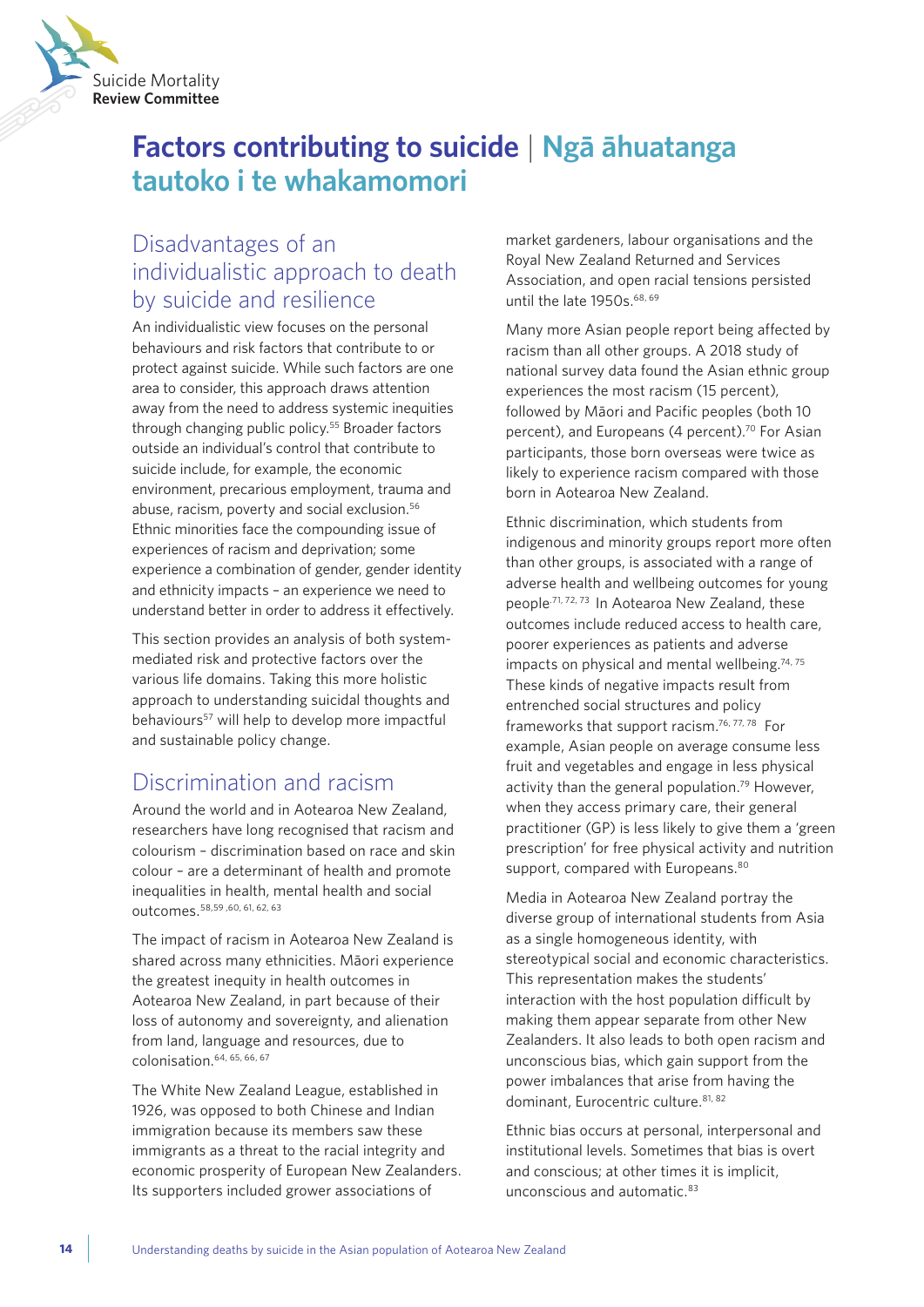### Implicit and unconscious racism

Public and social policy in Aotearoa New Zealand has not kept pace with the changes in the country's ethnic profile. The increasing cultural diversity of the population in Aotearoa New Zealand is challenging clinicians and practitioners.84 Racial discrimination by health professionals has been associated with negative patient experiences.<sup>85</sup> A survey of DHBs and PHOs in 2011 found equity was embedded in policy for Māori, but not for other ethnic groups.<sup>86</sup> Generally, these health organisations struggled to put equity principles into practice, indicating that they had the will but were not acting on it, and that the strategic intent existed but was not applied.

The five types of racism related to health policy arise from:

- tyranny of the majority (policy makers are predominantly European)
- privileging biomedical Western evidence over indigenous knowledge
- cultural competencies and political values of the policy writers
- the consultation process (wrong questions, wrong people, wrong timeframe)
- organisational sign-off processes that mask or eliminate ethnic content.87

### Explicit and conscious racism

Asian people encounter explicit physical and verbal abuse specifically because of their ethnicity. Their reported experience of racial discrimination increased from 28 percent in 2003 to 35 percent in 2007, while it remained largely the same for other ethnic groups – Māori 29 percent, Pacific peoples 23 percent and Europeans 13.5 percent.<sup>88</sup>

Action Station research in 2018 found that 32 percent of Māori, 22 percent of Asian people, and 21 percent of Pacific peoples experienced racial abuse and harassment online.<sup>89</sup> Online racially directed abuse is a significant issue for Asian groups, and the impact is likely to see them withdraw from social media and potential sources of social support.

No treaty in Aotearoa New Zealand gives Asian people any protection or rights as they are not Tangata Tiriti. Instead, they are exposed to additional racially based stressors related to the view that they do not belong in the country. Other people reinforce this idea by directing hate speech at them such as, 'I was born here you were not', 'go home' and 'taking over the country'.90, 91, 92, 93

Although laws, $94$  supported by an international treaty,<sup>95</sup> make it possible to prosecute someone for using speech designed to hurt or harm another, this rarely happens. Such cases are lacking because the threshold to meet the legal test is high and, as a group, Asian people in this country are less likely to complain about being exposed to racism. The British Government is implementing a system of hate crime legislation, policy, monitoring and community support for victims. British law uses terms broader than Aotearoa New Zealand's laws, requiring prosecutors to prove only an 'element' of hostility.96

### Stigma and shame around mental illness

To many Asian people, suicide is stigmatising and shaming both to the individual and to the collective esteem of the family. Due to traditional cultural and religious values, they may disapprove of divulging private or shameful information to people outside of the family, especially to a person of another culture.<sup>97</sup> It can also be difficult to find a suitable professional interpreter not known to the person or their family who will not contribute to the person's sense of shame and stigmatisation.<sup>98</sup> For this reason, many Asian people are more reliant on informal help with translation.<sup>99</sup>

*Many Asians experienced survivor guilt when their loved one took their life. In the context of completed suicide, a feeling of shame which prevented family members from seeking emotional support. Consequently, the family usually carries the guilt and with no one to talk to and feels distressed, they are holding a secret. The secret further isolates the individual.* (Counsellor, Grief Centre)

A study on family violence and female Asian immigrants in Aotearoa New Zealand considered that reluctance to use services could be related to lack of awareness and access to resources.<sup>100</sup> Women were more likely to use prayer and faith to recover from sexual assault and intimate partner violence.101, 102

*Many of our Asian clients do not differentiate between psychological distress and mental health,*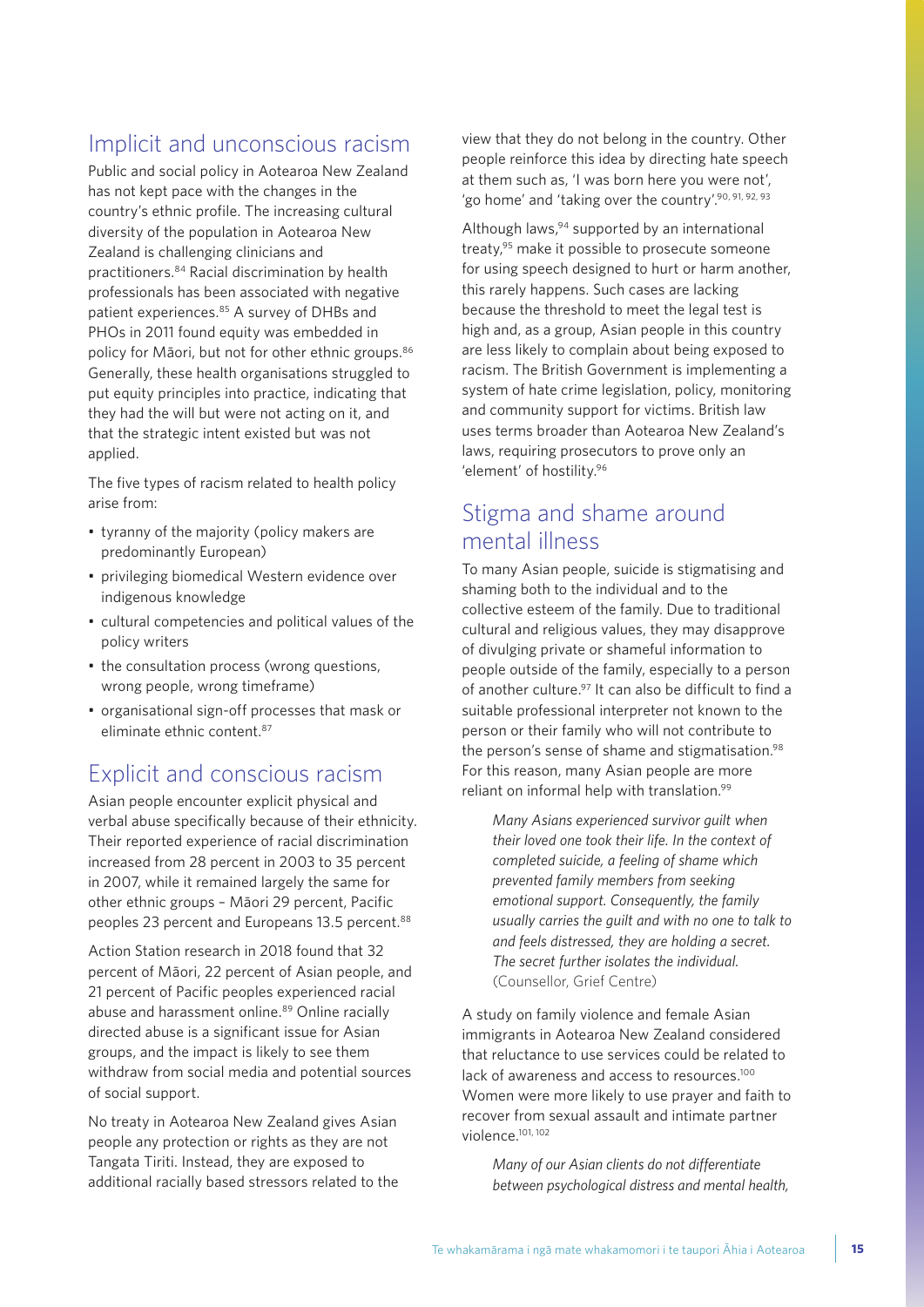

*to them they think it is a weakness if you don't know how to deal with your own emotional problem. It takes a lot of sitting, listening and talking through with them to understand that, before we can begin to move on to support or treatment.* (Counsellor, Asian Family Services)

Self-reported depression has been less common in Asian ethnic groups compared with European and Māori.<sup>103</sup> However, Asian recent immigrants who experience difficulties in settlement show feelings of depression, hopelessness and isolation, and their feelings are intensified when they also experience discrimination. At the same time, cultural factors – including fear of failure, fear of returning home or losing visas, and having families in their countries of origin who depend on them financially – make it less likely that they will engage with mental health services or support services.

*Many Asian patients are referred to me primarily suffering from stress, symptoms of depression; and emotional problems; presenting problems are related to couple relationship, parenting, adjustment to New Zealand culture. Asian people do not think psychological distress is an issue that needs help. To Chinese people, talking therapy means that you are gossiping about your problem, which goes against face-saving. They believe that support is only required when someone is experiencing a severe mental disorder.* (Asian service community coordinator, Age Concern)

Services may intensify the sense of shame. An Australian review of documents found that the risk and biomedical discussion in those documents had the effect of constructing people living with thoughts of suicide as 'dangerous', 'lacking coping skills' and 'burdensome'. This influence was particularly evident for people from ethnic minorities.104

Studies of Asian populations in their native countries show that they do not access mental health professional support to a great degree there either, largely based on cultural and/or religious stigma around mental health issues.<sup>105</sup> Therefore, developing culturally responsive services in Aotearoa New Zealand is only part of the solution.

Shame around addictions impacts on suicidal behaviour and support seeking. In the United Kingdom, for example, 19 percent of problem gamblers had thought about suicide in the past year, compared with 4 percent of non-problem

gamblers and non-gamblers, and 5 percent of problem gamblers had made a suicide attempt in the past year, compared with 0.6 percent of the other group.106 Gambling poses a unique risk to suicide because it is linked to a person's sense of extreme shame at their personal failure in meeting their responsibilities to their family.107 Suicide is further linked to a history of substance or alcohol abuse or misuse, along with gambling.108

*Mr L, in his mid-30s is married with two young children, and he is a gambler. He had previously been supported for his gambling addiction but was hesitant to contact the counsellor after his relapse. However, increasing pressure from his debtors led him to eventually divulge that he had lost a huge amount of money and was at a loss as to what he could do but did not want to let his family know. When the counsellor screened him with the Patient Health Questionnaire (PHQ-9), the results suggested that he was undergoing severe depression. He did not accept his feelings of fear, anxiety and hopelessness could be related to depression. He dismissed the counsellor's advice to see his general practitioner. A few days later, when the counsellor followed up, he had deteriorated and was distraught, and divulged his plan to kill himself. He engaged with the Asian Family Services team and a supportive cultural connection was made. The service walked sensitively alongside him and his family on the journey. The stigma and guilt eventually lifted, and his depression was acknowledged and treated.* (Asian Family Services)

The South Korean population has significant issues with poor mental health but has the lowest rate of antidepressant use in the OECD. Instead, people tend to see self-medication through alcohol use as more socially acceptable than psychiatric visits to treat mental illnesses. Around 40 percent of those who attempt suicide in South Korea do so while intoxicated. Of Chinese living in Wellington who needed help for dealing with psychological stress, only 5 percent chose to seek professional help,<sup>109</sup> while nearly 50 percent chose alcohol and 8 percent chose gambling as a coping mechanism.110 Asian students with high expectations about academic performance and no close support also misuse alcohol and drugs.

*Korean clients are hesitating to engage with services due to stigma and discrimination related to being perceived as weak when seeking professional*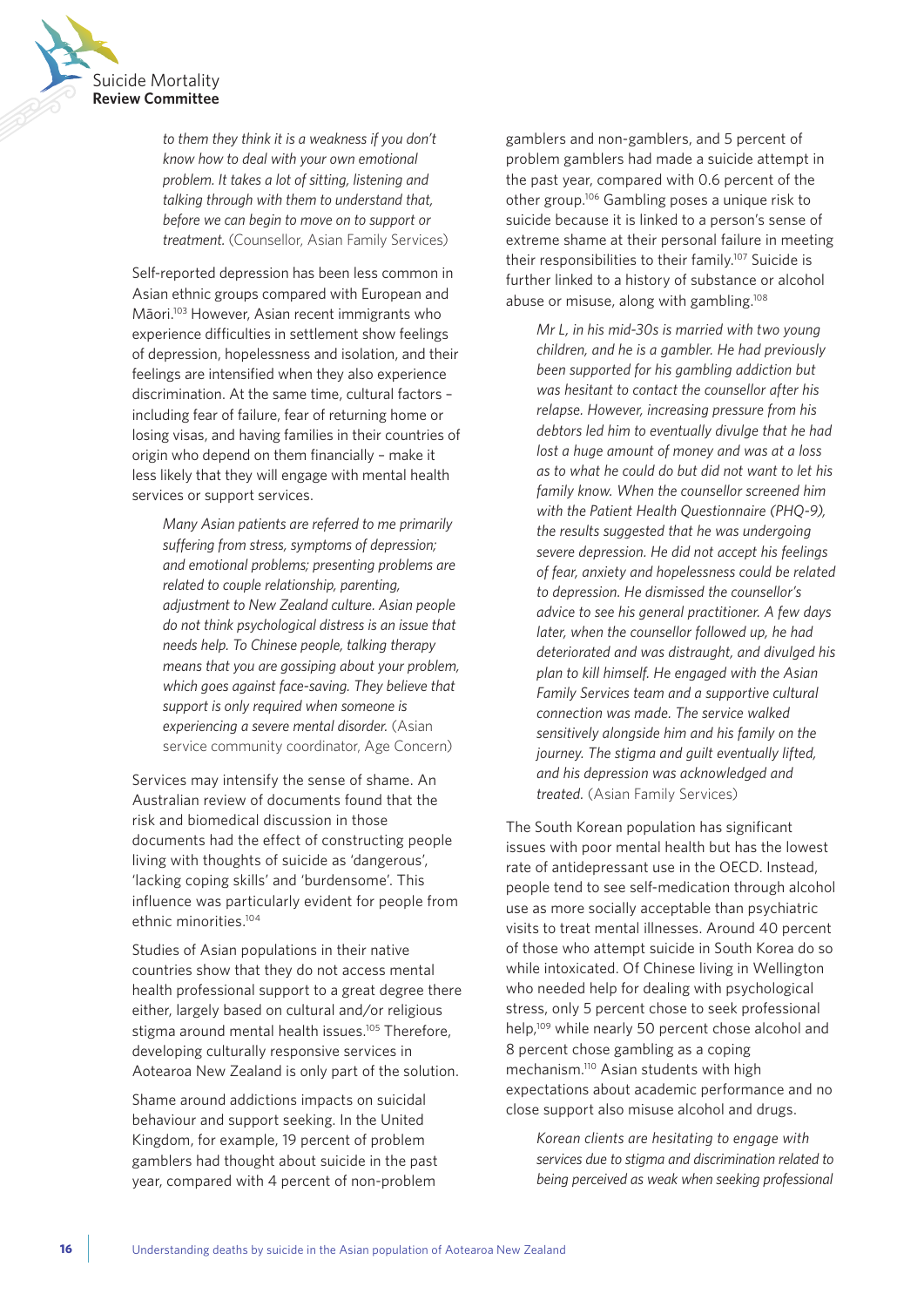*psychological intervention. Psychological distress is a sign of personal weakness instead of a natural human response to suffering. Many Koreans are Christian and have a strong affiliation with a local church. In a religious context in South Korea, people who show psychological distress are perceived as spiritually weak and are often advised to have faith in God and pray more as coping mechanism for dealing with emotional distress.*  (Counsellor, Grief Centre)

### Poverty and deprivation

To address suicide, we need to change from a disease-specific focus to one based on a public health model, which involves a multipronged, population-oriented approach built on known best practices.<sup>111</sup>

It is well established that suicide and mental distress are linked with socioeconomic deprivation. They can contribute to inadequate living and working conditions and have a role in limiting resources, access to the fundamental building blocks of wellbeing, and opportunities to participate in society, which in turn impacts on social relationships, connectedness and support.<sup>112</sup>

Economic insecurity is an emerging socioeconomic determinant of mental health.<sup>113</sup> The insecurity that precarious employment creates is more damaging to mental health than realised previously. It is also more damaging for men and is not related to amount of income. In Aotearoa New Zealand, the suicide rate is higher for males than females of all ethnicities.

In Aotearoa New Zealand, a range of socioeconomic factors contribute to the pattern of suicide rates.<sup>114</sup> For example, being married is protective for both men and women, whereas employment is not protective for men aged 18–44 years and women aged 18–24 years. Lower socioeconomic position is linked with higher suicide rates, especially for young Māori men. Suicide rates are also higher among more educated women than among less educated women.

For Asian people in Aotearoa New Zealand, along with poverty, the main socioeconomic determinants of mental health are Englishlanguage competence, unemployment, education and home ownership.<sup>115</sup> Research shows Asian people are less likely to own their home, and those who have lived in Aotearoa New Zealand for less than five years are more likely to live in areas that belong to the most deprived quintile (the areas in the country ranked in the lowest 20 percent for socioeconomic deprivation). Despite having higher educational qualifications than average, Asian incomes were lower than those of the total population, suggesting that language proficiency and personal and institutional discrimination contributed to these results.

#### Pressures on young people

Young people generally tend to be more impulsive and more prone to suicidal thinking and behaviours. When combined with mental illness, difficult relationships and stressful life events, those tendencies exacerbate distress and suicide ideation.<sup>116</sup>

*I am a 1.5 generation. I came to New Zealand 20 years ago as a teenager. As a 1.5-er, I experienced all the internal and external racism. Coming to New Zealand as a teenager put us in the role of being a translator for your family and learning how to be independent very quickly while you are still a child.*

*My first language is Cantonese, but I have been speaking English since I was 5.*

*At school and with peers, even til this day, I am expected to behave the 'Kiwi way', and at home, the 'Chinese way'. I am supposed to speak English at work and Chinese at home.*<sup>117</sup>

Most refugee youth experience bullying in their first 12 months of living in Aotearoa New Zealand.118 Bullying occurs most commonly in schools, followed by public and social settings. Youth have identified the reason for the bullying as their ethnicity, religion or being 'a refugee', and it made them feel stressed and unsafe.

Asian young people face increased social complexities in their relationship with their parents when they migrate. They need to respect their parents' culture while trying to integrate into a new culture, as well as uphold conflicting identities and feelings of not belonging anywhere, all of which impacts on their mental health.<sup>119</sup> A study of Asian parents in Aotearoa New Zealand found that the qualities they prized in their children were obedience, respect and politeness.120 Freedom and independence for their children were both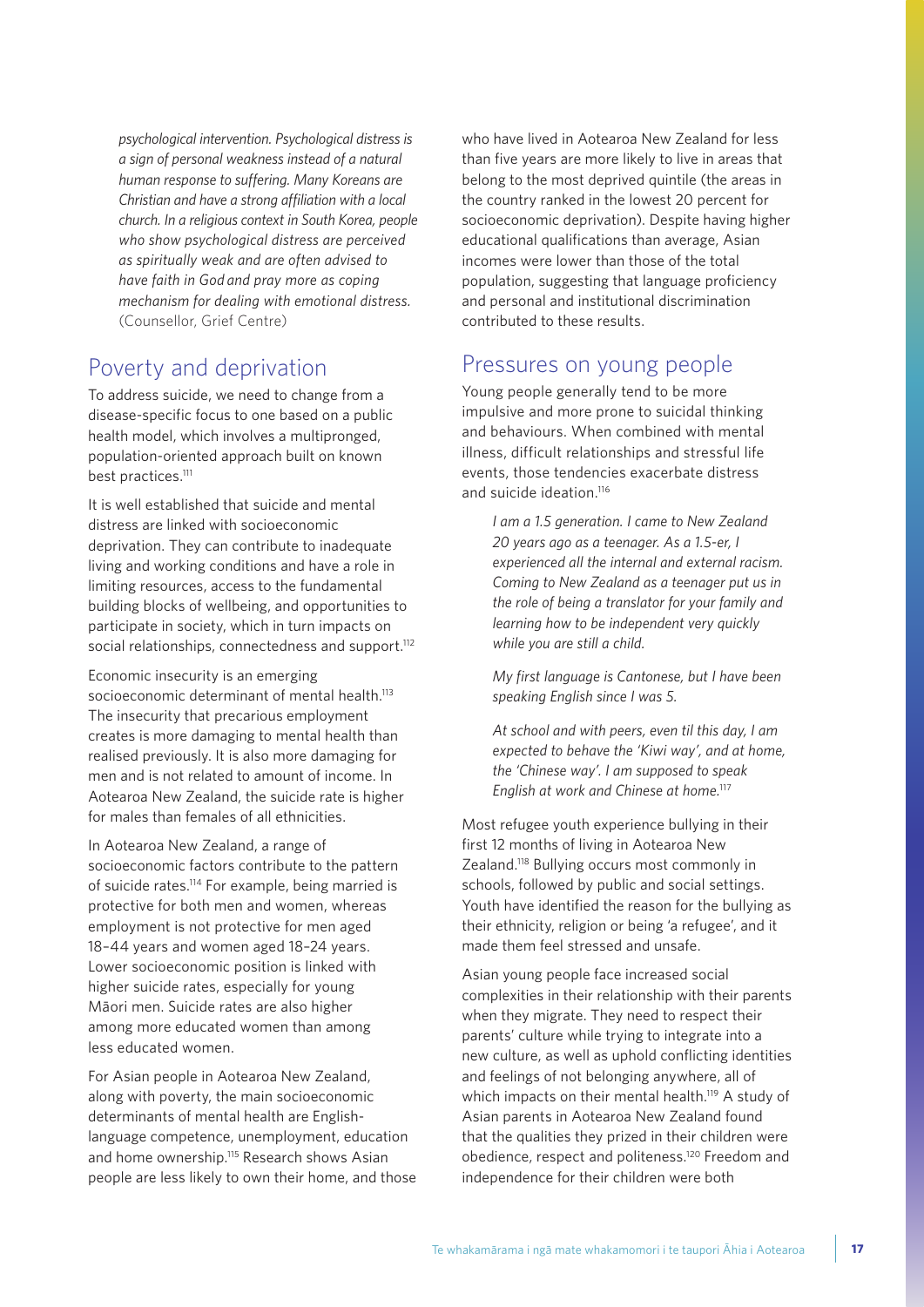

aspirational and problematic, and created conflict through the clash between parents' expectations and children's demands for the independence they observed among their Kiwi friends. While the younger generation adapts to the country through the New Zealand education system, the parents do not assimilate as well. As a result, family tensions develop through the conflict between a traditional collective society and the adopted individualistic society.

*Young international students often feel they're not understood by parents while parents push them to study harder. Although they know parents care, expressing feelings of love from Chinese parents is not common. Often this might be the most needed thing – to hear that their parents care. Feeling unloved, not being heard or understood, internalises the stigma.* (Psychologist, Te Pou)

Asian students often work in an achievementoriented and competitive atmosphere where stress is considered normal and inevitable. Acceptance of this attitude prevents them seeking help. This type of stress combined with isolation can lead to mental health issues and anxiety disorders, poor physical health and interpersonal conflicts.121 The terms 'culture shock' and 'sojourner adjustment' describe the significant anxiety international students go through trying to adjust to a new culture.<sup>122</sup>

*There has been an increasing trend of international students' death by suicide based on the cases that were reviewed by our Auckland DHB's suicide review group. There has been a lack of pastoral care, especially that comes with a social work or counselling background. Instead, most schools hire support from the student body, who speaks the same language, but not professionals who have knowledge and skills in psychological intervention.* 

*There are often signs, such as dropping grades, absenteeism, before the suicide, but these were not addressed.* (Auckland DHB)

Young students generally are often subject to additional pressures on top of academic ones, such as unrealistic parental expectations, relationship issues, and sexuality and identity crises. International students in Aotearoa New Zealand experience additional challenges of adjusting to a new culture, $122$  new language and different education system, while also being detached from close family support.

> *Failure to perform leads to psychological distress when combined with social isolation, hopelessness and without adequate support from their immediate environment. This has led to some of the international students believing that their lives do not matter.* (Counsellor, Grief Centre)

### Older people and isolation

Immigration to Western countries can exacerbate the breakdown of the traditional Asian family unit. The experience can leave older Asian people with feelings of worthlessness and guilt, which may lead to a sense of isolation if they feel they are no longer valued, productive members of their family or of society.

*For the older Chinese, their main issues usually relating to psychological abuse and neglect by closed family; older Chinese are lacking social support, which limits their opportunity to bond emotionally outside of their family. They also feel embarrassed about getting help from people which reflects poorly on their own parenting skills. I found older people tend to have difficulties in living with their children/ grandchildren as their lifestyle is quite different, ie, west vs east; old vs young; time vs work… It brought stress to all parties in the family as they lack mutual understanding and communication skills for all parties. So, these referrals mainly come through from police, DHB, friends/ neighbours and family; not much self-referral.*  (Social worker, Age Concern)

For Asian families, the ethos of relationships and the importance of others maps onto kaupapa Māori views of health, whānau and identity. From a kaupapa Māori perspective, personal development and resilience sit within the context of values such as whanaungatanga, which is a sense of belonging to and holding a collective identity with others. Rather than being a property of the individual, resilience is built through social support and being accepted by others.

Migrants who have been in Aotearoa New Zealand longer, who have good English and friends outside their ethnic community, as well as migrants who came here at a younger age, express a greater sense of belonging. Being tangibly welcomed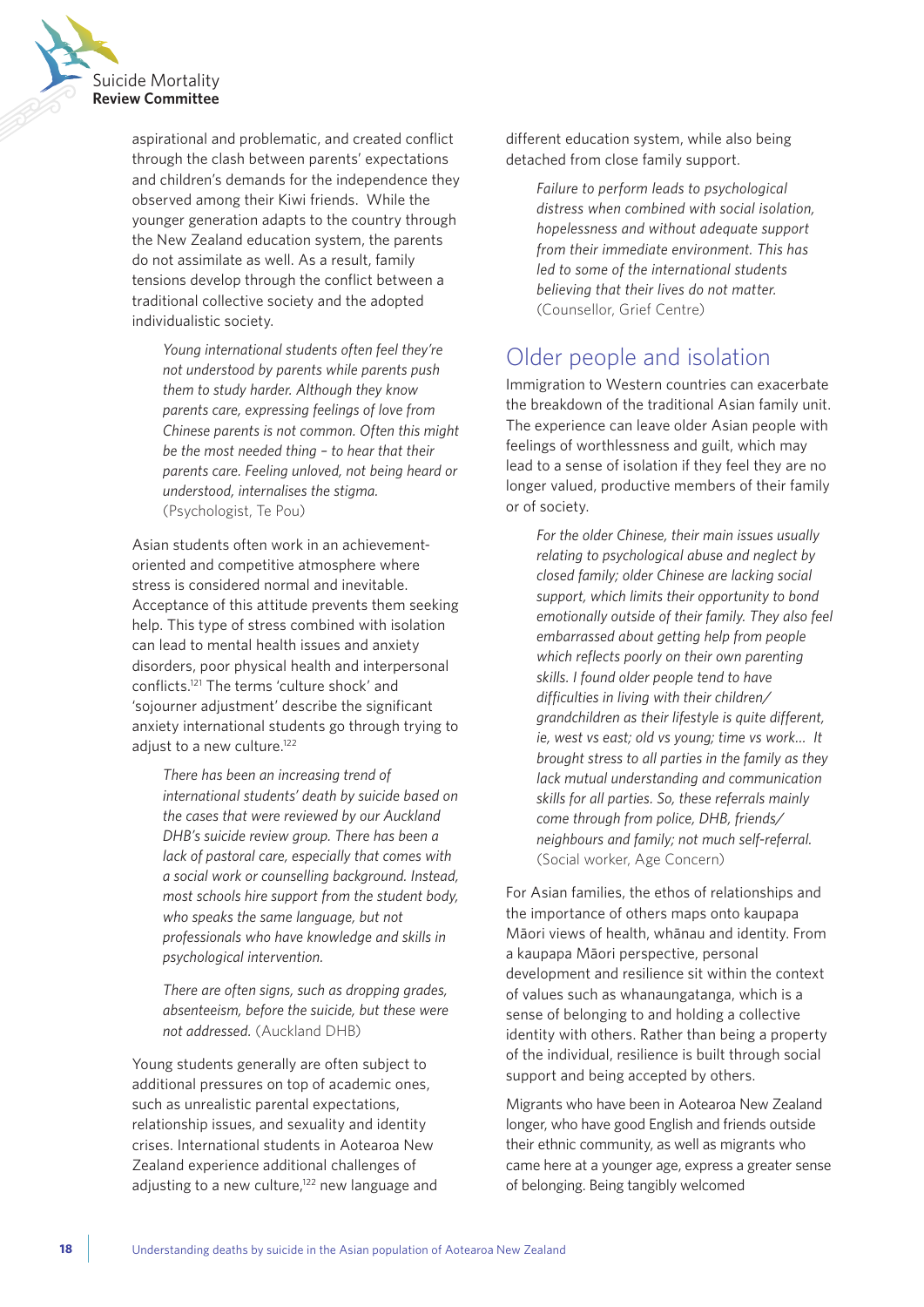by tangata whenua helps; refugees have found that participating in a pōwhiri gives them a much stronger sense of belonging in their new country.<sup>123</sup>

*When I entered the marae they said, 'You are welcome, this is your home, everyone is free to do anything.' It makes you feel happy, you feel accepted to the community.* 

*We liked it [pōwhiri] – it means something when welcomed by the owners of the land, the speeches, the way food is given. You feel accepted in this country.* (Asian immigrant)

#### Health system

When the health system loosely classifies people as belonging to the general group of 'Asian', it averages out the different health needs of different ethnicities within this group. The result is to make some highneeds groups invisible and mask the inequities between particular groups.124 It also restricts appreciation of the diversity of the cultural practices, languages, migration patterns and family dynamics, and how these differences affect an individual's engagement with services and compliance.125

Engagement with health also varies due to diversity in customs and religious beliefs in Asian countries that influence responses to mental health, serious illness, family and gender roles, end-of-life care issues, and death and funeral practices.126 The current approach to policy is to further classify the Asian group as three more specific ethnic groups – Chinese, Indian and Other Asian – as one attempt to minimise the drawbacks of overgeneralising ethnicity.

### A Eurocentric system

The Western biomedical model of health is concerned with the biological construct of human bodies; the way that Asian people understand mental wellbeing and illness can be fundamentally different to this.<sup>127, 128</sup> Among Asian cultures, traditional medicine sees health as based on harmony, while illness is based on factors both external and internal to the body and is therefore more connected to the mind and emotions.129 To meet the needs of Asian people, therefore, the health system should focus less on improving access for the Asian population to Western medical models and Eurocentric services and more on encouraging clinicians to respect Eastern views of mental health and wellbeing, working with the consumer.

Mental health is often the single biggest contributor to life satisfaction, with a greater influence than physical health, income and unemployment.130 Chinese people surveyed in Wellington had little knowledge of broader health determinants and paid less attention to their mental wellbeing than their physical health. They often sought medical treatment for physical symptoms, such as fatigue, abdominal pain and headaches, but were unwilling to link physical symptoms with underlying mental health issues.<sup>131</sup> The results showed two main sources of psychological pressure: cultural adaptation (eg, linguistic barriers) and environmental pressures (eg, academic, financial).

The reasons for needing to consult with multiple specialist practitioners in the Western model are often unclear to Asian families. They find they have to repeatedly explain their mental health conditions to many different clinicians and providers, which creates a growing sense of embarrassment and 'loss of face', and can lead to them dropping out of the process. Mental health providers start inappropriate interventions through misunderstanding cultural perceptions. Added to that, when Asian consumers have confidentiality concerns and do not trust the system, they completely disengage from it.

*Services are not responsive to unique Asian needs, including ACC, Corrections, Justice and family violence services. Asian clients present with multilayer issues... services are prescriptive with a compartmentalised approach that does not suit new migrants to address complexity of their experiences and impact.* (Director, Saahaayta)

Researchers have observed that Western models of counselling, therapy and support are unsuitable in assisting Asian families following suicide attempts.<sup>132</sup> Asian people are less likely to access talking therapy and, among those who do, many drop out.<sup>133</sup> A study of clinical records of Asian patients in Western medical care found that dominant Western understandings of suicidal behaviour underpinned clinicians' cursory explanations for suicide attempts,<sup>134</sup> limiting further access to culturally appropriate professional supports. Te Pou reviewed the increasing use of Western forms of talking therapies among Asian people in Aotearoa New Zealand. It found that cultural, linguistic, communication and religious factors, in addition to presenting symptoms, needed to be considered when deciding on goals, communication and type of therapy.<sup>135</sup>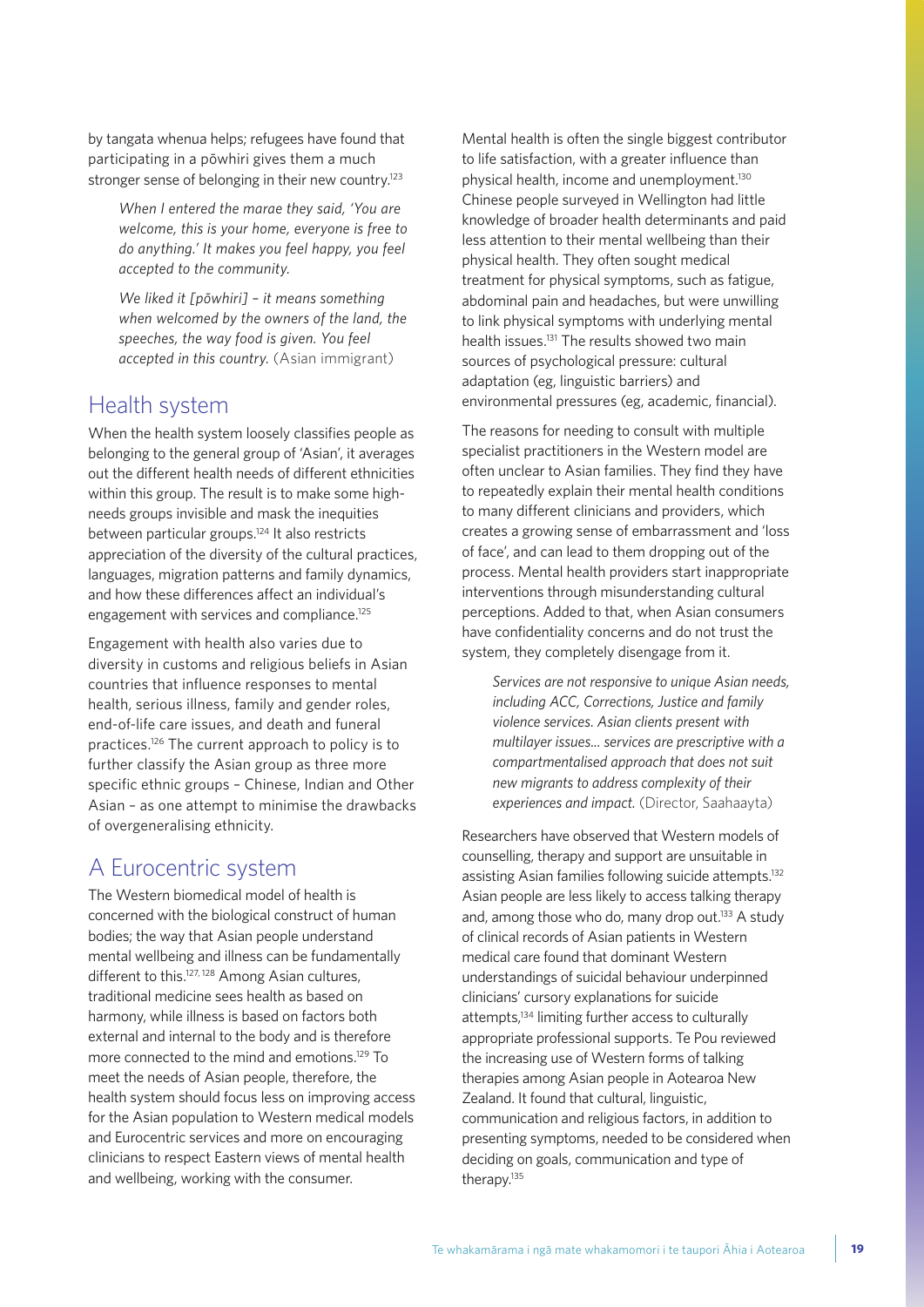

#### Access barriers

In Aotearoa New Zealand, Asian people generally have lower rates of health service use than other ethnic groups across all measures.<sup>136</sup> The SuMRC trial found Asian people were less likely to access services than other ethnicities.<sup>137</sup> Data from the Integrated Data Infrastructure showed Asian people were half as likely as non-Asian people to have seen secondary mental health services in the three months or 12 months before their death by suicide.<sup>138</sup> In addition, 20 percent had contact with their GP in the three months before their suicide and three in five in the 12 months before. As to contact with secondary mental health services, 10 percent of Asian people had contact with a service in the three months before their suicide.

Among the services Asian people had lower rates of access to were screening services, mental health services, disability support and aged residential care.139, 140 Compared with other ethnic groups, Asian people were also less likely to have a primary health care provider, to have seen a family doctor or any other health professional in the past year, and to have used a public hospital in the past year.<sup>141</sup>

While refugees and migrants of all ethnicities bring with them experiences of mental illness, health service use and trauma,<sup>142, 143, 144</sup> the Asian Family Services support team has observed that Asian consumers are usually more reluctant than any other ethnicity to seek psychological help. They hold back because they are concerned about stigma and discrimination, do not see mental health issues as a reason to get support or do not understand how psychological interventions work and their potential benefits.

A survey by Waitematā DHB on late presentation to health services by Asian patients found evidence that its Asian population is delaying seeking mental health services until they are acutely unwell. The reasons survey respondents gave were that they were not aware of the existence of mental health services; preferred to access alternative therapies; believed the services were culturally inappropriate, and lacked family support for entering mainstream services.<sup>145</sup>

Language and cultural issues are the two most widely experienced barriers to service use. Asian people (and those of other ethnicities) do not see mainstream mental health services as culturally

sensitive. With health care providers not fully understanding Asian consumers' cultural and religious perceptions, consumers experience stigma and discrimination in these services. Mental health practitioners and consumers do not share the same language and lack access to appropriate interpreters (although it is also not ideal to include interpreters in discussions around mental distress). People in the broad group of migrants and refugees often have limited English language proficiency. Communication difficulties are compounded for those who, based on their past experiences, lack the motivation to communicate due to depression, trauma and/or mistrust of authority.

Young Asian people in Aotearoa New Zealand are less likely to access health care than their European counterparts.146 Mental health service access rates are increasing for Māori, Pacific and Asian young people, but rates remain below those recommended to meet the needs of these populations.147 More positively, the access rates for infants, children and adolescents to mental health and alcohol and other drug services have been increasing, and at a faster rate than in the adult population.

Health issues for older Asian adults create additional barriers to access. In 2011, 4 percent of people in Aotearoa New Zealand with dementia were Asian; by 2026, the percentage for European/other people with dementia is expected to drop but for Asian people it is expected to increase to 8.4 percent.<sup>148</sup> Often cultural reasons prevent families from seeking support for dementia. Such reasons include attributing dementia symptoms to 'normal' ageing and seeing it as a mental health issue, which then confers shame. Some cultures also promote the practice of families taking care of their older people themselves rather than asking for external aid.

### Workforce capability and competency

Part of the challenge for the health sector in developing more culturally responsive services for patients, consumers and families is to build a workforce that reflects the cultures they care for. The sector is also challenged by an ageing workforce that is expanding at a slower rate than the population. Among DHB employees in the mental health and addiction areas, 14 percent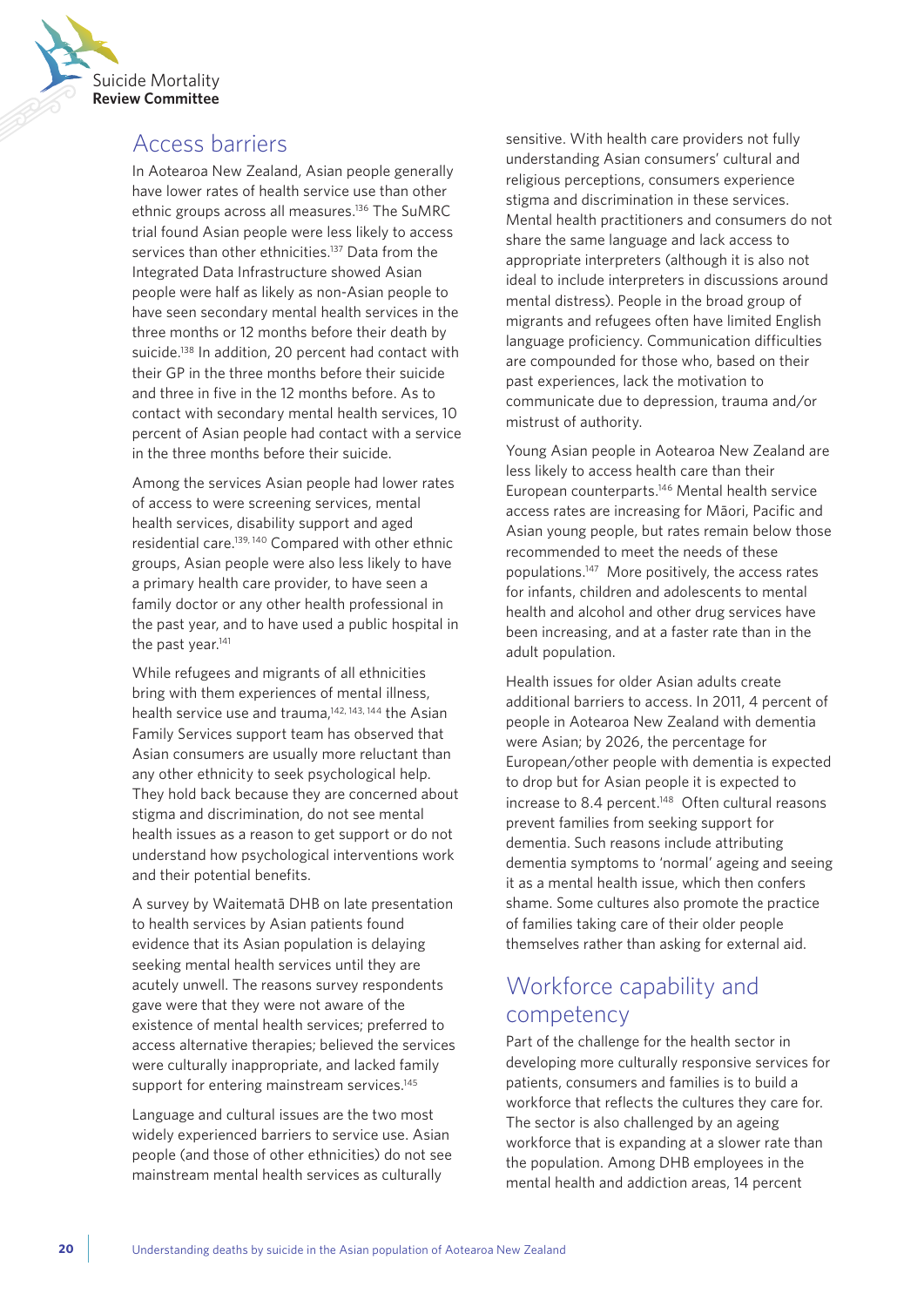identified as Asian, 11 percent as Māori and 7 percent as Pacific peoples; across all DHB staff, 19 percent identified as Asian, 8 percent as Māori and 4 percent as Pacific peoples.<sup>149</sup> These percentages indicate relatively few Asian staff work in mental health and addiction services.

The following case demonstrates how mainstream services with a lack of culturally competency do not have the skill set or understanding of how to approach Asian families and individuals in a way that engages them in the health system.

*Master J, a late teen, called the Asian Helpline asking for the counsellor that had previously attended his family's case. He was distressed and desperate, saying that he was going to hurt himself with a pair scissors as he felt threatened by his family situation. He said that he did not feel comfortable to call other mainstream helplines and could only bear to call the Asian Helpline which he trusted. He was not confident of his English language ability and did not dare to call other helplines through frustration with being understood and misunderstood. He had locked himself in his own room with barricade to forbid his family members from getting close to him due to trust issues. The district health board youth mental health service was consulted about the case, but its response was that there was nothing they could do as he did not want to engage with them. Due to language difficulties and the nature of help that he needed, the family was isolated as there was no appropriate agency to attend to his case – it required the involvement of two Asian counsellors who would be present with the family, one to attend to the family, and one to engage separately with the teen. The time taken to engage with both in a culturally relevant way, resulted in commitment by both the young man and his family, and a sustainable and effective long-term plan developed.* (Asian Family Services)

The emergency department clinician's role in suicide risk assessment is to provide initial assessment and management of short-term risk. In discussing cultural competency, the 2016 suicide guidelines for emergency departments explicitly state that staff need to understand the stigma around suicide in some cultures<sup>150</sup> (while acknowledging risk factors as predictors are difficult to assess in the clinical setting). The guidelines acknowledge the importance of recognising the role of the family, particularly

when assessing Asian or Indian individuals, as while they may appear to be 'westernised', they may still have strong cultural values, including beliefs about the importance of family and shame around mental health issues.

Several factors help to explain why ethnic minorities have an increasing need for effective services. These include that these groups are growing in size and are suffering increasingly inequitable access to services. In addition, communities are advocating more for unique cultural perspectives in services, and health law and policy are increasingly recognising the importance of being culturally responsive.<sup>151, 152, 153</sup> Responsive services need to focus on recovery, reflect relevant cultural models of health and take into account the clinical and cultural needs of people affected by mental illness and addiction. They must listen to service users and give access to full information, use collaborative processes at all levels, encourage feedback and do 'whatever it takes' to support easy and timely access to services.<sup>154</sup>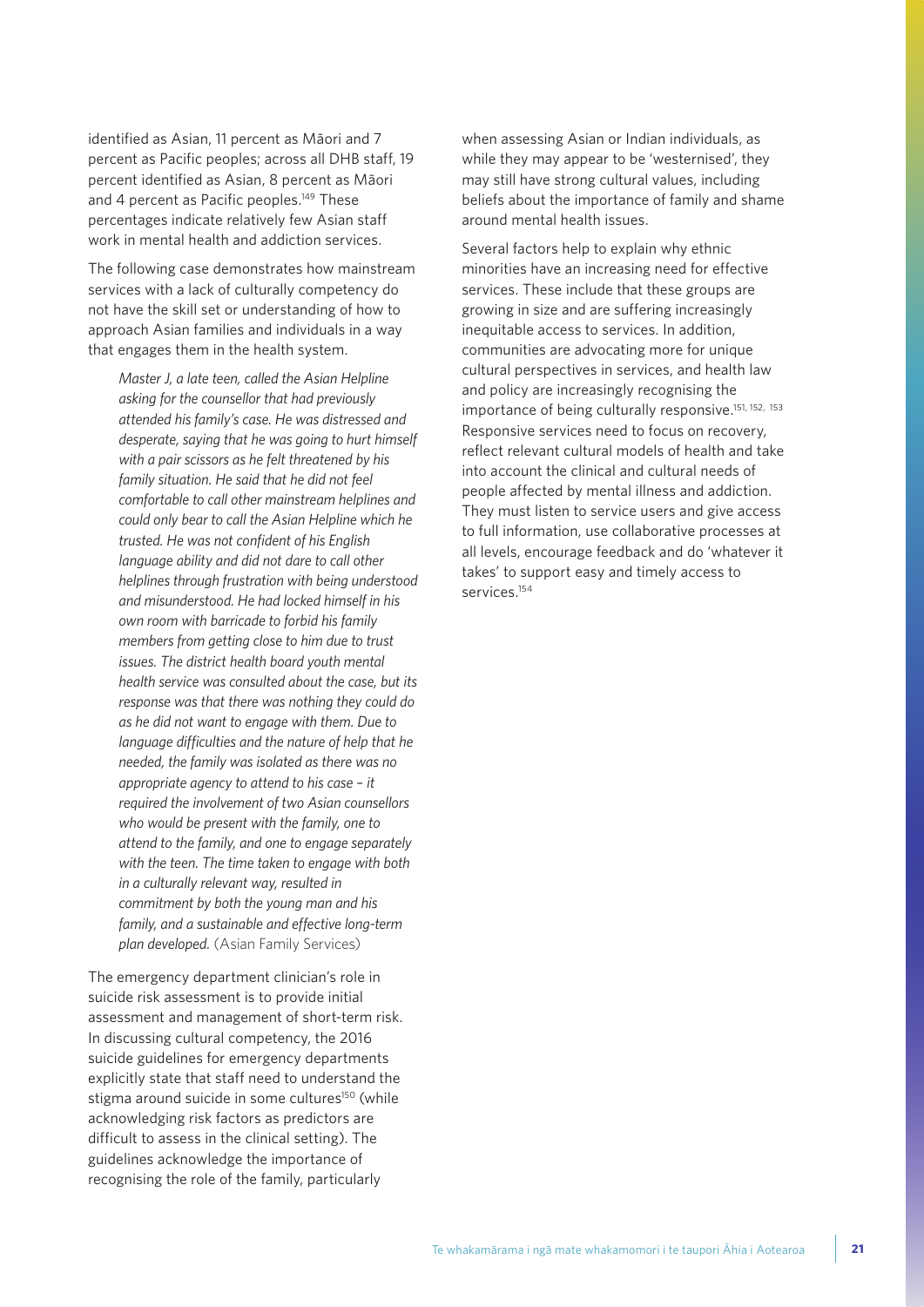

## **A hopeful future** | **He anamata whai tūmanako**

#### Protective factors

A protective factor against suicide for Māori is having a strong cultural identity – knowing whakapapa, participating with whānau and at marae, having access to Māori land, associating with other Māori, knowing te reo Māori and identifying as Māori.<sup>155</sup> Similarly, cultural identity – identifying strongly with one's ethnic group and keeping up links with the Asian community and language - may be protective for Asian people.<sup>156</sup> At the same time, it is also desirable for those not born in Aotearoa New Zealand to integrate into and acculturate with the local community, as another factor considered to be protective.<sup>157, 158</sup>

As in te ao Māori, Asian cultures promote the importance of the family, interdependency and collectivism over individualism.159, 160 Cultivating and maintaining social bonds and healthy family relationships can increase resilience and act as a protective factor against the risk of suicide. However, although collectivism may be protective to a point; young Asian people who have moved to a relatively individualistic culture can find it stressful to having a sense of belonging to one culture while living in and attempting to integrate into another.

Some Asian cultures have views similar to te ao Māori concepts of whakapapa (integrated relationship between ancestry, ethnicity, culture, identity and land), whanaungatanga (relationships), manaakitanga (duties and expectations of care), kotahitanga (collective unity) and wairuatanga (spiritual wellbeing). For their part, Māori have recognised that valuing elders, intergenerational living, customs around food, hosting guests or manaakitanga, and relationships or whanaungatanga are values they share with many Asian cultures.<sup>161</sup>

Embedding Māori concepts in public policy is critical for designing effective mental health and addiction and social support services for Māori but it will also benefit Asian and Pacific whānau. A holistic service approach to wellness, incorporating the Māori health model Te Whare Tapa Whā, will improve outcomes for Pacific and Asian populations with similar cultural views of whānau and community. This approach aims to make kaupapa Māori approaches the preferred service of model of

care on the basis that initiatives that are responsive to the need for cultural competency, and holistic in their approach, will be more effective for all.<sup>162</sup>

To understand the complexities of an individual's life, and identify potential protective factors as well as risk, the SuMRC is developing a suicide review methodology based on a kaupapa Māori framework. Kaupapa Māori is a way of working that enables contexts for Māori whānau to be explicitly realised by recognising Māori as experts in their own community and whānau.<sup>163</sup> It privileges Māori knowledge and enhances tino rangatiratanga and self-determination of Māori.164 This approach to reviewing death will also improve reviews of the suicides of Pacific and Asian individuals by providing a better understanding of cultural context.

### Promising practice

To reduce the stigma of seeking help, Asian Family Services has partnered with Apollo Medical to pilot a programme where a counsellor works one day a week in general practice so the practice can make a direct referral to the counsellor when Asian consumers are showing signs of mental distress and addiction issues, such as gambling. The concept assumes that the GP has built a good rapport and trust with the consumers and usually speaks the same language. Making the referral immediate and from a trusted and culturally similar person significantly reduces the stigma.

The approach has been very successful. Asian Family Services now works with three general practice clinics and a private training establishment to provide counsellors and social workers. The Alliance Health Plus Trust also contracted Asian Family Services to provide psychological services to its registered patients two or three hours weekly at the general practice clinics, which Auckland DHB's primary mental health initiatives support at Avondale Family Health Clinic. Demand for the services is high and there is a long waiting list for all clinics.

The success in enabling more Asian consumers to get the mental health support they need is primarily because they have a culturally appropriate and trusting relationship with their key primary care contact, and direct access to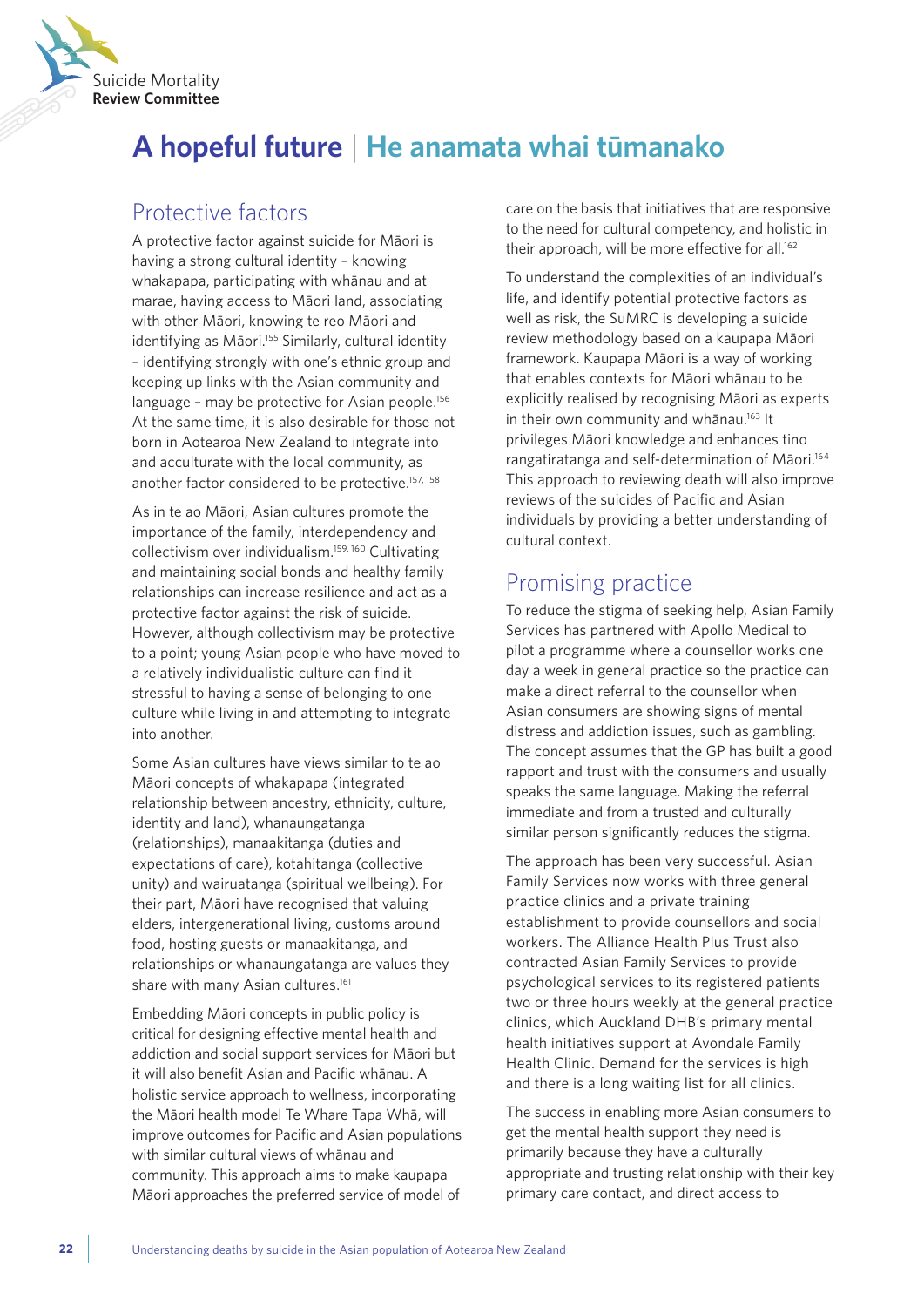appropriate counsellors and social workers in the primary care environment. With both a social worker and counsellor available, these professionals together can provide a comprehensive, holistic response to the complexity of Asian consumers' lives. The social worker always follows up with the consumer and checks in with them before an appointment to ensure they feel comfortable about and commit to attending the appointment. After the appointment, the social worker or counsellor provides the consumer with simple, languageappropriate resources. Because of their own cultural background, they approach counselling with the unique sensitivity, caution and respect required for Asian consumers, who usually have never had counselling before and do not understand its purpose. With this model, seven to eight counselling sessions are often enough to establish an ongoing level of trust and engagement in mental health services, so that consumers can access them when needed and before a crisis event.

Peer-led health promotion activities for Asian young people, by Asian peers, have been successful in helping shape attitudes, beliefs, intentions and behaviours.165

The following case shows the challenges faced by the 1.5 generation of young Asian people, transitioning between two worlds and cultures.

*Riki arrived in Aotearoa New Zealand from Mainland China as a child of six with his parents and younger brother. Riki is a '1.5 generation' Chinese; he was born in China, yet his youth has been moulded by a Western environment and culture. Growing up in a foreign environment so young meant he readily adopted his new home and assimilated rapidly into a new, more 'culturally appropriate' way of behaving and being. But this created stress at home through conflicts with his parents, misunderstandings, anger and tears. His parents held onto their traditional values and beliefs, and expectations of the behaviours of children; these increasingly didn't match the behaviours they were seeing in their eldest son. Their need for him to conform created confusion and stress for Riki, and he found it impossible to be two people.* 

*At the age of 14, Riki was referred to Carole by his parents for counselling. They were concerned for his health, and for the wellbeing of the family, and tired of trying to get him to change, but things were deteriorating, they were feeling desperate.* 

*Riki agreed to see Carole but he knew counselling wouldn't do any good; he had previously seen his school's guidance counsellor, a nice Pākehā man, but it was too hard to discuss his real feelings, for Riki it seemed like another waste of time. But with his parent's insistence, he agreed to meet Carole, to 'get them off his back'. Carole, a Chinese social worker and counsellor in her 60s, was different. She was patient, warm and talked through her own whakapapa. She showed him, through her words, an in-depth understanding of Chinese family dynamics; Carole understood the potential impact of family.*<sup>166</sup> *After a few sessions Riki eventually told Carole that he had been selfharming to cope with his anxiety; he had been feeling that he didn't fit, and his life wasn't worth living. He hadn't made any specific plans to kill himself, but he was increasingly thinking about suicide as his only way out. He made sure he hid his distress and self-harm from his parents; he knew their perspective, and that they could never understand – he didn't really understand it himself. He told her how he felt suffocated in his own home, with no free time, unable to be himself and express himself. His family focused solely on his performance at school; it seemed their only real concern. Knowing the Chinese culture values authority meant Riki's voice was disregarded, but growing up in Aotearoa New Zealand, he had a voice and was desperate to be heard.* 

*To shift the balance of the dynamics of his family, Carole proposed a family intervention strategy to support Riki; he agreed, with relief. Together, Carole and Riki developed a plan, with daily actions, to help to ease his anxiety and create breathing space for him, time to be himself. He agreed to stop self-harming while they worked together. Carole also met with his parents separately; she spent time describing to them the cultures and behaviours of the people of Aotearoa New Zealand, the differences from and similarities with home. She also took some time to present Riki's view of his life in this country, life for young people transitioning between cultures, and how his parent's views and actions towards him were making him feel. Riki and his parents sat for hours with Carole, and they listened, cried and talked.* 

*The approach Carole used was culturally useful and worked for them because, as a collective society, Chinese individuals do not generally speak up for themselves; instead, authority*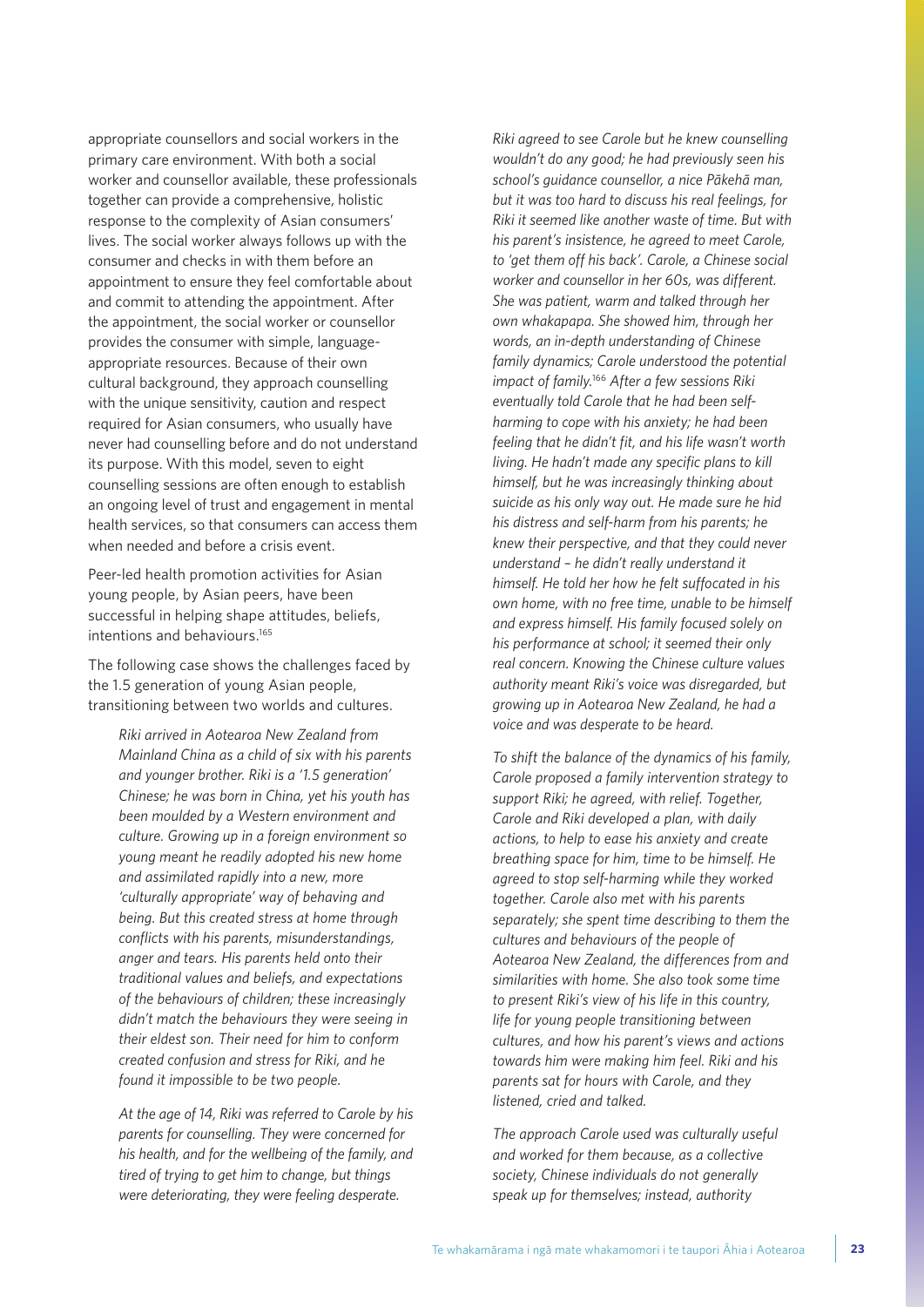

*figures or credible individuals often take the respected role of advocating for the young or the 'weak'. Riki could not 'hear' his parents, and his parents would not hear Riki. The work with Carole gave Riki a new understanding of the perspective of his parents. They had never really talked about life in China, or described their expectations from a cultural perspective, just from a parental one. Through Carole's skill in her ability to gently explain to Riki the traditional worldview of his parents, and to break down the traditional Chinese values and beliefs that had not made any sense to him, he gained a new respect and understanding for them.* 

*After some frustration and tears, much querying and clarifying, Riki's parents were able to understand some of the challenges for Riki growing up in another culture, accept that their views would be different, and make some changes to help show Riki he was supported by them, and to give him space to grow.* 

*Riki continues talking and learning with Carole. He no longer self-harms, is content living at home and is doing well in school.* (Asian Family Services)

In Auckland, Waitematā DHB's Asian Health Services use cultural support coordinators or health navigators to support and address the need of culturally and linguistically diverse communities. Research shows that this role is effective because health navigators can bridge the gap between health services of primary health, secondary health and non-governmental organisations (NGOs) for the communities they serve.<sup>167</sup> The health navigator aims to build awareness and understanding of the cultural factors of the diverse communities they serve and of the ways such factors influence communities' help-seeking behaviours and health practices and beliefs. Their role is to assess the values, beliefs and practices related to health in the community being served; enhance communication between patients and providers; and advocate for the use of culturally competent practices in delivering services. However, navigators must have a history and experience with cultural groups for which they serve as broker. In particular, they need: the trust and respect of the community; knowledge of values, beliefs and health practices of cultural groups; an understanding of traditional wellness and healing networks within diverse communities; and experience of navigating health care delivery and supportive systems within communities. Other

practical interventions suggested included providing services that are multilingual, culturally sensitive and community focused.<sup>168</sup>

Waitematā DHB's Community Child Health cultural case workers provide community and hospital-based support to migrant and former refugee families from culturally and linguistically diverse (CALD) backgrounds. The workers provide cultural support to children with special needs and their families, helping with education for parents about Aotearoa New Zealand health and education systems, coordination and navigation to relevant services/agencies, advocacy, and advice and support for health professionals. Cultural case workers work with different teams of health professionals, dietitians, social workers, nurses and psychologists.

At Auckland DHB, a separate mental health consultation service, which includes suicide prevention, works alongside the mainstream mental health teams. The services, comprising Asian staff, provides assessment and intervention directly to Asian clients, including post-vention work after a suicide in the Asian community, helping the surviving family members to work through their grief process.

In Counties Manukau DHB, the Wellness Support programme is a new model of care that works with and funds mental health and addiction interventions in primary care. It was developed and designed with the local community, with the initial focus on Māori, who, under the previous model had the worse health outcomes. With this new model this is now changing. The focus is now on Asian and Pacific populations. Asian clients expressed that the biggest barrier to accessing services was language. The programme has started a collaboration with a GP, a DHB occupational therapist and an NGO that has staff and groups in Mandarin and other languages. The programme is expanding to include the design of psycho-education workshops that will be delivered in a range of languages – and open to access via GP/attendance without referral.

Counties Manukau DHB also runs a mental health first aid programme for the public that helps individuals deal with challenging life situations and shows how to support others who are going through a difficult time. Two of the facilitators deliver these workshops primarily to Asian and Muslim communities, or groups seeking to better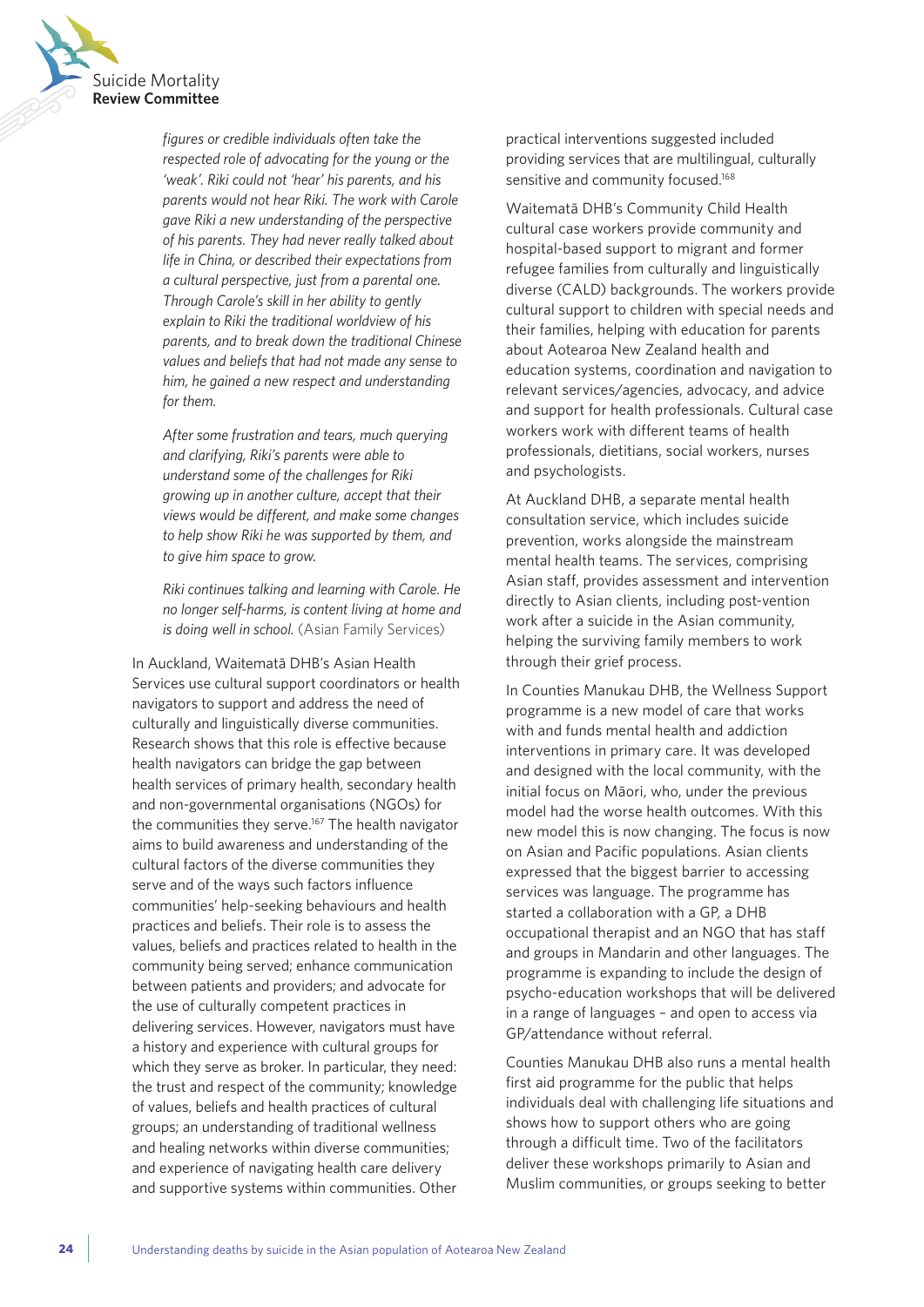understand the mental health needs of these communities. The training uses real-life situations, trained instructors teaching how to listen without judging, and it supports and encourages people to seek professional help if needed. 'You will learn a lifelong skill that will make a positive difference to you and others.' Community mental health support also includes Asian mobile support, specialising in services for non-English speaking clients in both Auckland and Counties Manukau DHB. Services recognise the importance of cultural strengths to wellbeing, matching staff to different language needs.

Auckland DHB runs a mental health consultation and liaison service to Asian clients and families. The service has a role in suicide prevention; as a consultation service, it works alongside mainstream mental health teams to provide assessment and intervention for Asian clients. The service has recently developed to include a postvention approach, helping surviving family members work through their grief process in a culturally appropriate way.

Asian Wellbeing Services offers multi-lingual and culturally appropriate psychological interventions, tailor-made psycho-education and therapy workshops. This service is used by Chinese, Indian, Japanese and Korean clients who are not fluent in English and are not able to access free mainstream psychological services. The team of registered professionals include clinical psychologists, psychotherapists, counsellors, art therapists and social workers. Languages are available in Cantonese, Mandarin, Korean, Japanese and Hindi.

### Opportunities for change

#### **1. Opportunities for community**

*Sometimes, talking with different kinds of people will take you out of your comfort zone but you know what, you don't always have to be comfortable. Sometimes being uncomfortable makes us better at working in harmony as humans. This is how you get to know each other, to get on with each other. This should be our goal.* <sup>169</sup>

Communities, not just individuals, can become depressed or anxious, disconnect from each other and lose the sense of trust and the ability to work together. Communities want access to national resources to create local solutions and seek wider powers to take charge of what they perceive to be the main causes of poor mental health outcomes for their communities.170 Community-led initiatives designed from the ground up are paramount in addressing suicide and self-harm. Most of the support for distressed individuals happens within the community. It often takes a strengths-based approach, builds on what is working and has built-in leadership and collective ownership.

Policy development must recognise cultural differences of communities, such as the collectivist nature of Asian (and Māori and Pacific) communities, the strong identity linked to the harmony-seeking group, and families and communities that are often hierarchical. Policies for community support could include resource to:

- grow awareness of suicide as preventable, de-stigmatise suicide and mental illness, enhance mental health literacy and promote early helpseeking among Asian families and communities
- grow community capacity to prevent re-victimisation of bereaved families
- normalise settlement stress and promote the use of mental health services, and problem gambling and addiction services
- provide community health workers to deliver care in homes and community settings, and promote mental health services at social and sports locations – this approach has been effective through, for example, tai chi, badminton, table tennis, martial arts and religious organisations $171$
- provide culturally appropriate parenting programmes
- provide programmes and resources to help migrants integrate into their new communities
- grow awareness about post-vention services and the potential benefits of post-vention services for suicide prevention.

#### **2. Opportunities for different sectors to work together**

*We cannot solve the problems on our own – we need everybody, especially those affected.*  (Mental health provider)

Suicide is a complex issue that many social determinants of wellbeing contribute to. For this reason, the health system can provide only part of the response needed to address it. A truly effective response to suicide involves agencies across government to: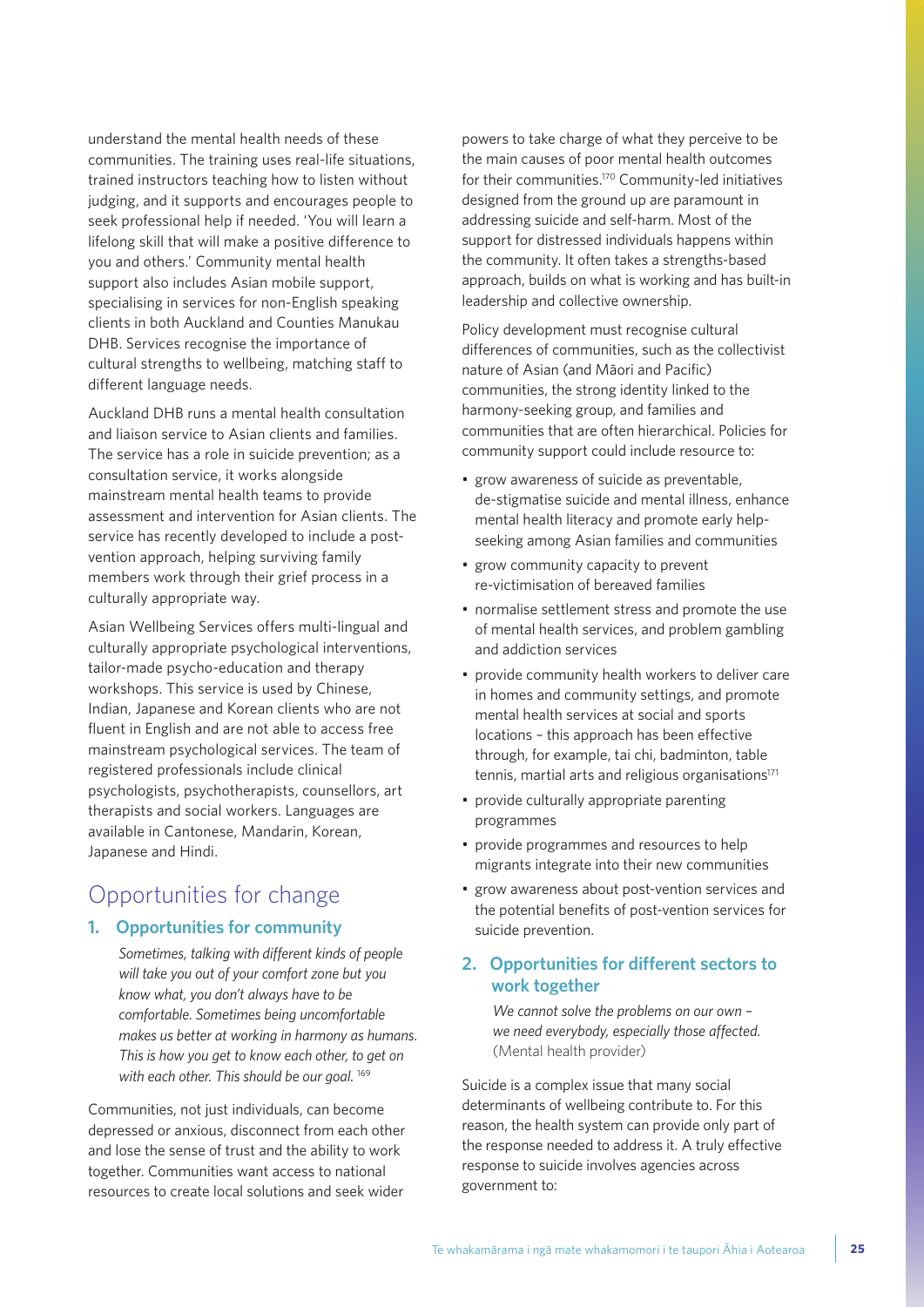

- listen to the voices of young people in Aotearoa New Zealand;<sup>173</sup> young people have said they want: access to great mental health services and affordable, accessible, excellent education; wellresourced community spaces to come together to connect across generations and to peers; to be supported to explore their identity, gain a sense of belonging and purpose without feeling pressured; and to learn about other cultures, sexualities and gender identities
- improve information-sharing and service pathways between secondary and tertiary mental health and addiction services and primary health care (general practices and PHOs) and social agencies
- address broader structural issues relating to the social determinants of health; socioeconomic stratification (eg, recognition of overseas qualifications and work experience) and racial discrimination (especially institutional discrimination in the housing and labour markets, and in health care)
- improve the care of people presenting to emergency departments with self-harm injuries, improve their transition and provide appropriate follow-up with social agencies and family
- involve family members in an intersectoral approach to care planning
- take a whole-of-government approach to providing a subsidised national language assistance service so non-English speaking Asian people with health issues can access funded interpreting services when they are dealing with multiple agencies, such as primary care, DHB services, community support services, police, Oranga Tamariki and/or family violence agencies – and align this approach with the development initiative of the Ministry of Business, Innovation and Employment's Language Assistance Service
- categorise 'Asian' mental health and social indicators into more specific ethnic groups – at least Chinese, Indian and Korean – to identify emerging risk groups and appropriate interventions.

#### **3. Opportunities for health**

*I really think talking with each other, intercultural dialogue, is the answer to a lot of problems we see in our communities. We don't want our own groups just talking to each other: we need the forums to include everybody. Sometimes I will*

*be at a meeting that is supposed to help provide solutions for problems being faced by Asians, but I am the only Asian there.* (Mental health professional)

In 2006 the Ministry of Health produced a comprehensive review of the health status of Asian people in Aotearoa New Zealand and provided policy advice.174 The issues it documented then remain relevant at the time of writing this report:

- 1. Ensure suicide prevention plans and policies recognise and reflect the unique patterns and needs around Asian mental health issues and suicide; and develop specific strategies to address suicide prevention in subpopulations such as refugees.
- 2. Improve the cultural safety of mainstream health services.
- 3. Foster growth of Asian-specific health services and of the Asian health workforce.
- 4. Provide social services for new immigrants to help them build their English-language skills, to reintegrate them into the workforce and support them to acculturate in adaptive ways.
- 5. For the Ministry of Health monitor its requirement for DHBs to acknowledge the diversity of patients; make services culturally appropriate, effective and safe; reduce inequities as required by the New Zealand Public Health and Disability Act 2000; and set standards of clinical competence and cultural competence as required under the Health Practitioners Competence Assurance Act 2003.
- 6. Deliver suicide prevention messages and resources to diverse Asian communities and programmes in Asian communities to reduce social isolation of vulnerable people.
- 7. Strengthen relationships with different Asian ethnic subgroups to understand specific cultural influences on suicide risk.
- 8. Establish a one-stop shop for mental health needs, combining social worker and counsellor roles, because Asian people face multi-layered issues that need to be addressed in one setting rather than across multiple settings.
- 9. Establish an NGO service that offers DHBs, NGOs and primary health care, and their Asian consumers, services to integrate Asian consumers into their recovery journey.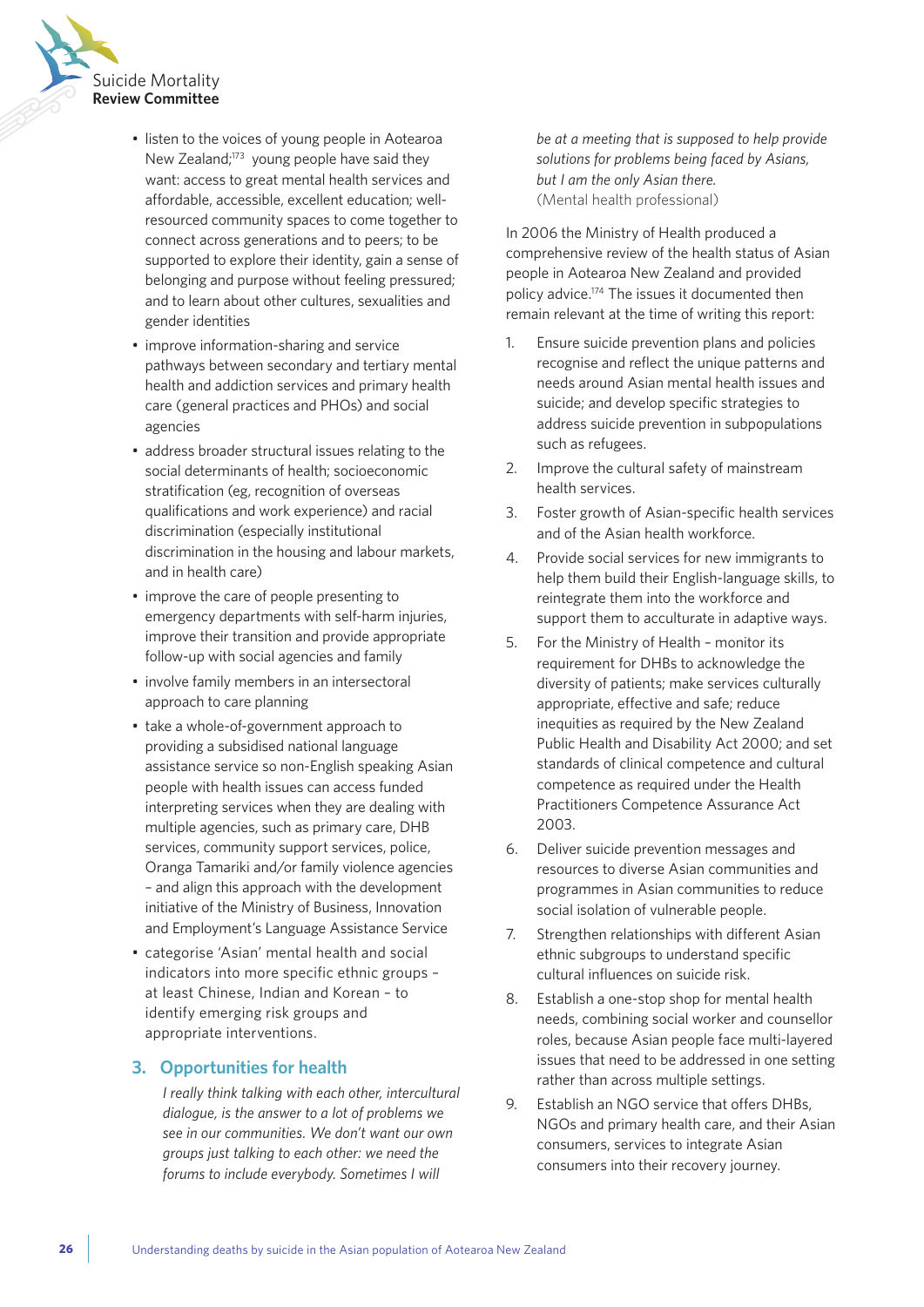- 10. Provide bereavement support and follow-up for Asian families affected by suicide, and support Asian families to break down resistance and cultural barriers to accessing bereavement support and related services.
- 11. Develop a national web health system and health information portal and an 0800 multilingual call centre for new migrants, which provide information on how to enrol with a GP, a list of GPs, when to access emergency services, and culturally competent mental health professionals for early intervention (for an example, see the New South Wales Multicultural Health Communication Service, www.mhcs.health. nsw.gov.au).

#### **4. Opportunities for education**

*We often see Asian international students who are vulnerable due to social isolation, have complex needs, but are receiving insufficient pastoral care from their private training establishment.* (Area manager, Victim Support)

Many international students are living in isolation, often in inner-city apartments; new arrivals are most at risk. Their suicide methods seem to be similar to those in their home country. Many international students do not have sufficiently detailed knowledge of mental health and psychological distress. Some options for intervention are to:

- provide a wrap-around service to support young students when they first arrive in Aotearoa New Zealand, with a particular focus on coping and problem-solving skills
- provide a low-intensity cognitive behavioural programme for international students of Asian descent, which has proven effective in reducing depression and anxiety, and in improving adjustment to tertiary study in Aotearoa New Zealand<sup>175</sup>
- ensure international students have good health insurance coverage that includes primary care (GP) services so they can access health care for physical and mental health care needs.

#### **5. Opportunities for workforce development**

- To develop the workforce in health and other sectors to respond effectively to the needs of Asian consumers, some options are to:
- develop a toolkit for health professionals on the Asian presentation of suicide risk
- address workforce resource constraints by enabling mental health, addiction and primary health professionals to work together in interprofessional practice, as part of a whole-ofsystem approach to improving outcomes for Asian consumers<sup>176</sup>
- use CALD cultural competency training and resources to improve cross-cultural interactions and understanding between health practitioners and Asian consumers and their families; and between staff<sup>177</sup>
- support practitioners, counsellors and social workers to understand mental health and suicide prevention, identify warning signs and appreciate cultural differences in the way Asian people may present with suicide risk
- train police, hotline volunteers, Victim Support and interpreters to identify individuals at risk of suicide and bereaved families, and equip them with culturally appropriate intervention skills
- expand mental health first aid training for health professionals with experiences of Asian suicides, and enable the trained to train community leaders and volunteers
- improve talking therapies for Asian consumers, with an approach that explores and respects cultural values around distress, involves families, draws on the support of the community and addresses stigma.178

.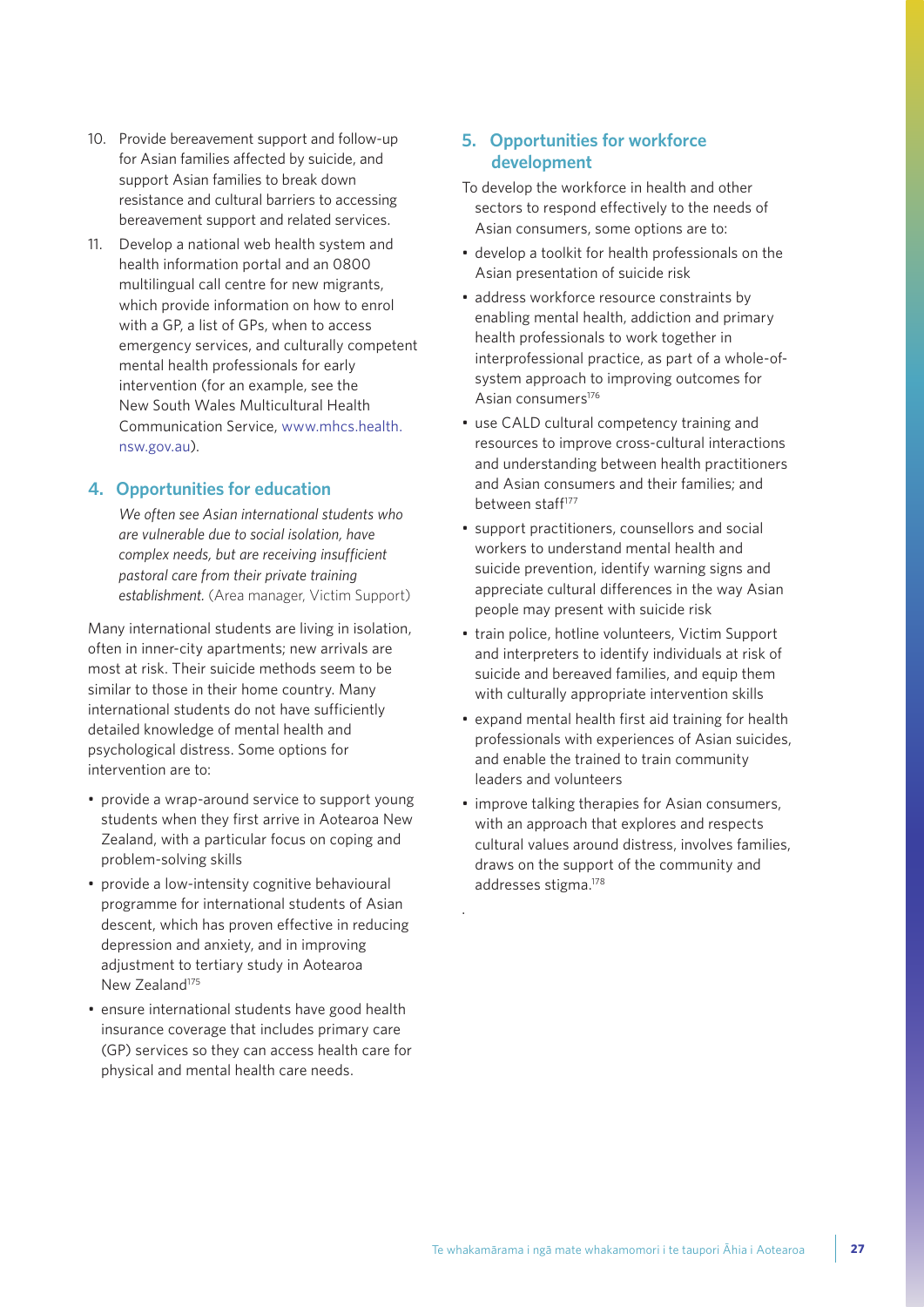

## **Future questions** | **Ngā pātai ā muri ake**

The immediate next step for the SuMRC is to develop a robust analysis of the data on suicides, across all ethnic groupings under Asian. This will include looking into specific data sets that provide background on systemic issues, for example, education achievement, health service accessibility, social service responsiveness, justice sector engagement, family violence, and also more qualitative data that will underpin this service-focus, with context provided from in-depth analysis of some individual cases, from a life-course analysis. The SuMRC will provide a comprehensive data overview on Asian suicide in Aotearoa in 2020.

Other relevant and important areas the SuMRC will look at over time include:

- why Asians who are born oversees are more likely to experience racism than those born in Aotearoa New Zealand and why Asian people report experiencing racism in Aotearoa New Zealand more than Māori and Pacific peoples do
- the impact of isolation on Asian students or workers who move to Aotearoa New Zealand alone
- the role of social media as a tool that offers a protective factor against discrimination, and as one that supports discrimination
- the role of the family and extended networks, and specific cultural factors among Asian immigrants that influence suicide risk, for example, for Māori, whakapapa and whanaungatanga are supportive, whereas for Asian and Pacific families, home culture may be seen as additional pressure that does not fit with the new culture
- how Pacific and Asian families operate in their home countries and what happens when they migrate to Aotearoa New Zealand.

The SuMRC will also continue to work with stakeholders and those with lived experience to find out more about:

- the potential in our education system for embedding learning in terms of cultural intelligence and inclusion, and international examples of successful inclusivity and social connectedness practices linked to suicide prevention
- understanding the issues around reporting and recording hate speech and the cultural responsiveness of the justice sector.
- how psychological distress and suicide ratios compare among Māori, Pacific and Asian population groups
- best practice examples from overseas in the area of suicide prevention and post-vention in relation to Asian people.
- the impact of being migrants and secondgeneration New Zealanders – many Asian immigrants have not experienced racism at home and are skilled migrants who do not gain equivalent employment or income here, which does not match their high expectations of gaining good employment and income.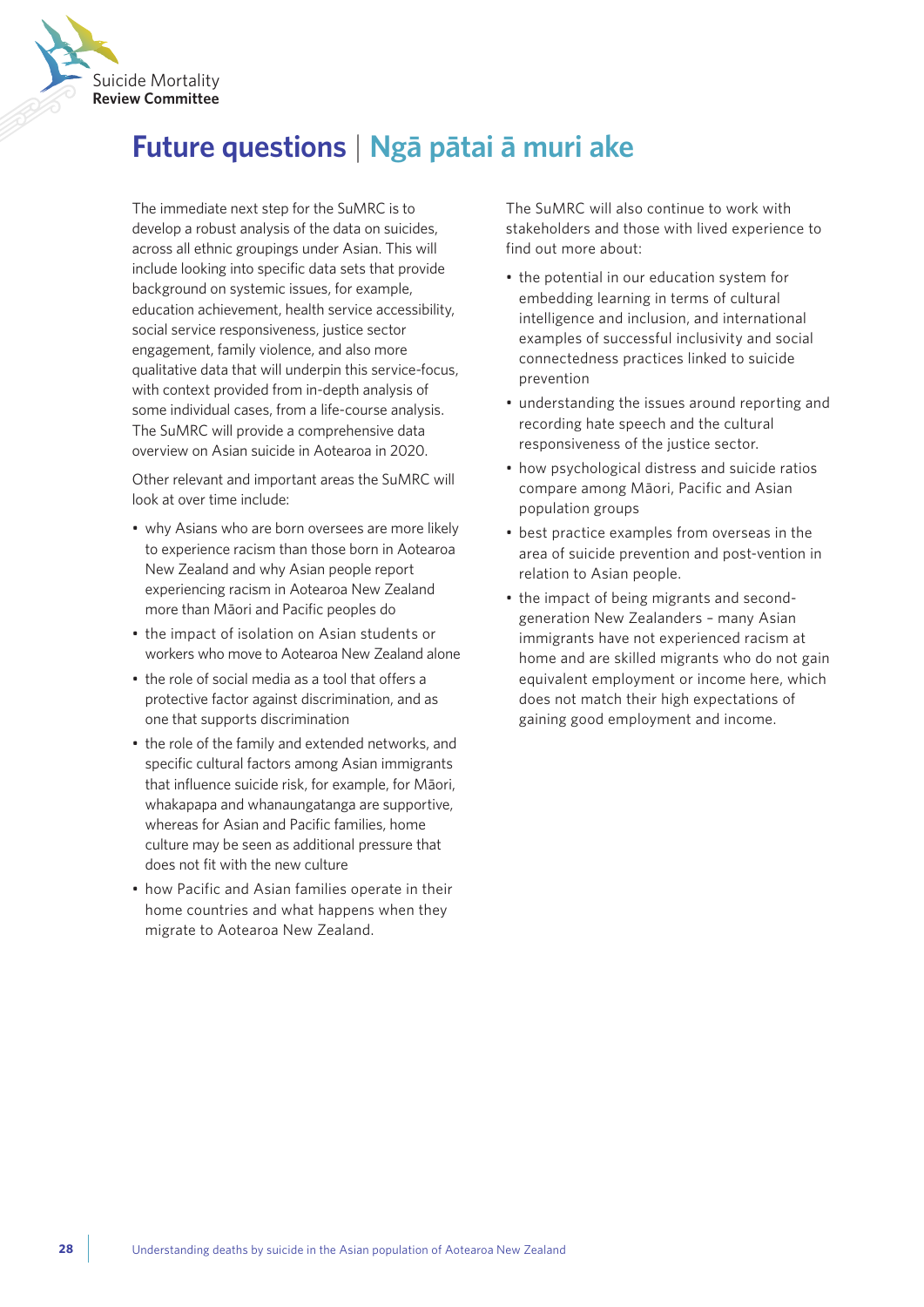## **Appendix: Data** | **Āpitihanga: Ngā raraunga**

This report draws on data from the Chief Coroner's provisional data to 2019, the SuMRC database of suspected self-inflicted deaths, and the Integrated Data Infrastructure, as well as confirmed suicide data to 2017 from the Ministry of Health mortality database.

Suicide in 2016 was the leading cause of death in some countries in the Asia Pacific region. It was also among the top 10 leading causes of death in eastern Europe, central Europe, New Zealand, Australia and North America.179

The Chief Coroner's annual report on suicide in the 2018/19 year presented the provisional number of deaths by suicide in this country as 685 and a rate of 13.93 per 100,000 people (Figure 1).<sup>180</sup> This was an increase in number and rate on the previous year 2016/17 of 12.64, and on the five years before that.<sup>181</sup> The 2016/17 suicide rate was similar to the rate in 2010/11 of 12.65 per 100,000. By comparison, in 1995 and 1998 suicide rates reached a peak of about 15 per 100,000.



Figure 1: Coronial provisional suicide rate and number in Aotearoa New Zealand, 2007/08–2018/19

Source: Chief Coroner's provisional suicide statistics for 2018/19.180

The New Zealand Mortality Collection data shows a slight decrease in the total suicide rate over the 20-year period from 1996 to 2016. Over the 11-year period from 2006 to 2016, the rate of suicide has remained relatively stable year to year (Figure 2).<sup>182</sup> Over these 11 years, the suicide rate:

- for males has also generally decreased, although it has been at least 2.5 times more than the rate for females
- for youth has been variable (ranging from 14.1 per 100,000 to 23.0 per 100,000), but generally higher than the rates for the other age groups.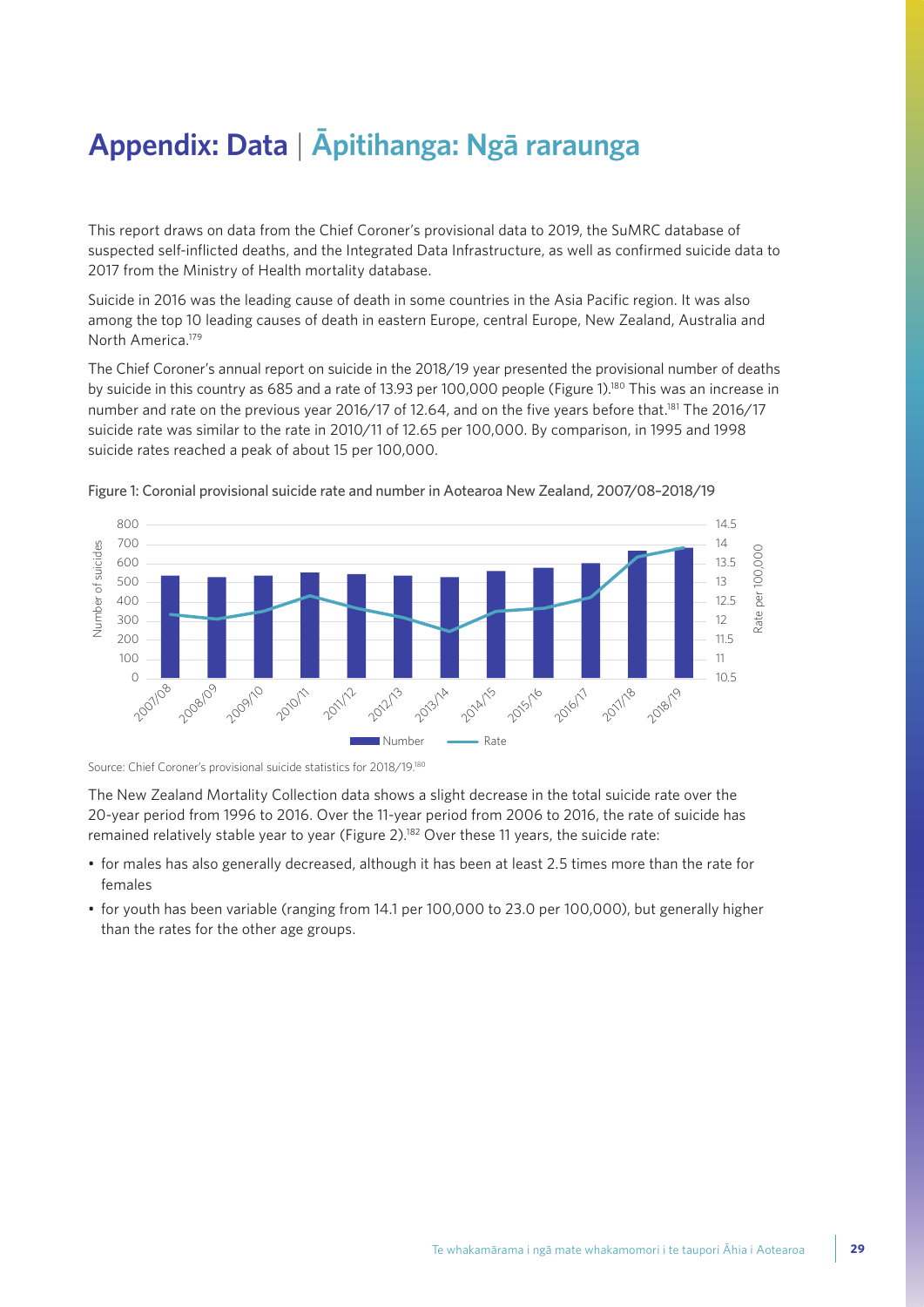



#### Figure 2: Number and rate of confirmed suicides in Aotearoa New Zealand, 1985–2016

Overall has decreased slightly from the peak of 15.1 per 100,000 (579 deaths) in 1998 to 11.3 per 100,000 (553 deaths) in 2016.



Figure 3: Rate of provisional suicides in Aotearoa New Zealand, by ethnicity, 2007/08–2018/19

Figure 4: Rate of provisional suicides in the Asian population in Aotearoa New Zealand, 2007/08–2018/19



Source: Data from SuMRC database; best available data from Ministry of Health, may include provisional cases for 2017/18.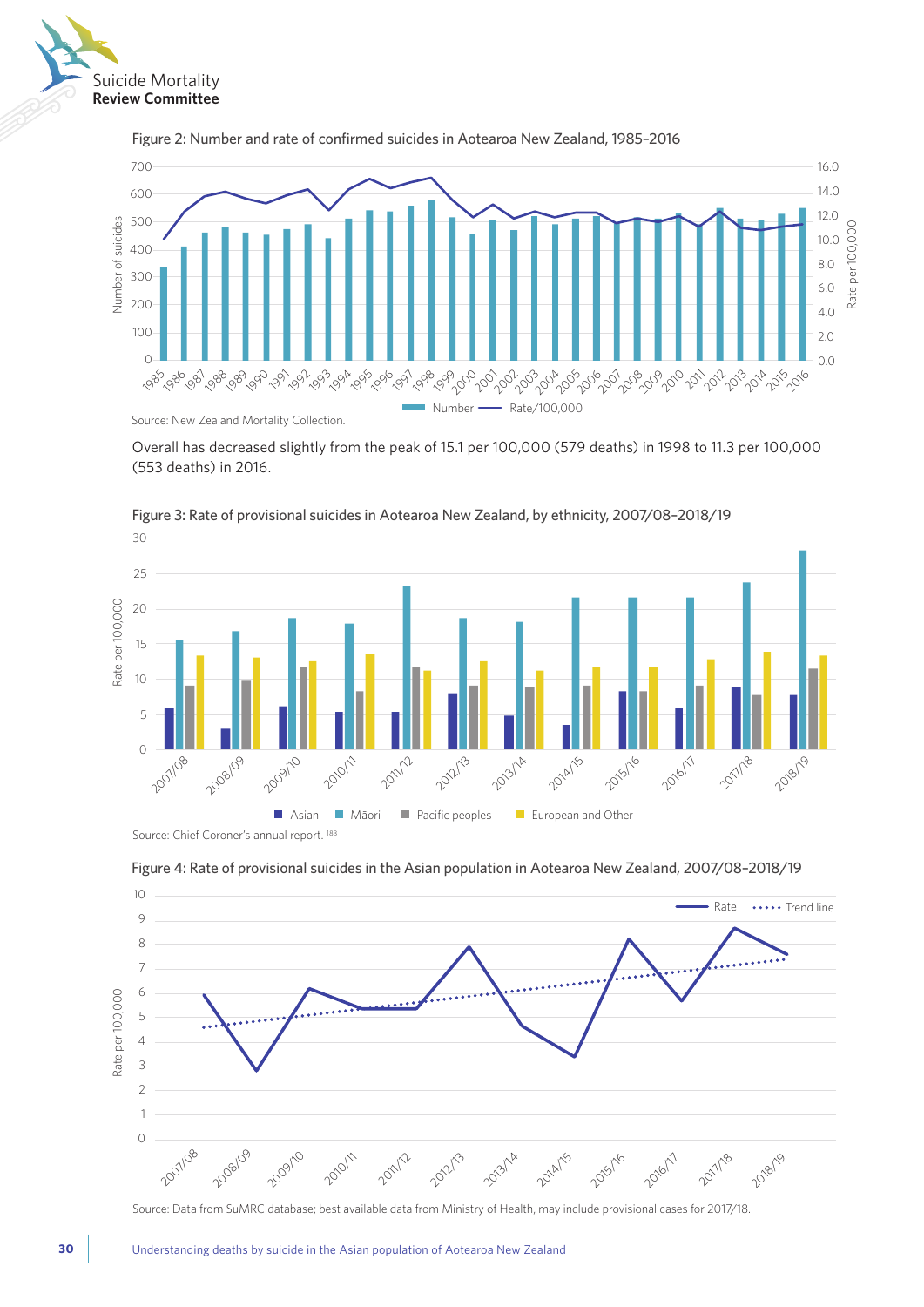Note: The per-100,000 population rate shown in the Chief Coroner's annual report has been calculated using Statistics New Zealand (Stats NZ) annual population information as published following the 2013 Census. Ethnic groups have been classified as: Māori, Pacific peoples, Asian, European and Other. Indian and Chinese made up the majority of Asian suicides between 2006 and 2019; other deceased were from Sri Lanka, Nepal, Bangladesh, Afghanistan, Pakistan, Japan and Korea.



Figure 5: Proportion of confirmed suicides in each age group, by ethnicity (Asian vs non-Asian), 2006–17

Source: Integrated Data Infrastructure.

 $0.16$ 

#### **Differences between coronial and Ministry of Health suicide data**

The following are the main differences between suicide data from the Chief Coroner and that from the Ministry of Health.

- The Ministry reports data for the calendar year whereas coronial data covers the financial year, July to June.
- The Chief Coroner's provisional data includes all deaths initially identified at the coroner's office as self-inflicted. However, only those deaths determined as 'intentionally selfinflicted' after investigation will receive a final verdict of suicide. The Coronial Services Unit publishes the preceding year's provisional data every year, which can be two months after the end of the year, so can include a relatively large number of cases.
- In contrast, the Ministry reports on the data up to three years later so it contains fewer provisional cases: it reports on those deaths determined to be suicide after a completed coronial process and those provisionally coded as intentionally self-inflicted deaths before the final coroner's verdict, but more will have been finalised by the time of reporting.

Both sets of data were analysed by yearly quarter to compare the data more easily. The number of suicides that were reported as provisional by the coroner are higher than the subsequent total number of suicides coded by the Ministry of Health, once the Chief Coroner had determined the death to be a suicide. The provisional numbers were around an average of 10 deaths higher each year.184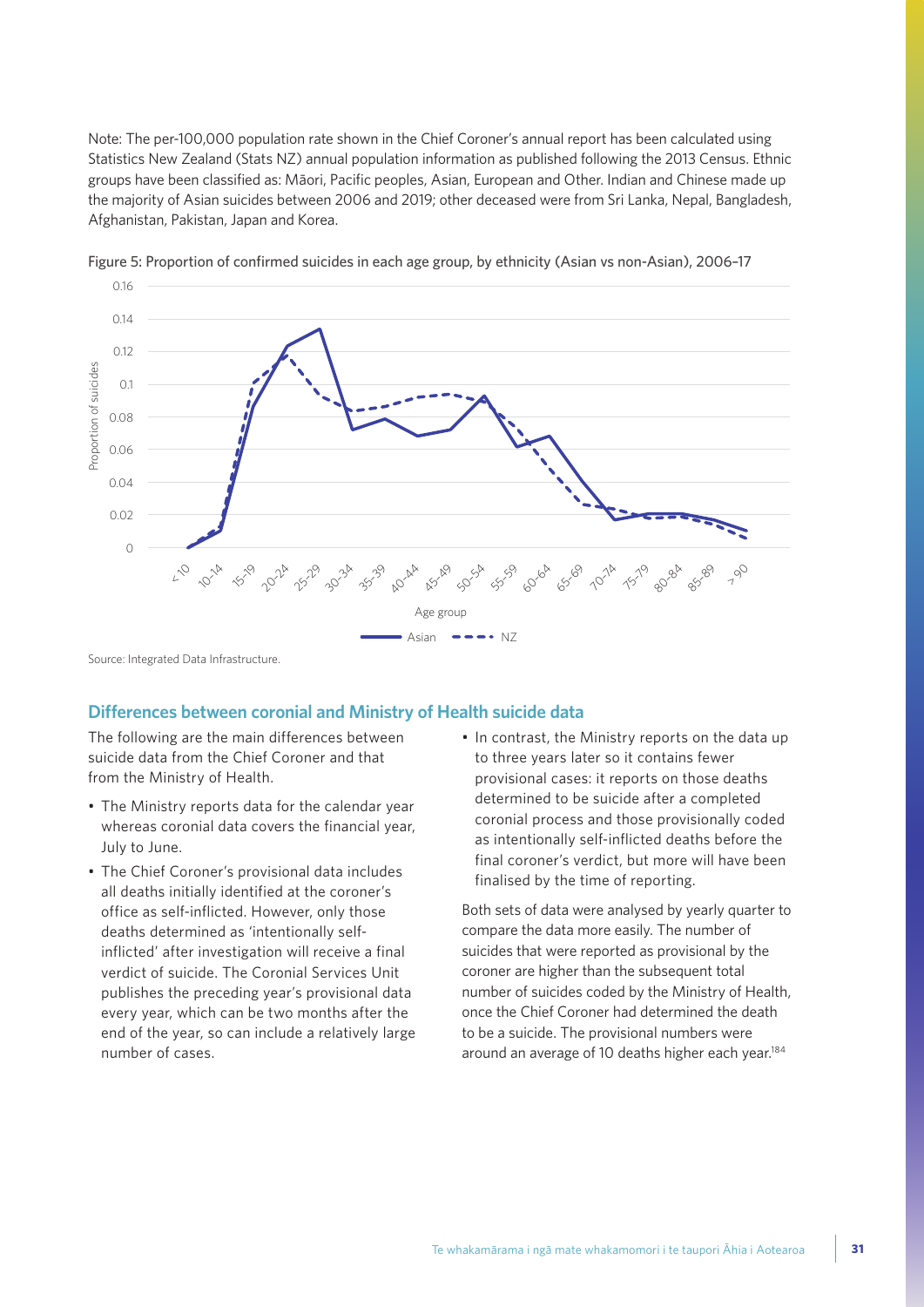

#### **Asian ethnicities**

Table 3 presents the different ethnic groups that Stats NZ gathers data on within the 'Asian' category.

Table 3: Stats NZ ethnic group profile list within the 'Asian' category

| Asian, not further defined<br>1. | 2. Southeast Asian    | 3. Filipino             |
|----------------------------------|-----------------------|-------------------------|
| 4. Cambodian                     | 5. Vietnamese         | 6. Burmese              |
| 7. Indonesian                    | 8. Laotian            | 9. Malay                |
| 10. Thai                         | 11. Chinese           | 12. Hong Kong Chinese   |
| 13. Cambodian Chinese            | 14. Malaysian Chinese | 15. Singaporean Chinese |
| 16. Taiwanese                    | 17. Indian            | 18. Bengali             |
| 19. Fijian Indian                | 20. Indian Tamil      | 21. Punjabi             |
| 22. Sikh                         | 23. Anglo Indian      | 24. Sri Lankan          |
| 25. Sinhalese                    | 26. Sri Lankan Tamil  | 27. Japanese            |
| 28. Korean                       | 29. Afghani           | 30. Bangladeshi         |
| 31. Nepalese                     | 32. Pakistani         | 33. Eurasian            |

#### **Prioritised ethnicity**

The act of 'prioritising' is a methodology that assigns people to one ethnic group. It gives 'Māori' highest priority, followed by Pacific peoples, Asian, other ethnic groups and then European. In practice, if someone identifies as Māori and Pacific, for example, they will be coded as Māori. If someone identifies as Pacific and European, they will be coded as Pacific. This method simplifies an individual's ethnic identity, but may not represent their preferred ethnic identity, and undercounts all ethnic groups except Māori.

#### **Integrated Data Infrastructure (IDI)**

The IDI is a large research database curated by Stats NZ. It contains matched, de-identified data on people and households in Aotearoa New Zealand that government agencies, Stats NZ surveys and NGOs have collected.<sup>185</sup> The IDI contains longitudinal data on more than nine million individuals, spanning many areas including accident compensation, crime, education, health, medical, social welfare and tax data. Stats NZ receives new data regularly and updates the IDI quarterly.

When integrating new data into the IDI, Stats NZ links each individual's records across multiple data sets before removing all identifiable features such as names, National Health Index (NHI) numbers and Inland Revenue Department (IRD) numbers. This allows researchers to view individuals' records and interactions across services and agencies, with minimal risk that the individual can

be identified. This approach is one of the 'five safes', a framework Stats NZ uses to protect data in the IDI. Stats NZ regularly checks matched records as part of its quality assurance. In cases where Stats NZ is unable find an individual's exact match across tables, it uses probabilistic linking. This process estimates the closest possible match using all available information. The IDI can be accessed from secure environments called Data Labs; there are Data Labs at Stats NZ offices.

The SuMRC has used the IDI for analysis of larger population groups. The SuMRC acknowledges that the IDI results in this report are not official statistics. They have been created for research purposes from the IDI managed by Stats NZ. The opinions, findings, recommendations and conclusions expressed in this report are those of the SuMRC, not of Stats NZ or other agencies represented by the data.

Access to the anonymised data used in this study was provided by Stats NZ in accordance with security and confidentiality provisions of the Statistics Act 1975. For more details, see the privacy impact assessment for the IDI, which is available from www.stats.govt.nz.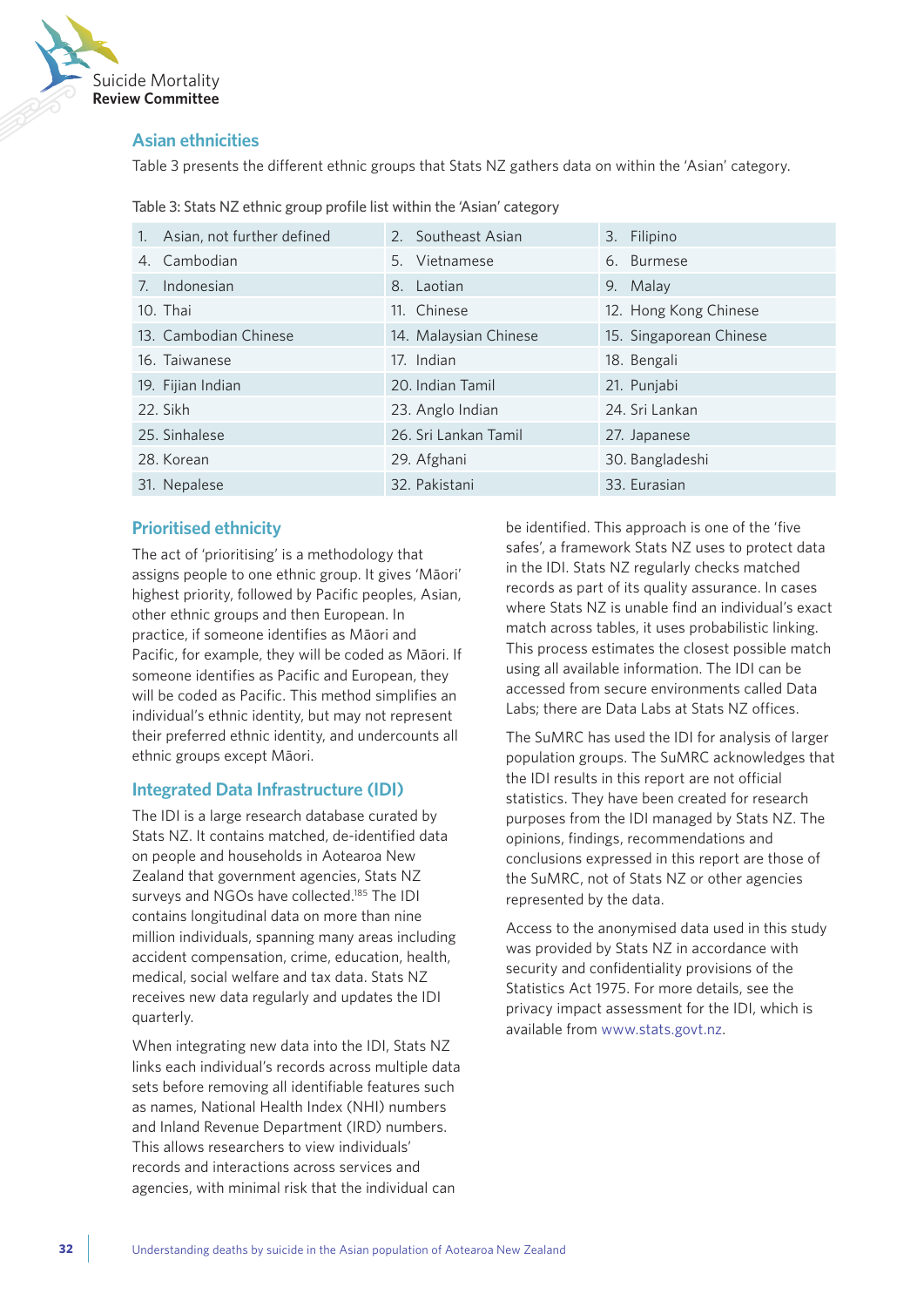### **Endnotes** | **Tuhipoka**

- Centers for Disease Control and Prevention. 2011. *Self-directed Violence Surveillance: Uniform definitions and recommended data elements*; and the Clinical Advisory Service Aotearoa.
- Office of the Chief Coroner of New Zealand. 2019. Provisional suicide statistics 2018/19. URL: [https://coronialservices.justice.govt.nz/](https://coronialservices.justice.govt.nz/assets/Documents/Publications/Provisional-Figures-August-2019.pdf) [assets/Documents/Publications/Provisional-Figures-August-2019.pdf](https://coronialservices.justice.govt.nz/assets/Documents/Publications/Provisional-Figures-August-2019.pdf) (accessed 13 September 2019).
- Ministry of Health. 2006. *Asian Health Chart Book 2006.* Wellington: Ministry of Health.
- Stats NZ. 2014. 2013 Census QuickStats about culture and identity. Wellington: Stats NZ.
- For census purposes, an ethnic group is made up of people who have some or all of: a shared culture such as traditions, customs, beliefs or language, a common ancestry, or history of a similar geographic, tribal or clan origin. The appendix lists the 32 ethnicities (along with a 'not further defined' category) that are under the Stats NZ 'Asian' umbrella.
- Stats NZ. National population projections, characteristics, 2016(base)-2068. URL: [http://nzdotstat.stats.govt.nz/wbos/Index.](http://nzdotstat.stats.govt.nz/wbos/Index.aspx?DataSetCode=TABLECODE7543&_ga=2.32664696.792125511.1557954037-1668522924.1546911850#) [aspx?DataSetCode=TABLECODE7543&\\_ga=2.32664696.792125511.1557954037-1668522924.1546911850#](http://nzdotstat.stats.govt.nz/wbos/Index.aspx?DataSetCode=TABLECODE7543&_ga=2.32664696.792125511.1557954037-1668522924.1546911850#) (accessed 13 August 2019).
- Stats NZ 2014, *op cit*.
- Te Ara. Story: Indians. URL:<https://teara.govt.nz/en/indians/> (accessed 13 August 2019).
- Ministry of Health 2006, *op cit*.
- eCALD. [Website focused on culturally and linguistically diverse groups who are migrants and refugees from Asian, Middle Eastern, Latin American and African backgrounds.] URL:<https://www.ecald.com/> (accessed 13 August 2019).
- Yong S. 2018. *An Asian Perspective and the New Zealand Treasury Living Standards Framework.* Wellington: Treasury.
- Scragg R. 2016. *Asian Health in Aotearoa in 2011–2013.* Auckland: Northern Regional Alliance.
- Ministry of Health, 2006, *op cit*.
- Beautrais A, Collings S, Ehrhardt P, et al. 2005. *Suicide Prevention: A review of evidence of risk and protective factors, and points of effective intervention.* Wellington: Ministry of Health.
- Wong A. 2015. Challenges for Asian health and Asian health promotion. Auckland: Health Promotion Forum.
- Fong D. 2016. The first 3 questions I get asked: Where are you from? No, Where are you really from? Do you work in IT? Human Rights Commission. URL: <https://www.thatsus.co.nz/david-fong>(accessed 13 August 2019).
- World Health Organization. 2014. *Preventing Suicide: A global imperative.* Geneva: World Health Organization.
- Lawson-Te Aho K. 2013. Whāia Te Mauriora in pursuit of healing. PhD thesis, Victoria University of Wellington.
- Mental Health and Addictions Review Panel. 2018. *He Ara Oranga: Report of the Government Inquiry into Mental Health and Addiction.*  Wellington: Government Inquiry into Mental Health and Addiction. URL: [https://mentalhealth.inquiry.govt.nz/inquiry-report/he-ara](https://mentalhealth.inquiry.govt.nz/inquiry-report/he-ara-oranga/)[oranga/](https://mentalhealth.inquiry.govt.nz/inquiry-report/he-ara-oranga/) (accessed 13 August 2019).
- Commonwealth of Australia. 2017. *The Fifth National Mental Health and Suicide Prevention Plan.* Canberra: Department of Health.
- World Health Organization, Calouste Gulbenkian Foundation. 2014. *Social Determinants of Mental Health.* Geneva: World Health Organization.
- Ho E, Au P, Amerasinghe D. 2015. *Suicide in Asian Communities: An exploratory study in NZ.* Auckland District Health Board.
- Mars B, Heron J, Klonsky E, et al. 2019. Predictors of future suicide attempt among adolescents with suicidal thoughts or non-suicidal self-harm: a population-based birth cohort study. *Lancet Psychiatry* 6: 327–37.
- Harrison J, Henley G. 2014. *Suicide and Hospitalised Self-harm in Australia*. Injury research and statistics series no 93. Canberra: Australian Institute of Health and Welfare.
- [Cerel J](https://www.ncbi.nlm.nih.gov/pubmed/?term=Cerel%20J%5BAuthor%5D&cauthor=true&cauthor_uid=26843675), [Maple M,](https://www.ncbi.nlm.nih.gov/pubmed/?term=Maple%20M%5BAuthor%5D&cauthor=true&cauthor_uid=26843675) [van de Venne J,](https://www.ncbi.nlm.nih.gov/pubmed/?term=van%20de%20Venne%20J%5BAuthor%5D&cauthor=true&cauthor_uid=26843675) et al. 2016. Exposure to suicide in the community. *[Public Health Repo](https://www.ncbi.nlm.nih.gov/pubmed/26843675)rts* 131(1):100–7.
- Office of the Chief Coroner of New Zealand, 2018, *op cit*. .
- World Health Organization. 2018. *World Health Statistics*. Geneva: World Health Organization.
- Naghavi M. 2018. Global, regional, and national burden of suicide mortality 1990 to 2016: systematic analysis for the Global Burden of Disease Study. *BMJ* 364: I94.
- Dandona R, Anil Kumar G, Dandona L. 2018. Gender differentials and state variations in suicide deaths in India: The Global Burden of Disease Study 1990–2016. *Lancet Public Health* 3: e478–89.
- Wang C-W, Chan C, Yip P. 2014. Suicide rates in China from 2002 to 2011: an update. *Social Psychiatry and Psychiatric Epidemiology* 49: 929–41.
- World Health Organization 2018, *op cit*.
- Pritchard C, Baldwin D. 2008. Elderly suicide rates in Asian and English-speaking countries. *Acta Psychiatrica Scandinavica* 105(4): 271–5.
- World Health Organization 2014, *op cit*.
- World Health Organization. 2017. *Depression and Other Common Mental Disorders: Global health estimates.* Geneva: World Health Organization.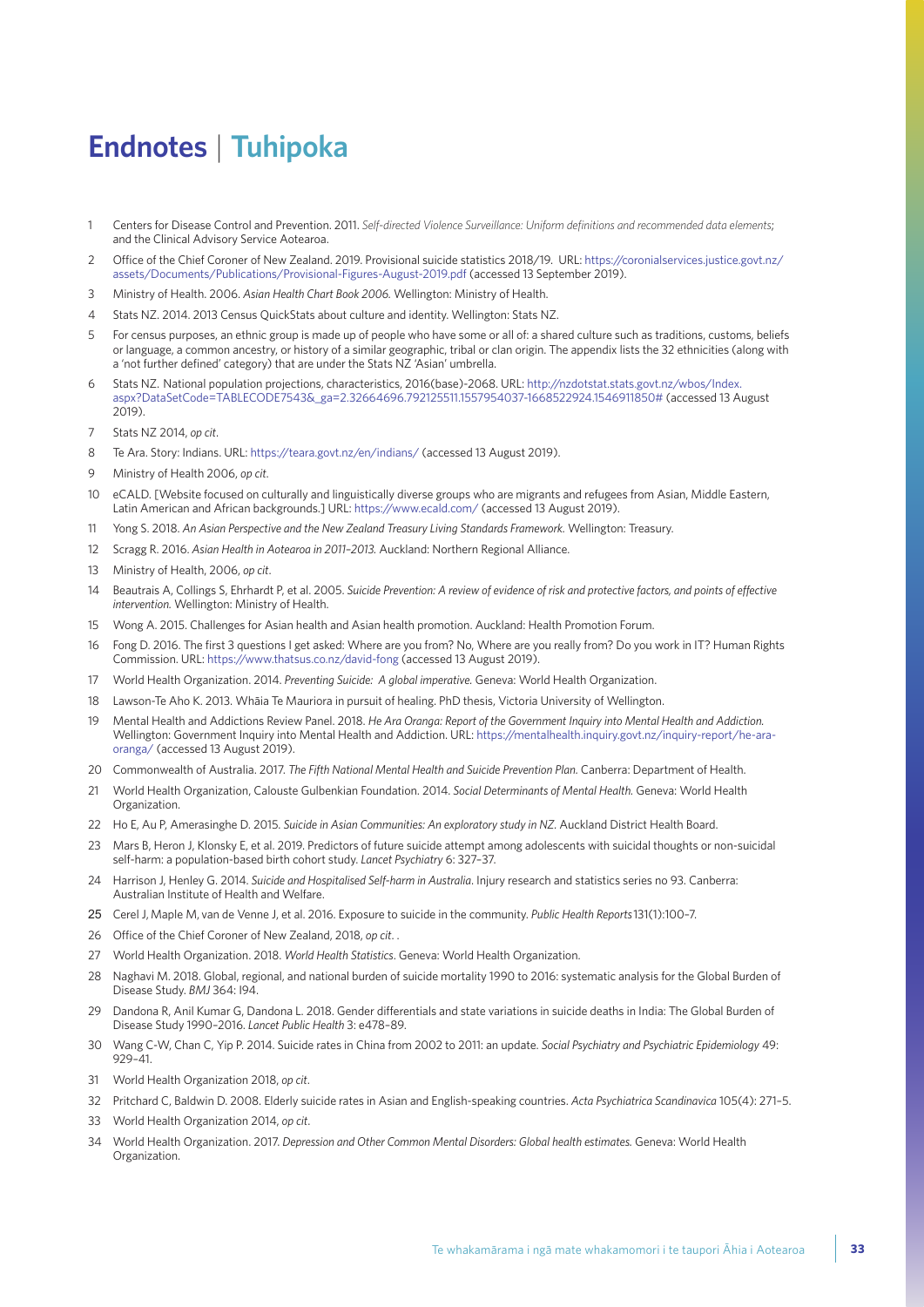

- Ahmed H, Hossain M, Aftab A, et al. 2017. Suicide and depression in the World Health Organization South-East Asia Region. *WHO South-East Asia Journal of Public Health* 6(1) :60–6.
- Ministry of Health. 2019. Suicide facts: 2016 data (provisional). URL: [https://www.health.govt.nz/publication/suicide-facts-2016-data](https://www.health.govt.nz/publication/suicide-facts-2016-data-provisional)[provisional](https://www.health.govt.nz/publication/suicide-facts-2016-data-provisional) (accessed 13 August 2019).
- Office of the Chief Coroner of New Zealand 2018, *op cit*.
- Ministry of Health. 2018. Suicide facts: Data tables 1996–2015. URL: [https://www.health.govt.nz/publication/suicide-facts-data](https://www.health.govt.nz/publication/suicide-facts-data-tables-19962015)[tables-19962015](https://www.health.govt.nz/publication/suicide-facts-data-tables-19962015) (accessed 13 August 2019).
- Under the Coroners Act 2006, any death in New Zealand 'that appears to have been without known cause, or self-inflicted, unnatural, or violent' must be reported to the coroner (s 14).
- Office of the Chief Coroner of New Zealand 2018, *op cit*.
- Organisation for Economic Co-operation and Development. 2018. Suicide rates. URL: [https://data.oecd.org/healthstat/suicide](https://data.oecd.org/healthstat/suicide-rates.htm)[rates.htm](https://data.oecd.org/healthstat/suicide-rates.htm) (accessed 13 August 2019). Rates are directly age-standardised to the 2010 OECD population to remove variations from differences in age structures across countries and over time; presented as a total and per gender and measured in terms of deaths per 100,000 inhabitants (total).
- National Records of Scotland. URL: [http://www.nrscotland.gov.uk](http://www.nrscotland.gov.uk/) (accessed 13 August 2019).
- govt.uk. [http://www.ons.govt.uk](http://www.ons.govt.uk/) (accessed 13 August 2019).
- Note that numbers reported by the Chief Coroner are provisional and therefore are generally higher than those reported by the Ministry of Health; see the appendix.
- Suspected self-inflicted death provisional data; coronial services unit data provided to the Suicide Mortality Review Committee.
- Ministry of Health. 2014. *Suicide Facts: Deaths and intentional self-harm hospitalisations 2011*. Wellington: Ministry of Health.
- Ministry of Health 2006, *op cit*.
- Ministry of Health 2019, *op cit.*.
- Ministry of Health 2006, *op cit*.
- Wang J, Ho E, Au P, Cheung G. 2018. Late-life suicide in Asian people living in New Zealand: a qualitative study of coronial records. *Psychogeriatrics* 18: 259–67.
- Stats NZ. 2013. New Zealand Census 2013. Wellington: Stats NZ.
- OECD 2018, *op cit*.
- Asian Family Services, personal communication, 2019.
- Wyatt L, Ung T, Park R, et al. 2015. Risk factors of suicide and depression among Asian American, Native Hawaiian, and Pacific Islander youth: a systematic literature review. *Journal of Health Care for the Poor and Underserved* 26(20): 191–237.
- Fitzpatrick SJ. 2018. Reshaping the ethics of suicide prevention: responsibility, inequality and action on the social determinants of suicide. *Public Health Ethics* 11(2): 179–90.
- World Health Organization 2014, *op cit*.
- Mackin J, Perkins T, Furrer C. 2012. The power of protection: a population-based comparison of native and non-native youth suicide attempters. *American Indian and Alaska Native Mental Health Research* 19(2): 20–54. DOI: [10.5820/aian.1902.2012.20](http://dx.doi​.org/10.5820/aian.1902.2012.20) (accessed 14 August 2019).
- Jones C. 2000. Levels of racism: a theoretical framework and a gardener's tale. *American Journal of Public Health* 90(8): 1212–5.
- Robson B, Harris R (eds). 2007. *Hauora: Maori Standards of Health IV. A study of the years 2000–2005*. Wellington: Te Ropu Rangahau Hauora a Eru Pomare.
- Harris R, Cormack D, Tobias M, et al. 2012. The pervasive effects of racism: experiences of racial discrimination in New Zealand over time and associations with multiple health domains. *Social Science and Medicine* 74: 408–15. DOI: 10.1016/j.socscimed.2011.11.004 (accessed 14 August 2019).
- Paradies Y, Ben J, Denson N, et al. 2015. Racism as a determinant of health: a systematic review and meta-analysis. *PLoS ONE* 10(9): e0138511.
- Painting R. 2019. Colourism: Skin deep. URL: <https://www.hqsc.govt.nz/blog/colourism-skin-deep/> (accessed 14 August 2019).
- Veenstra G. 2011. Mismatched racial identifies, colourism, and health in Toronto and Vancouver. *Social Science & Medicine* 73(8): 1152–62.
- Reid P, Cormack D, Paine SJ. 2018. Colonial histories, racism and inequity the experience of Māori in Aotearoa New Zealand. *European Journal of Public Health* 28(Supplement 1). DOI: [10.1093/eurpub/cky044.003](https://doi.org/10.1093/eurpub/cky044.003) (accessed 14 August 2019).
- Smith LT. 2012. *Decolonizing Methodologies: Research and indigenous peoples* (2nd ed). Dunedin: Otago University Press.
- Durie MH. 2001. *Mauri Ora: The dynamics of Māori health.* Auckland: Oxford University Press.
- Harris R, Tobias M, Jeffreys M, et al. 2006. Racism and health: the relationship between experience of racial discrimination and health in New Zealand. *Social Science & Medicine* 63(6): 1428–41.
- Te Ara, Story: Indians, *op cit*.
- Te Ara. Story: Chinese. URL:<https://teara.govt.nz/en/chinese>(accessed 14 August 2019).
- Harris R, Stanley J, Cormack D. 2018. Racism and health in New Zealand: prevalence over time and associations between recent experience of racism and health and wellbeing measures using national survey data. *PLoS ONE* 13(5): e0196476.
- Crengle S, Robinson E, Ameratunga S, et al. 2012. Ethnic discrimination prevalence and associations with health outcomes: data from a nationally representation cross-sectional survey of secondary school students in New Zealand. *BioMed Central Public Health* 12(45).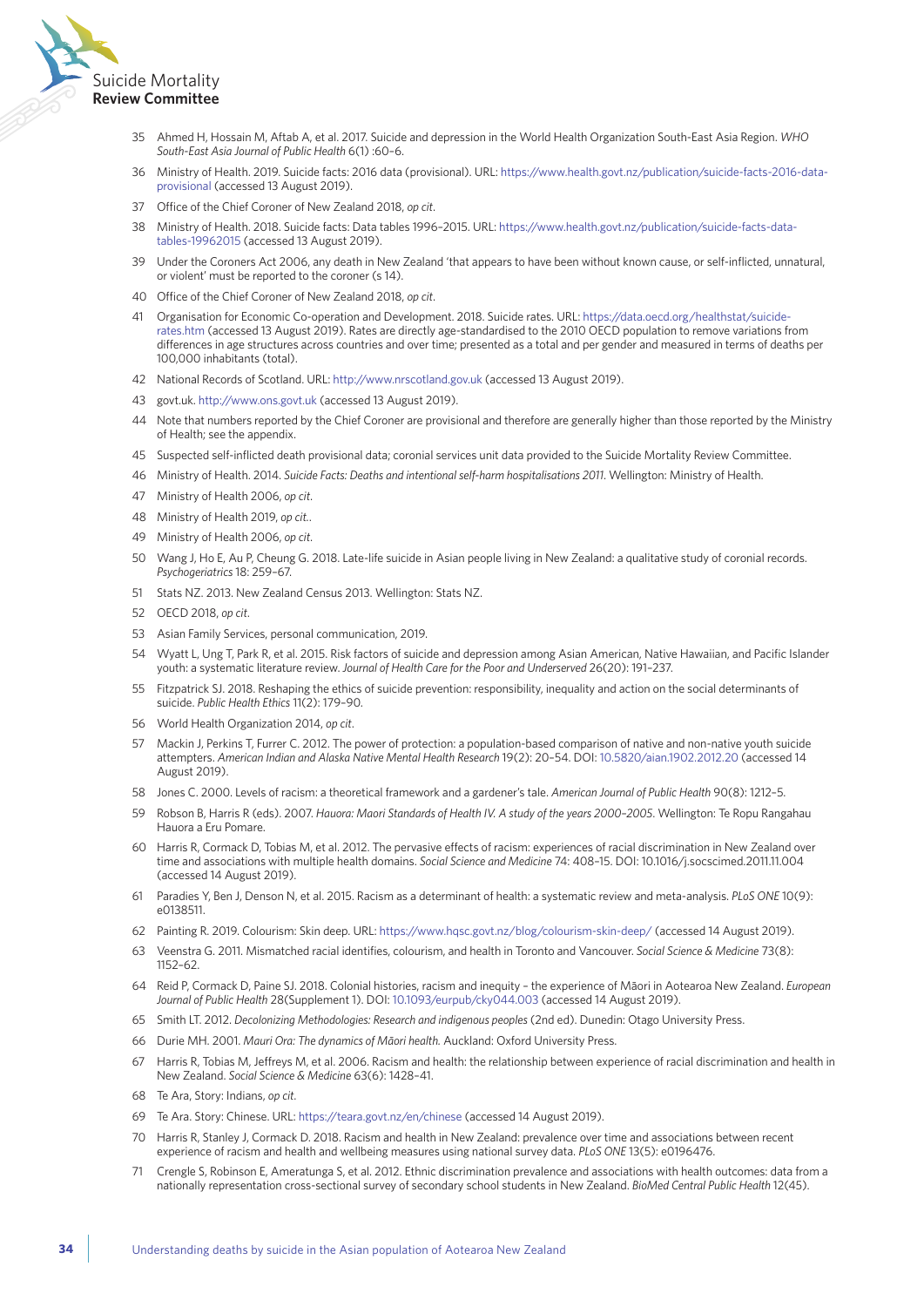- 72 Huang J, Dotterweich E, Bowers A. 2012. Intercultural miscommunication: impact on ESOL students and implications for ESOL teachers. *Journal of Instructional Psychology* 39(1): 36–40.
- 73 Chick K. 1996. Intercultural communication. In S McKay, N Hornberger (eds) *Sociolinguistics and Language Teaching*. Cambridge: Cambridge University Press.
- 74 Health Quality & Safety Commission. 2019. *A window on the quality of Aotearoa New Zealand's health care 2019 a view on Māori Health Equity*. Wellington: Health Quality & Safety Commission. URL: [https://www.hqsc.govt.nz/assets/Health-Quality-Evaluation/PR/](https://www.hqsc.govt.nz/assets/Health-Quality-Evaluation/PR/Window_2019_web_final.pdf) Window 2019 web final.pdf (accessed 14 August 2019).
- 75 PMMRC. 2018. *Twelfth Annual Report of the Perinatal and Maternal Mortality Review Committee: Reporting mortality 2016*. Wellington: health quality & Safety Commission. (accessed 14 August 2019).[https://www.hqsc.govt.nz/assets/PMMRC/Publications/12th-](https://www.hqsc.govt.nz/assets/PMMRC/Publications/12th-PMMRC-report-final.pdf)[PMMRC-report-final.pdf](https://www.hqsc.govt.nz/assets/PMMRC/Publications/12th-PMMRC-report-final.pdf)
- 76 Stanley J, Harris R, Cormack D, et al. 2019. The impact of racism on the future health of adults: protocol for a prospective cohort study. *BMC Public Health* 19: 346–56.
- 77 Love C, Lawson-Te Aho K, Love N, et al. 2016. *'Towards Mauri Ora': Entrepreneurship Education and Community Development for 'hard to reach' Rangatahi and their Whānau: Pathways and models for sustainable development.* Whakatāne: Te Whare Wānanga o Awanuiārangi.
- 78 Nazroo J. 1998. The racialisation of ethnic inequalities in health. In D Dorling, S Simpson (eds) *Statistics in Society*. London: Arnold.
- 79 Ministry of Health 2006, *op cit*.
- 80 Scragg 2016, *op cit*.
- 81 Tiatia-Seath J. 2014. Pacific peoples, mental health service engagement and suicide prevention in Aotearoa New Zealand. *Ethnicity and Inequalities in Health and Social Care* 7(3): 111–21.
- 82 Collins F. 2006. Making Asians students, making students Asian: the racialisation of export education in Auckland, New Zealand. *Asia Pacific Viewpoint* 47(2). 217–34.
- 83 Jones C. 2000. Levels of racism: a theoretical framework and a gardener's tale. *American Journal of Public Health* 90(8): 1212–5.
- 84 eCALD, *op cit*.
- 85 Harris R, Cormack D, Tobias M, et al. 2012. Self-reported experience of racial discrimination and health care use in New Zealand: results from the 2006/07 New Zealand Health Survey. *American Journal of Public Health* 102: 1012–9.
- 86 Sheriden N, Kenealy T, Connolly M, et al. 2011. Health equity in the New Zealand health care system: a national survey. *International Journal for Equity in Health* 10: 45.
- 87 Came H, McCreanor T, Haenga-Collins M, et al. 2019. Māori and Pasifika leaders' experiences of government health advisory groups in New Zealand. *Kōtuitui: New Zealand Journal of Social Sciences Online* 14(1): 126–35.
- 88 Harris et al 2018, *op cit*.
- 89 ActionStation. 2018. Online Racial Abuse Workshop, August.
- 90 Sharpe M. 2019, Taxi driver suspended after telling a man who's been a Kiwi for nearly 20 years to 'go home. *Stuff.* URL: [https://www.](https://www.stuff.co.nz/national/112430469/taxi-driver-suspended-after-telling-a-man-whos-been-a-kiwi-for-nearly-20-years-to-go-home) [stuff.co.nz/national/112430469/taxi-driver-suspended-after-telling-a-man-whos-been-a-kiwi-for-nearly-20-years-to-go-home](https://www.stuff.co.nz/national/112430469/taxi-driver-suspended-after-telling-a-man-whos-been-a-kiwi-for-nearly-20-years-to-go-home) (accessed 19 August 2019).
- 91 Small Z. 2018. 'Go home': Filipino family told New Zealand 'is for white people'. *Newshub.* URL: [https://www.newshub.co.nz/home/](https://www.newshub.co.nz/home/new-zealand/2018/10/go-home-filipino-family-told-new-zealand-is-for-white-people.html) [new-zealand/2018/10/go-home-filipino-family-told-new-zealand-is-for-white-people.html](https://www.newshub.co.nz/home/new-zealand/2018/10/go-home-filipino-family-told-new-zealand-is-for-white-people.html) (accessed 19 August 2019).
- 92 Whyte A. 2019. Racism 'something we're going to have to confront as a nation'. *Newsnow.* URL: [https://www.tvnz.co.nz/one-news/new](https://www.tvnz.co.nz/one-news/new-zealand/racism-something-were-going-have-confront-nation)[zealand/racism-something-were-going-have-confront-nation](https://www.tvnz.co.nz/one-news/new-zealand/racism-something-were-going-have-confront-nation) (accessed 19 August 2019).
- 93 Harris D. 2019. Academic accused of 'racism' for saying 'Pākehā' after championing ethnic communities. *Stuff.* URL: [https://www.stuff.](https://www.stuff.co.nz/the-press/news/112474316/academic-accused-of-racism-for-saying-pkeha-after-championing-ethnic-communities) [co.nz/the-press/news/112474316/academic-accused-of-racism-for-saying-pkeha-after-championing-ethnic-communities](https://www.stuff.co.nz/the-press/news/112474316/academic-accused-of-racism-for-saying-pkeha-after-championing-ethnic-communities) (accessed 19 August 2019).
- 94 The Human Rights Act 1993 makes it unlawful to incite racial disharmony through publication or speech. The Crimes Act 1961 provides for potentially severe punishments for those who seek to harm others through their words.
- 95 International Covenant on Civil and Political Rights. URL: <https://www.ohchr.org/en/professionalinterest/pages/ccpr.aspx> (accessed 14 August 2019).
- 96 Mok, [Tze Ming](https://thespinoff.co.nz/author/tze-ming-mok/) . 2019. Violent racist guilty of violent racist attack: the law says: nah, no hate crime. *Spinoff*. URL: [https://thespinoff.](https://thespinoff.co.nz/politics/23-07-2019/violent-racist-guilty-of-violent-racist-attack-the-law-says-nah-no-hate-crime/) [co.nz/politics/23-07-2019/violent-racist-guilty-of-violent-racist-attack-the-law-says-nah-no-hate-crime/](https://thespinoff.co.nz/politics/23-07-2019/violent-racist-guilty-of-violent-racist-attack-the-law-says-nah-no-hate-crime/) (accessed 14 August 2019).
- 97 eCALD, *op cit*.
- 98 Beautrais A, Collings S, Ehrhardt P, et al. 2005. *Suicide Prevention: A review of evidence of risk and protective factors, and points of effective intervention*. Wellington: Ministry of Health.
- 99 Simon-Kumar R. 2018. Ethnic perspectives on family violence in Aotearoa New Zealand. Issues Paper 14, April. Auckland: New Zealand Family Violence Clearinghouse.
- 100 Pillai S. 2001. Domestic violence in New Zealand: an Asian immigrant perspective. *Economic and Political Weekly* 36(11): 965–74.
- 101 Bryant-Davis T, Chung H, Tillman S. 2009. From the margins to the center: ethnic minority women and the mental health effects of sexual assault. *Trauma, Violence, & Abuse* 10(4): 330–57.
- 102 Yingling J, Morash M, Song J. 2014. Outcomes associated with common and immigrant-group-specific responses to intimate terrorism. *Violence Against Women* 21(2): 206–28.
- 103 Scragg 2016, *op cit*.
- 104 East L, Dorozenko K, Martin R. 2019. The construction of people in suicide prevention documents. *Death Studies*. DOI: 10.1080/07481187.2019.1626938 (accessed 14 August 2019).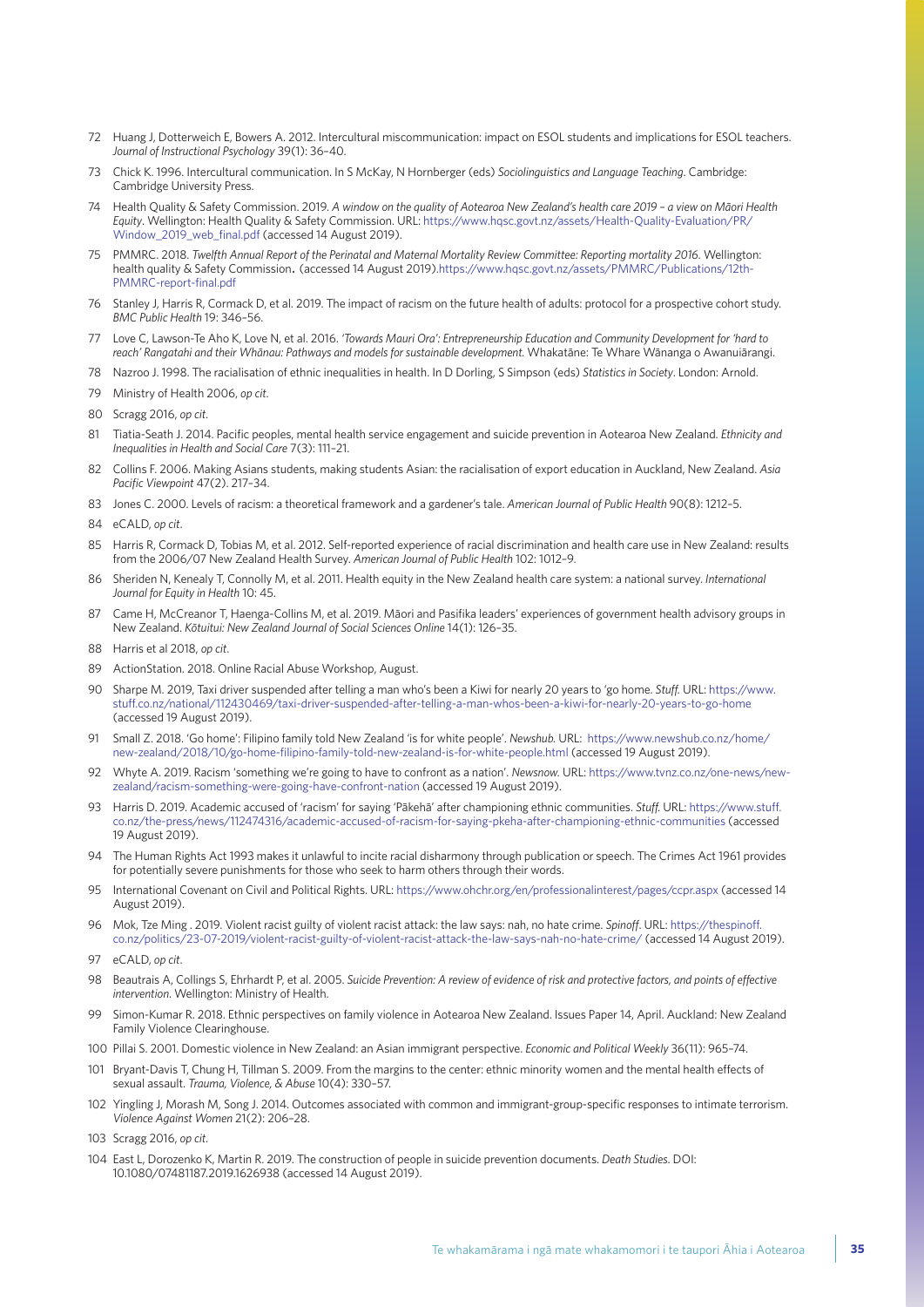

- 105 Asian Family Services, personal communication, March 2019.
- 106 UK: problem gamblers more likely to attempt suicide, research shows. 2019. *Yogonet Gaming News.* URL: [https://www.yogonet.com/](https://www.yogonet.com/international/noticias/2019/07/22/50411-uk-problem-gamblers-more-likely-to-attempt-suicide-research-shows) [international/noticias/2019/07/22/50411-uk-problem-gamblers-more-likely-to-attempt-suicide-research-shows](https://www.yogonet.com/international/noticias/2019/07/22/50411-uk-problem-gamblers-more-likely-to-attempt-suicide-research-shows) (accessed 14 August 2019).
- 107 Ministry of Health. 2019. *Progress on Gambling Harm Reduction 2010 to 2017: Outcomes report New Zealand Strategy to Prevent and Minimise Gambling Harm.* Wellington: Ministry of Health.
- 108 Penfold A, Hatcher S, Sullivan S, et al. 2006. Gambling problems and attempted suicide: part II alcohol abuse increases suicide risk. *International Journal of Mental Health and Addiction* 4: 273–9.
- 109 Ning B. 2018. *Wellington Chinese Psychological Health Survey 2018: An analytical report*. Asian Family Services.
- 110 Karlsson A, Hakansson A. 2018. Gambling disorder, increased mortality, suicidality, and associated comorbidity: a longitudinal nationwide register study. *Journal of Behavioral Addictions* 7(4): 1091–9.
- 111 Knox K, Conwell Y, Caine E. 2004. If suicide is a public health problem, what are we doing to prevent it? *American Journal of Public Health* 94(1)::37–46.
- 112 Shaw M, Dorling D, Davey Smith G. 2006. Poverty, social exclusion, and minorities. In R Wilkinson, M Marmot (eds) *Social Determinants of Health*. Oxford: Oxford University Press.
- 113 Kopasker D, Montagna C, Bender K. 2018. Economic insecurity: a socioeconomic determinant of mental health. *SSM Population Health* 6: 184–94.
- 114 Collings S, Blakely T, Atkinson J, et al. 2005. *Suicide Trends and Social Factors New Zealand 1981–1999*. Report 5: Social Explanations for Suicide in New Zealand. Wellington: Ministry of Health.
- 115 Ministry of Health 2006, *op cit*.
- 116 Daniel S, Goldston D. 2009. Interventions for suicidal youth: a review of the literature and developmental considerations. *Suicide and Life-Threatening Behavior* 39(3): 252–68.
- 117 Chuang, B. 2016. Coming to New Zealand and making it home. Human Rights Commission.URL: [https://www.thatsus.co.nz/coming\\_to\\_](https://www.thatsus.co.nz/coming_to_new_zealand_and_making_it_home) [new\\_zealand\\_and\\_making\\_it\\_home](https://www.thatsus.co.nz/coming_to_new_zealand_and_making_it_home) (accessed 15 August 2019).
- 118 O'Connor R. 2014. *'Then Came Reality': Lived experiences of refugee youth in their first 12 months in New Zealand*. Hamilton: New Zealand Red Cross Refugee Services.
- 119 Rasanathan K, Ameratunga S, Chen J, et al. 2006. *A Health Profile of Young Asian New Zealanders Who Attend Secondary School: Findings from Youth2000.* Auckland: University of Auckland.
- 120 Metzger N, Ihaka T, Cameron E, et al. 2018. *New Migrant Parents: Understanding the experiences and attitudes of new migrant parents.* Auckland: Point Research and Whānau Mārama Parenting.
- 121 Ahmed et al 2017, *op cit*.
- 122 Lee KCK, Williams MW. 2017. The effectiveness and cultural compatibility of a guided self-help cognitive-behaviour programme for Asian students in New Zealand. *New Zealand Journal of Psychology* 46(2): 23–34.
- 123 O'Connor 2014, *op cit*.
- 124 Rasanathan K, Ameratunga S, Tse S. 2006. Asian health in New Zealand progress and challenges. *New Zealand Medical Journal* 119(1244).
- 125 Ministry of Health 2006, *op cit*.
- 126 Lim S, Mortensen A. 2013. *Best Practice Principles: CALD Cultural Competency Standards and Framework*. URL: Waitematā District Health Board. URL: [http://www.comprehensivecare.co.nz/wp-content/uploads/2013/03/Best-Practice-CALD-Cultural-Competency-](http://www.comprehensivecare.co.nz/wp-content/uploads/2013/03/Best-Practice-CALD-Cultural-Competency-Standards-Framework-Jun13.pdf)[Standards-Framework-Jun13.pdf](http://www.comprehensivecare.co.nz/wp-content/uploads/2013/03/Best-Practice-CALD-Cultural-Competency-Standards-Framework-Jun13.pdf) (accessed 19 August 2019).
- 127 Te Pou. 2010. *Talking Therapies for Asian People: Best and promising practice guide for mental health and addiction services*. Auckland: Te Pou o te Whakaaro Nui.
- 128 'Western' here refers to primarily approaches used in the United Kingdom, the United States of America, continental Europe, Australia, Canada and New Zealand.
- 129 Ho E, Johnson M. 2013. Behaviours and beliefs about pain and treatment among Chinese immigrants and New Zealand Europeans. *New Zealand Medical Journal* 126(1370): 10–22.
- 130 Chisholm D, Layard R, Patel V, et al. 2013. *Mental Illness and Unhappiness*. CEP Discussion Papers dp1239.
- 131 Ning 2018, *op cit*.
- 132 Henare K, Ehrhardt P. 2004. *Support for Māori, Pacific and Asian Family, Whānau and Significant Others Who Have Been Bereaved by Suicide: Findings of a literature search.* Wellington: Ministry of Youth Development.
- 133 Takeuchi D, Mokuau N, Chun C. 1992. Mental health services for Asian Americans and Pacific Islanders. *Journal of Behavioral Health Services and Research* 19(3): 237–45.
- 134 East et al 2019, *op cit*.
- 135 Te Pou 2010, *op cit*.
- 136 Gibb S, Cunningham R. 2018. *Mental Health and Addiction in Aotearoa New Zealand. Recent trends in service us, unmet need, and information gaps*. Report commissioned by the Mental Health and Addictions Inquiry Panel.
- 137 Suicide Mortality Review Committee. 2016. *Ngā Rāhui Hau Kura: Suicide Mortality Review Committee Feasibility Study 2014–15*. Wellington: Health Quality & Safety Commission. URL: [https://www.hqsc.govt.nz/our-programmes/mrc/sumrc/publications-and-resources/](https://www.hqsc.govt.nz/our-programmes/mrc/sumrc/publications-and-resources/publication/2471/) [publication/2471/](https://www.hqsc.govt.nz/our-programmes/mrc/sumrc/publications-and-resources/publication/2471/) (accessed 15 August 2019).
- 138 Integrated Data Infrastructure obtained January 2019.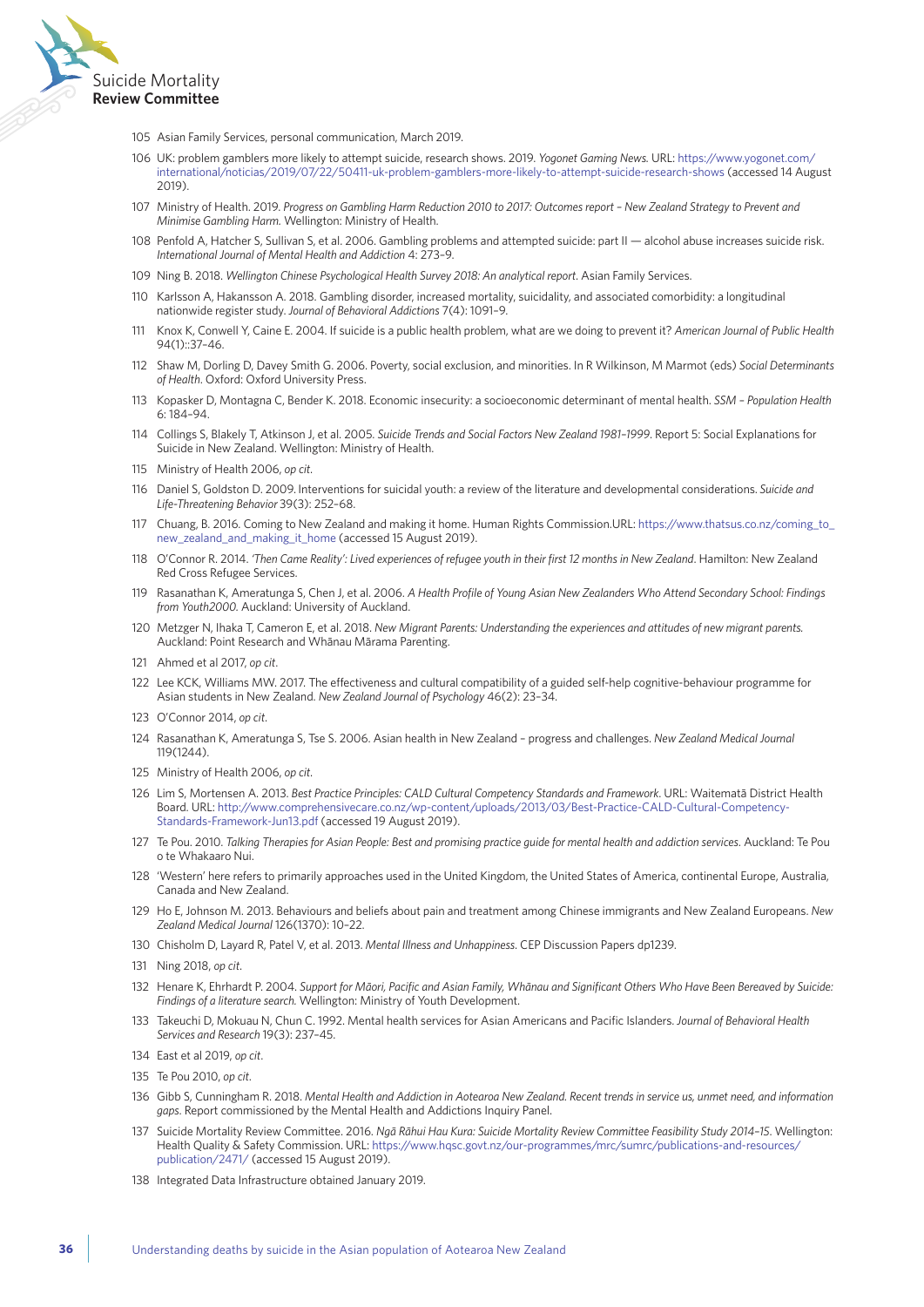- Ministry of Health 2006, *op cit*.
- Mehta S. 2012. Health needs assessment of Asian people living in the Auckland region. Auckland: Northern District Health Board Support Agency.
- Scragg 2016, *op cit*.
- China Youth and Children Research Center, Institute of Psychology under Chinese Academy of Sciences. 2019. China Youth Daily.
- Hong Kong Playground Association. 2018. *Study on Life Situation and Mental Well-being of Youth in Hong Kong*. URL: [http://hq.hkpa.hk/](http://hq.hkpa.hk/newscontent1.php?lang=en&news_id=40) [newscontent1.php?lang=en&news\\_id=40](http://hq.hkpa.hk/newscontent1.php?lang=en&news_id=40) (accessed 15 August 2019).
- Ngai MMY, Latimer S, Cheung VYM. 2001. *Final Report on the Healthcare Needs of Asian People: Surveys of Asian people and health professionals in the North and West Auckland.* Auckland: Waitematā District Health Board. URL: [https://www.ecald.com/assets/](https://www.ecald.com/assets/Resources/Healthcare-Needs-of-Asian-People.pdf) [Resources/Healthcare-Needs-of-Asian-People.pdf](https://www.ecald.com/assets/Resources/Healthcare-Needs-of-Asian-People.pdf) (accessed 15 August 2019).
- Lim S, Mortensen A, Feng K, et al. 2015. *Late Presentations by Asian People to WDHB Mental Health Inpatient Services Project Report*. Auckland: Waitematā DHB.
- Ameratunga S, Tin Tin S, Rasanathan K, et al. 2008. Use of health care by young Asian New Zealanders: findings from a national youth health survey. *Journal of Paediatrics and Child Health* 44: 636–41.
- The Werry Workforce Whāraurau. 2017. *2016 Stocktake of Infant, Child and Adolescent Mental Health and Alcohol and Other Drug Services in New Zealand*. Auckland: University of Auckland.
- Ministry of Health. 2013. *New Zealand Framework for Dementia Care*. Wellington: Ministry of Health.
- Te Pou o te Whakaaro Nui. 2018. DHB mental health and addiction employees: 2018 profile. Auckland: Te Pou o te Whakaaro Nui.
- Ministry of Health. 2016. *Preventing Suicide: Guidance for emergency departments*. Wellington: Ministry of Health.
- Ministry of Health. 2006. *Te Kōkiri: Mental Health and Addiction Action Plan 2006–2015*. Wellington: Ministry of Health.
- New Zealand Health and Disability Sector Standards 2008.
- New Zealand Public Health and Disability Act 2000.
- Te Pou. Service responsiveness to Asian, refugee and migrant populations: Factsheet series. URL: [https://www.tepou.co.nz/resources/](https://www.tepou.co.nz/resources/service-responsiveness-to-asian-refugee-and-migrant-populations-factsheet-series/141#downloads) [service-responsiveness-to-asian-refugee-and-migrant-populations-factsheet-series/141#downloads](https://www.tepou.co.nz/resources/service-responsiveness-to-asian-refugee-and-migrant-populations-factsheet-series/141#downloads) (accessed 15 August 2019).
- Coupe N. 2005. Whakamomori: Māori suicide prevention. PhD thesis, Massey University.
- Iwamoto, D, Liu W. 2010. The impacts of racial identity, ethnic identity, Asian values and race-related stress on Asian Americans and Asian international college students' psychological well-being. *Journal of Counselling Psychology* 1(57): 79–91.
- S Nada-Raja, personal communication, 2019.
- Ho E, Bedford C, Cooper J. 2002. *Mental Health Issues for Asians in New Zealand: A literature review prepared for the Mental Health Commission*. Hamilton: University of Waikato.
- Durie M. 1997. Māori cultural identity and its implications for mental health services. *International Journal of Mental Health* 26(3): 23–5.
- Puna E, Tiatia-Seath J. 2017. Defining positive mental wellbeing for New Zealand-born Cook Islands youth. *Journal of Indigenous Wellbeing* 2(1).
- Ihi Research. 2019. *Perceptions of Asian and Asian Peoples from a Te Ao* Māori Perspective 2018 Survey. Asia New Zealand Foundation Te Whītau Tūhono.
- National DHB General Manager Māori Strategic Reference Group. 2018. Tumu Whakarae. Submission to the Government Inquiry into Mental Health and Addiction.
- Simmonds S. 2019. *Evidence Review of Effective Reduction Interventions for Māori Whānau and Communities*. Wellington: Fire and Emergency New Zealand.
- Walker S, Eketone A, Gibbs A. 2006. An exploration of kaupapa Māori research, its principles, processes, and applications. *International Journal of Social Research Methodology* 9(4). 331–44.
- Wong A. 2015. Challenges for Asian health and Asian health promotion in New Zealand. Auckland: Health Promotion Forum of New Zealand.
- Dube S, Anda R, Felitti V, et al. 2001. Childhood abuse, household dysfunction, and the risk of attempted suicide throughout the life span. *Journal of the American Medical Association* 286(24): 3089–96.
- Mortensen A, Latimer S, Yusuf I. 2014. Cultural case workers in child disability services: an evidence-based model of cultural responsiveness for refugee families. *Kotuitui: New Zealand Journal of Social Sciences* 9(2): 50–9.
- Lim et al 2015, *op cit*.
- Phuang J. 2016. People who tell us to go home need to know: we are home. Human Rights Commission. URL: [https://www.thatsus.](https://www.thatsus.co.nz/jessica-phuang) [co.nz/jessica-phuang](https://www.thatsus.co.nz/jessica-phuang) (accessed 15 August 2019).
- Mental Health and Addictions Inquiry Panel 2018, *op cit*.
- Lim et al 2015, *op cit*.
- Kim H. 2013. Parenting patterns of '1.5 generation Kowis' in New Zealand: take best of both worlds to raise the next generation. *New Zealand Journal of Asian Studies* 15(2).
- ActionStation, Ara Taiohi. 2018. Ngā Kōrero Hauora o Ngā Taiohi. Wellington: ActionStation, Ara Taiohi.
- Ministry of Health 2006, *op cit*.
- Lee KCK, Williams MWM. 2017. The effectiveness and cultural compatibility of a guided self-help cognitive-behaviour programme for Asian students in New Zealand. *New Zealand Journal of Psychology* 46(2): 23–34.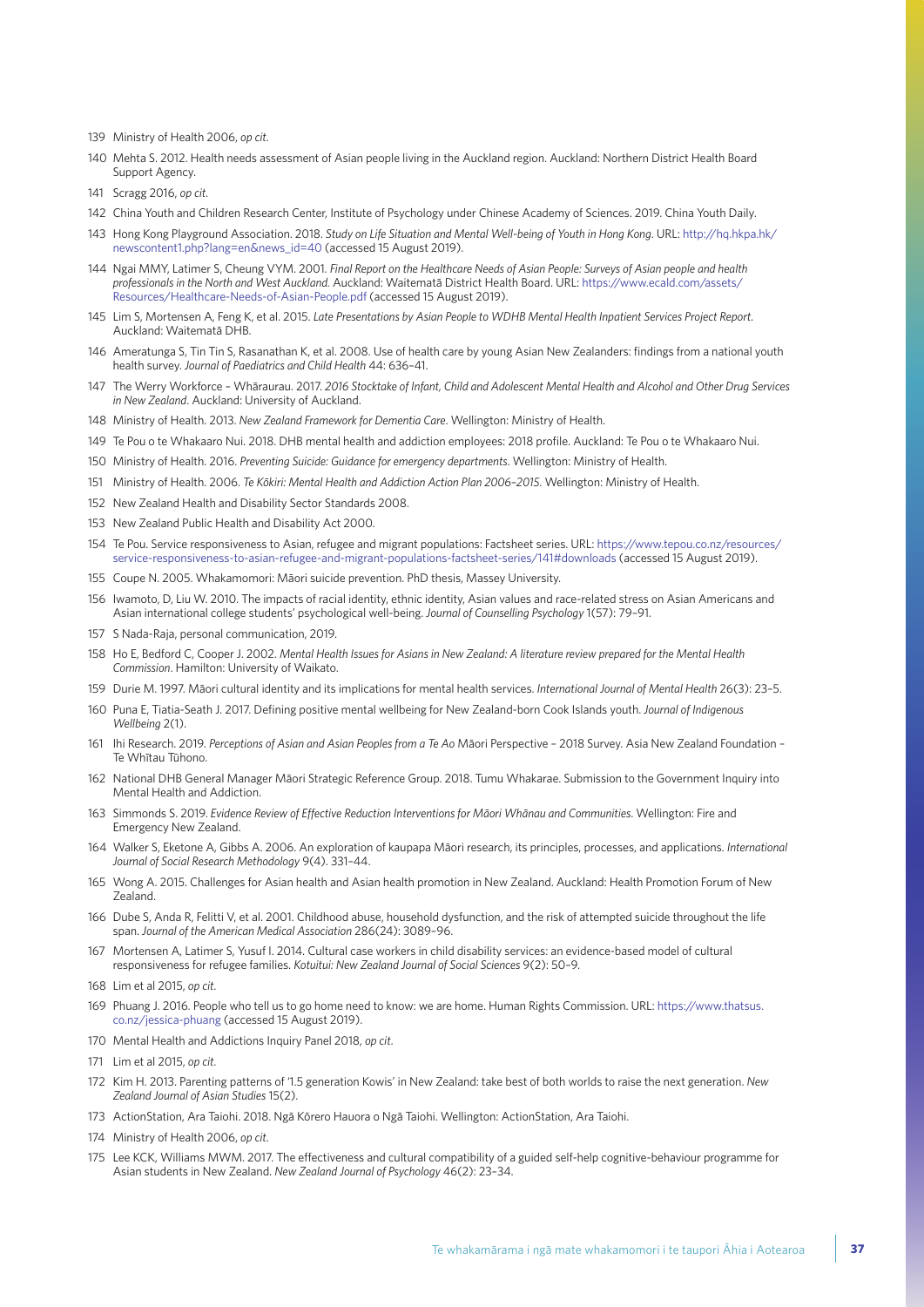

- Te Pou. 2019. *Developing Sustainable Interprofessional Practice in Mental Health and Addiction Services: A literature review*. Auckland: Te Pou o te Whakaaro Nui.
- Waitematā DHB CALD training and resources, [www.ecald.com.](http://www.ecald.com)
- Te Pou 2010, *op cit*.
- World Health Organization. 2018. World Health Statistics. Geneva.
- The Coroners Act 2006 states that any deaths in New Zealand 'that appears to have been without known cause, or self-inflicted, unnatural, or violent' must be reported to the coroner (s 14).
- Office of the Chief Coroner of New Zealand 2018, *op cit*.
- Ministry of Health 2018, *op cit*.
- Office of the Chief Coroner of New Zealand 2018, *op cit*.
- Ministry of Health. Understanding suicide in New Zealand. URL: [https://www.health.govt.nz/our-work/mental-health-and-addictions/](https://www.health.govt.nz/our-work/mental-health-and-addictions/working-prevent-suicide/understanding-suicide-new-zealand) [working-prevent-suicide/understanding-suicide-new-zealand](https://www.health.govt.nz/our-work/mental-health-and-addictions/working-prevent-suicide/understanding-suicide-new-zealand) (accessed 16 August 2019).
- Social Investment Agency 2017. *Social Investment Agency's Beginners' Guide to the Integrated Data Infrastructure.* Wellington: Social Investment Agency. <https://sia.govt.nz/assets/Documents/Beginners-Guide-To-The-IDI-December-2017.pdf>(accessed 19 August 2019).